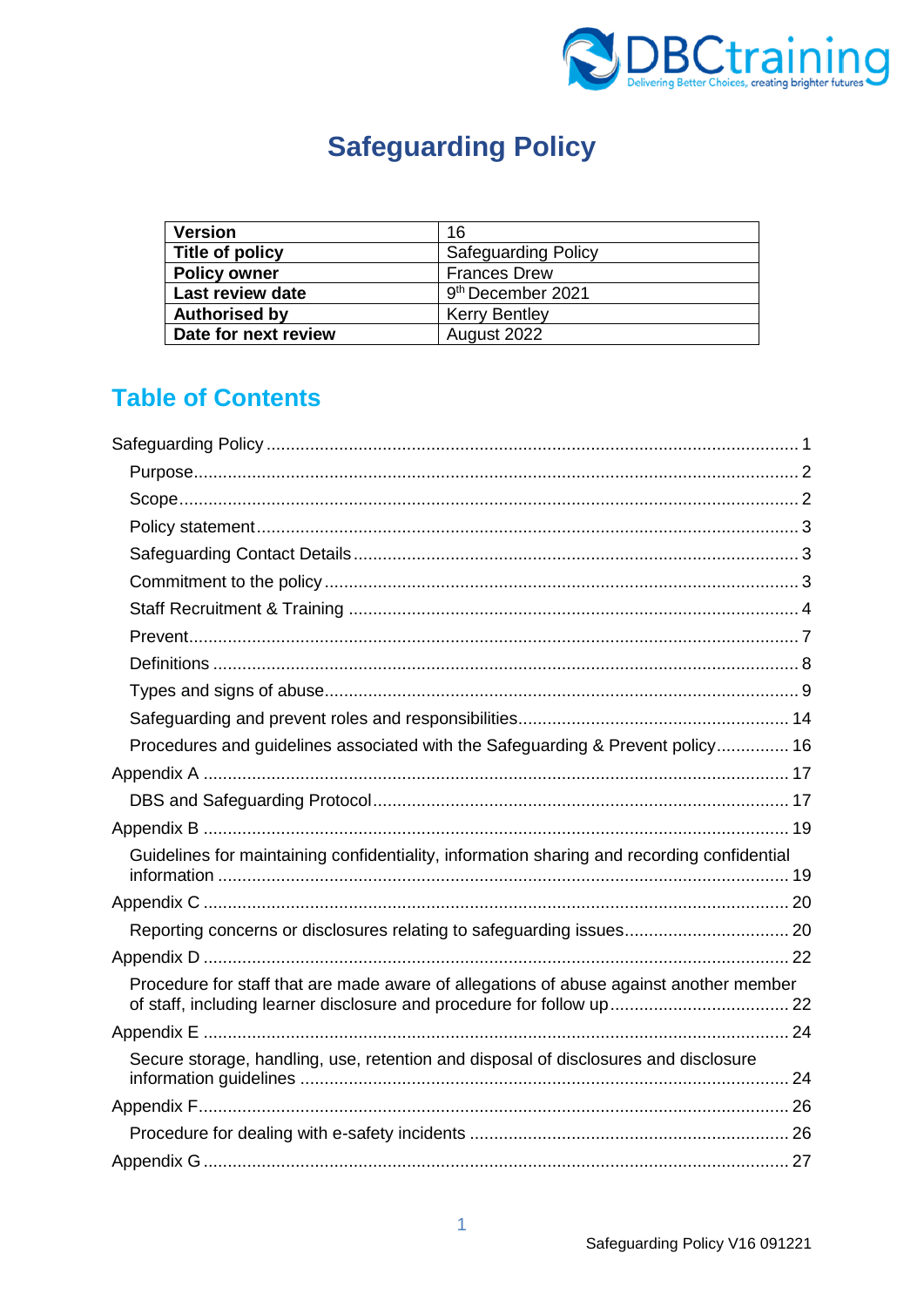

| Advice for staff and procedures for handling actual or threatened self-harm or suicidal |  |
|-----------------------------------------------------------------------------------------|--|
|                                                                                         |  |
| Role of designated person and procedure for handling an allegation or disclosure  28    |  |
|                                                                                         |  |
| Procedure for staff in organisations where learners are on work placement or similar 30 |  |
|                                                                                         |  |
|                                                                                         |  |
|                                                                                         |  |
|                                                                                         |  |
|                                                                                         |  |
|                                                                                         |  |
|                                                                                         |  |
|                                                                                         |  |
|                                                                                         |  |
|                                                                                         |  |

# <span id="page-1-0"></span>**Purpose**

**Safeguarding and child protection** are about promoting the welfare of children is defined for the purposes of this guidance as: protecting children and vulnerable adults from maltreatment; preventing impairment of children's health or development; ensuring that children grow up in circumstances consistent with the provision of safe and effective care; and taking action to enable all children and adults to have the best outcomes.

DBC Training has a legal duty to address safeguarding and child protection and fulfil the Prevent Duty Agenda. A number of pieces of legislation and guidance documents provide the legal and guidance framework within which we work including;

[Children Act 1989,](https://www.legislation.gov.uk/ukpga/1989/41/contents) [Children Act 2004,](https://www.legislation.gov.uk/ukpga/2004/31/contents) [Keeping Children Safe in Education 2021](https://assets.publishing.service.gov.uk/government/uploads/system/uploads/attachment_data/file/1021914/KCSIE_2021_September_guidance.pdf) [Education and Training \(Welfare of Children\) Act 2021](https://www.legislation.gov.uk/en/ukpga/2021/16/enacted) [Safeguarding Vulnerable Groups Act 2006](https://www.legislation.gov.uk/ukpga/2006/47/contents) [Prevent Duty Guidance 2021](https://www.gov.uk/government/publications/prevent-duty-guidance/revised-prevent-duty-guidance-for-england-and-wales)

DBC will also ensure to create a safe and secure environment in which learners are enabled to develop and flourish.

Ofsted, the inspection and regulatory body that covers the school and further education sectors, has a keen and growing focus on ensuring that providers discharge their duties relating to safeguarding.

# <span id="page-1-1"></span>**Scope**

This policy applies to the DBC Training centres, employees, learners, partners and employers. Children refers to learners under the age of 18. A **vulnerable adult** is a person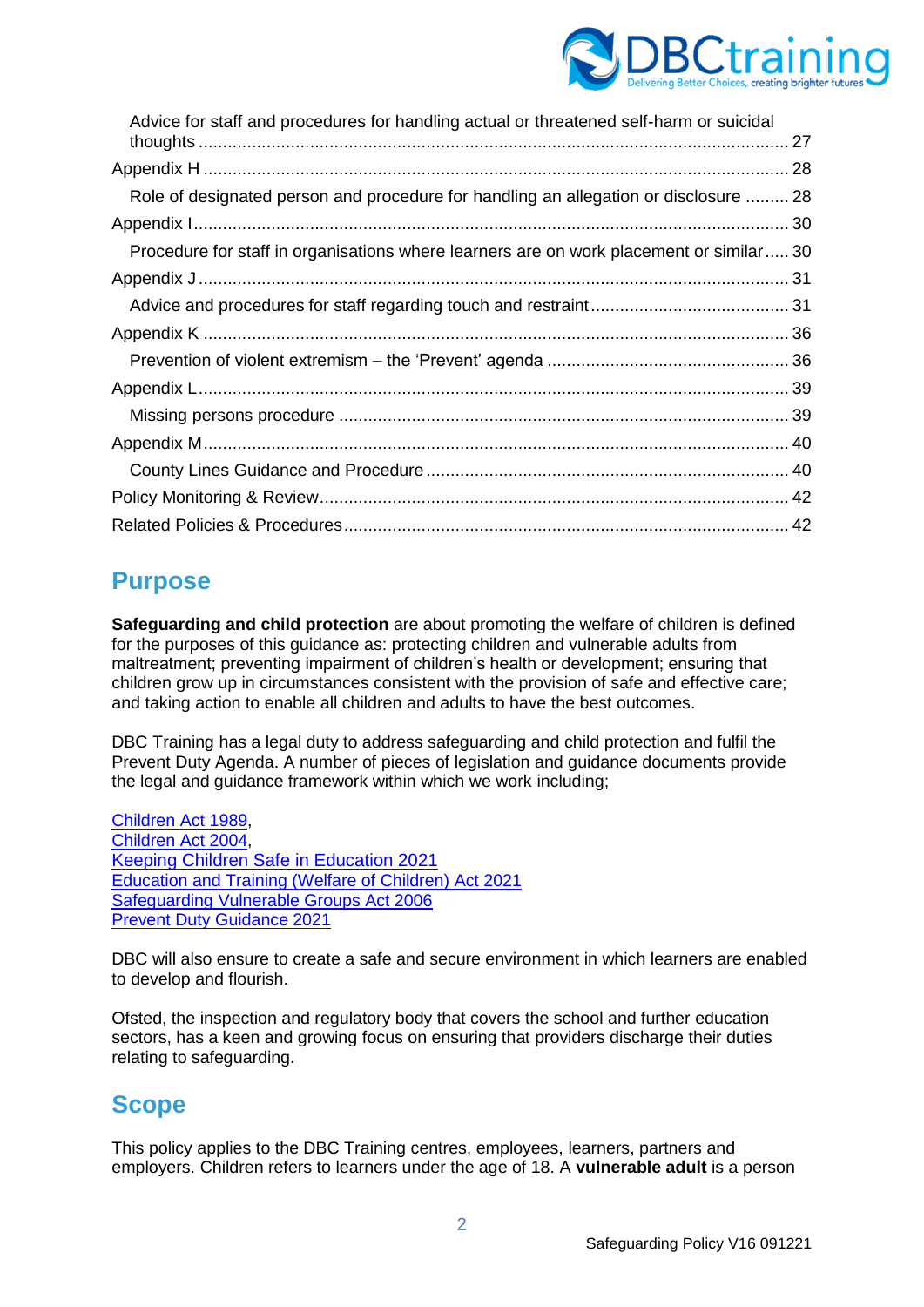

over 18 who is or may be in need of community care services by reason of disability, age or illness; and is or may be unable to take care of unable to protect him or herself against significant harm or exploitation.

The policy applies to situations where a child or vulnerable adult is suffering significant harm, or is likely to do so, as action should be taken to protect that child or vulnerable adult. Action should also be taken to promote the welfare of a child/vulnerable adult in need of additional support, even if they are not suffering harm or are at immediate risk.

DBC Training recognises that threats may originate from a range of different extremist groups. Any form of extremist ideology, radicalisation or terrorist activity is also covered by this policy.

# <span id="page-2-0"></span>**Policy statement**

DBC Training recognises its legal and moral duty to promote the wellbeing and development of all learners and staff and protect them from harm. For that reason, safeguarding and child protection measures are integral to many aspects of the safe and supportive learning experience we strive to create.

While the whole learning community benefits from this holistic approach to safeguarding, we take a rigorous stance on the protection of learners who are identified in safeguarding and child protection related legislation and statutory guidance, namely those who are under 18 or who are vulnerable adults.

# <span id="page-2-1"></span>**Safeguarding Contact Details**

## **Designated Safeguarding Lead**

Name: Sue Colebourne Email: sue.colebourne@dbc-training.co.uk

## **Senior Lead for Safeguarding (Board Member)**

Name: Frances Drew (Skills & Quality Director) Email: [frances@dbc-training.co.uk](mailto:frances@dbc-training.co.uk)

#### **Managing Director**

Name: Kerry Bentley (Executive Chair) Email: [kerry@dbc-training.co.uk](mailto:kerry@dbc-training.co.uk)

Email: [safeguarding@dbc-training.co.uk](mailto:safeguarding@dbc-training.co.uk)

**NSPCC Helpline**  0808 800 5000

# <span id="page-2-2"></span>**Commitment to the policy**

DBC Training will ensure staff are committed to our safeguarding policy through a cycle of training and development, every member of staff will commit to promoting learner safety and welfare every day.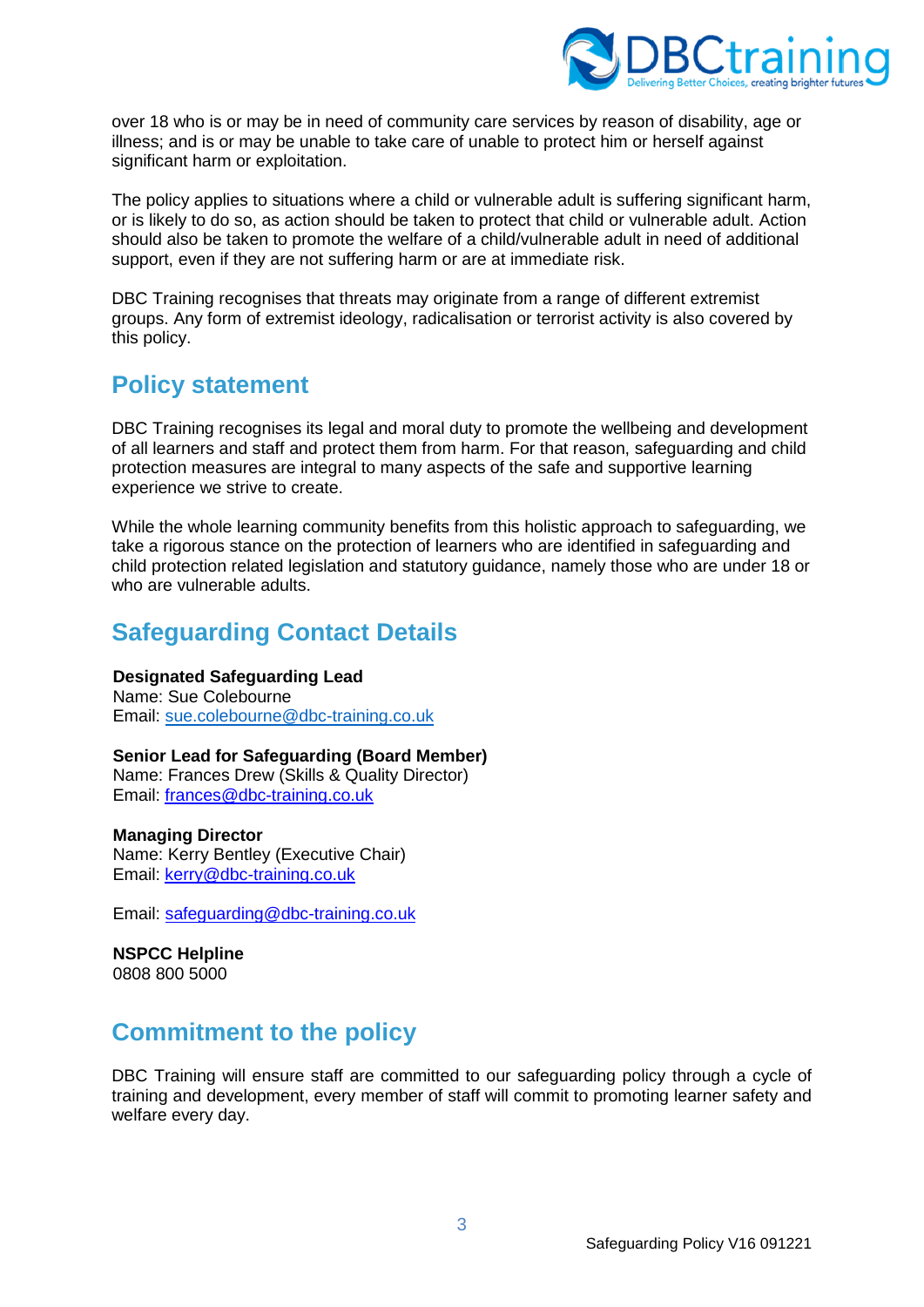

The DBC board will ensure that all staff are fully compliant and share **[Keeping Children Safe](https://assets.publishing.service.gov.uk/government/uploads/system/uploads/attachment_data/file/1021914/KCSIE_2021_September_guidance.pdf)  [in Education](https://assets.publishing.service.gov.uk/government/uploads/system/uploads/attachment_data/file/1021914/KCSIE_2021_September_guidance.pdf) (KCSIE) 2021,** ensuring that all staff read and understand Part 1 as a minimum requirement.

All key stakeholders will be communicated with regularly outlining safeguarding responsibility, the DBC website contains our up-to-date safeguarding policy and contact information for the safeguarding team is provided for all key stake holders to be able to access further information upon request.

### **Our commitment**

- We believe that a child or vulnerable adult should never experience abuse of any kind.
- We promote the welfare of all children, young people and vulnerable adults and to keep them safe.
- We have a responsibility to promote the welfare of all children and young people, to keep them safe and we are committed to practice in a way that protects them.
- We will protect learners from radicalisation and extremism, by responding swiftly where learners are vulnerable to these issues.
- We protect children, young people and vulnerable adults who receive our services. This includes the children of adults who use our services and any siblings of learners.
- We will provide staff and volunteers with regular updates and annual training on Safeguarding and Prevent.
- Record and check the details of all visitors to all our premises

# **Environment**

In relation to the environment we will:

- Provide a physical and emotional environment that is healthy, safe and secure, in which learners can thrive;
- Ensure that all staff members of DBC Training are identifiable by the wearing of lanyards and identity badges appropriate to their role;
- Raise awareness of issues relating to health and safety within the organisation.

# <span id="page-3-0"></span>**Staff Recruitment & Training**

## **In relation to staff recruitment we:**

- have the required **Safer Recruitment Policy** in place which includes Disclosure & Barring Service (DBS) and relevant checks to ensure suitability to the role.
- Implement safe recruitment procedures when employing staff and maintain accurate records of these checks on a single central record;
- Ensure every staff member has an enhanced DBS check;
- Implement the following verification for all recruits:
	- Identity;
	- Right to work in the UK;
	- Professional qualifications.
- Obtain 2 references from previous employers, one of which must be the most recent employer;
- Ensure a risk assessment is completed for staff awaiting a DBS check with appropriate supervision outlined within the assessment (as outlined in the **Safer Recruitment** policy);
- Comply with our legal duty by following the ISA [Referral Guidance 2010;](https://www.merton.gov.uk/assets/Documents/isa_referral_guidance.pdf)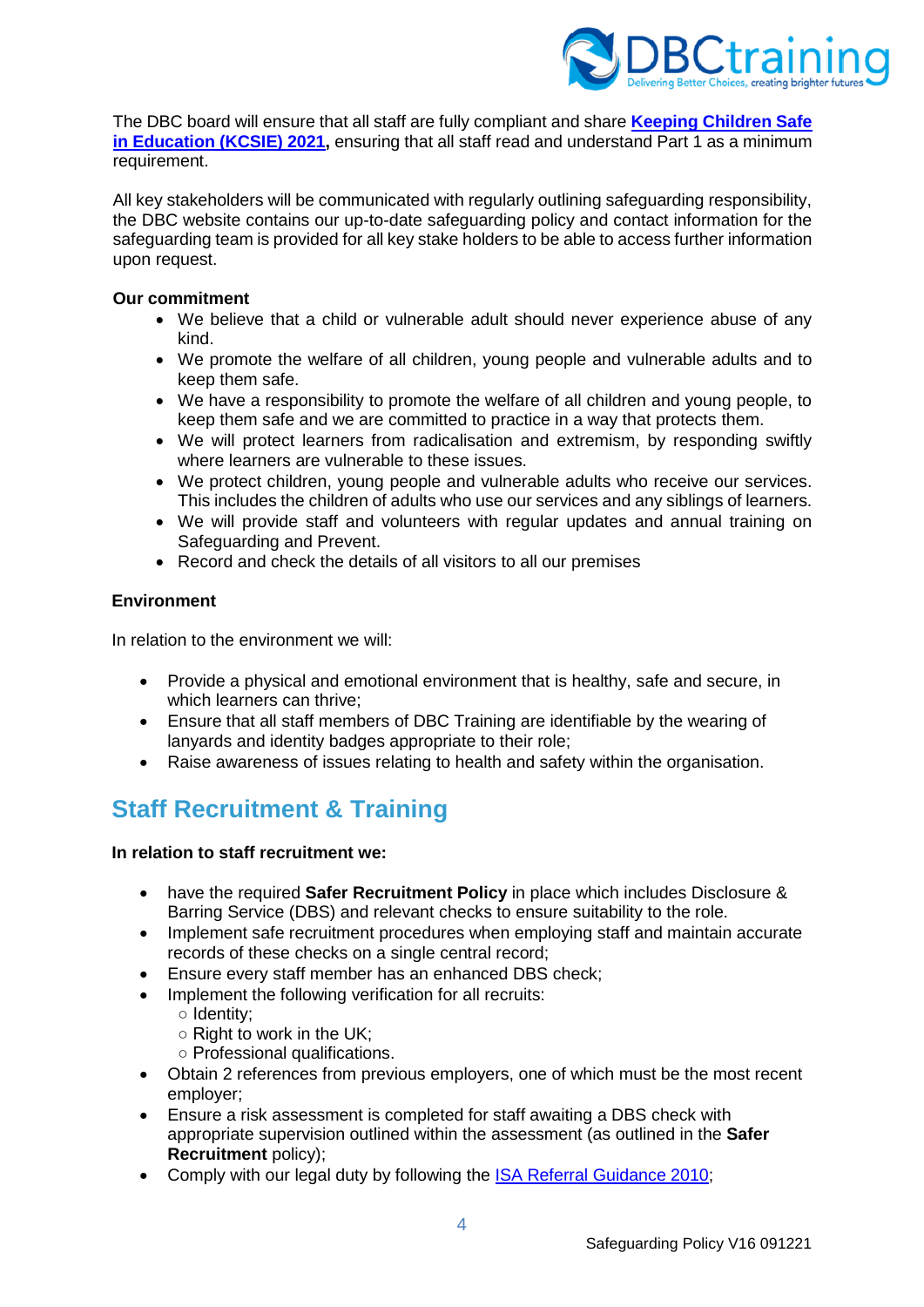

• Ensure that at least one interviewing manager on an interview panel has undertaken Safer Recruitment training and that all managers complete Safer Recruitment training within one year of commencement.

## **In relation to staff training we:**

- Provide appropriate training to ensure members of staff are aware of the issues of Safeguarding and the procedures to follow. This includes pre-commencing employment all staff complete the following training:
	- o Home Office online Prevent training courses for awareness and referrals
	- o Channel awareness course
	- o The Foundation Online courses for Safeguarding and Safer Recruitment,
	- ACAS Equality & Diversity course
	- This training is completed and refreshed every 12 months.
- Provide appropriate training to ensure members of staff are aware of the issues of health and safety and the procedures to follow.
- Ensure staff receive regular safeguarding and child protection updates (for example, via email, e-bulletins and staff meetings, to provide them with the relevant skills and knowledge to safeguarding children effectively.

#### **How we recognise and respond to safeguarding concerns**

In relation to recognising and responding to concerns all staff:

- Adopt and apply safe working practices.
- Promote all aspects of safeguarding to learners so they know how to access support and advice.
- Be aware of and alert to signs and symptoms of abuse and know to whom they should report any concerns or suspicions;
- Be able to recognise when a learner is not achieving their developmental potential, or when their physical or mental health is impaired;
- Be able to recognise when a learner is displaying risky or harmful behaviour, or is being neglected or abused;
- Be able to recognise when a learner or staff reported incident may be a Safeguarding or Child Protection concern;
- Refer concerns, even if in doubt, to a designated member of staff who will refer to the appropriate authorities, so that they can investigate and take action;
- Be advised to maintain an attitude of 'it could happen here' where Safeguarding or Child Protection is concerned;
- When concerned about the welfare of a child, always act in the interests of the child;
- Be aware of the expert sources of advice on the signs of abuse and neglect. Each area's Local Safeguarding Children Board (LSCB) should be able to advise on useful material, including training options;
- Be aware of and follow the procedure for reporting a safeguarding incident and other safeguarding related procedures and guidance;
- Work with social care, the police, health services and other services to promote the welfare of children and protect them from harm.

## **In relation to staff with a specific safeguarding responsibility we have a:**

- Nominated Designated Safeguarding Lead who provides support to staff members to carry out their safeguarding duties;
- Agreed and published clear roles and responsibilities;
- Adopted a case management approach to the identification, assessment and support of learners at risk of harm;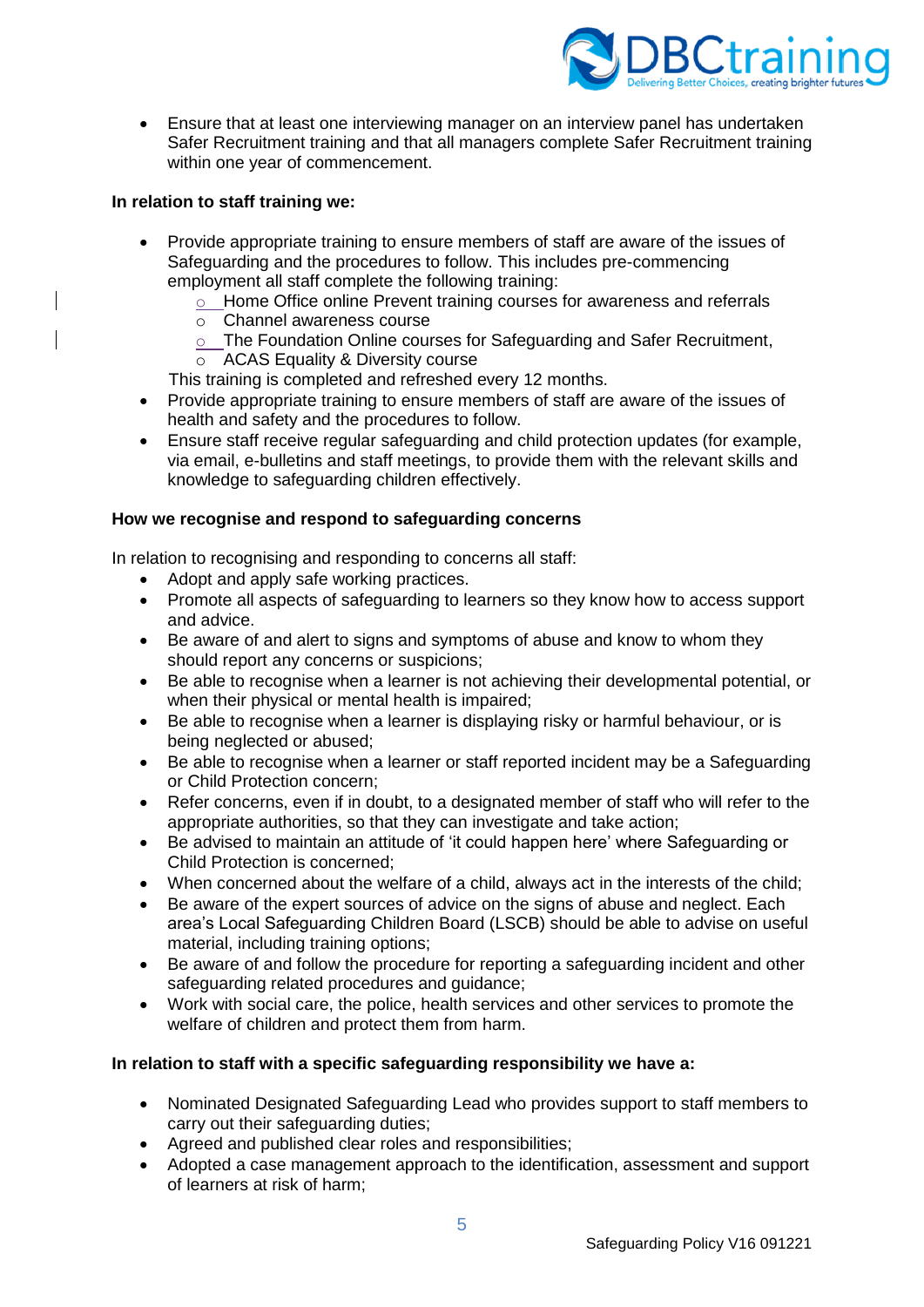

- Notify the appropriate agencies so that they can investigate and take any necessary action. It is not the responsibility of centre staff to investigate suspected abuse; this is a matter for Social Services, the Police and/Multi Agency Safeguarding Hub;
- Apply agreed procedures when sharing information about a learner.

## **DBC will seek to keep learners safe by:**

- Ensure that all learners are taught about safeguarding, including online safety e.g. Weekly safeguarding email circulation of topical issues/main events in that week which is used to provide delivery staff content to embed into learning.
- All learners receive a safeguarding induction on their session of learning.
- All learners will cover relevant issues throughout their programme of learning and enrichment opportunities.
- Working with learners to equip them with the knowledge needed to safeguard themselves and each other, including risks posed by peer on peer abuse. This includes activities within their programme that promote Safeguarding concerns and issues;
- Make learners aware of Safeguarding support available on a continual and proactive basis through tutorials, events and promotional material;
- Consult with learners regarding issues relating to health and safety;
- Implement procedures for identifying and assessing the risk posed by any incoming learners who may pose a threat to others;
- Use various methods of learner engagement to regularly monitor learner perception of their safety;
- Consult learners to identify the issues that they face;
- Protect learners from radicalisation and forms of extremism leading to terrorism by:
	- Being vigilant for the signs of radicalisation and have the confidence to report their concerns
	- Encouraging free and open debate, but challenging extreme views and promoting the belief equality of opportunity and the celebration of diversity;
	- Forbidding the use of premises by extreme groups and preventing the distribution of extreme literature.
- Appointing a Designated Safeguarding Officer (DSL), and a lead board member for safeguarding
- Adopting child protection and safeguarding best practice through our policies, procedures and code of conduct for staff and volunteers
- Having a zero-tolerance approach to peer on peer abuse for all learners and staff members within DBC Training
- Developing and implementing an effective online **E-Safety** policy and related procedures
- Obtaining Cyber Essentials Plus accreditation to support online/E-Safety
- Providing effective management for staff and volunteers through supervision, support, training and quality assurance measures
- Recruiting staff safely, ensuring all necessary checks are made
- Recording and storing information professionally and securely
- Sharing information about safeguarding and good practice with children, their families, staff and volunteers via leaflets, posters, group work and one-to one discussion
- Using our safeguarding procedures to share concerns and relevant information with agencies who need to know, and involving children, young people, vulnerable adults, parents, families and carers appropriately
- Using our procedures to manage any allegations/concerns against staff and volunteers appropriately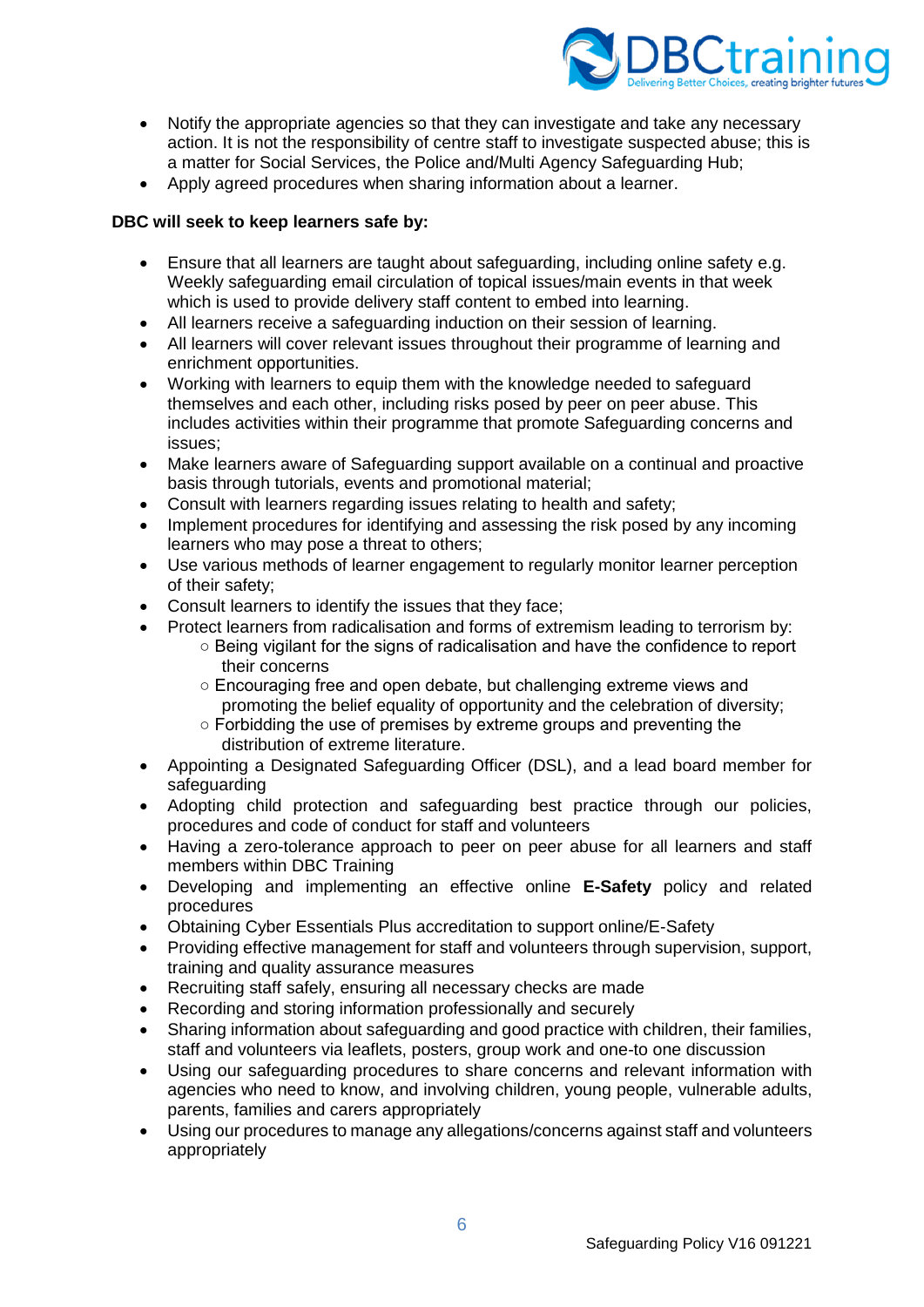

- Creating and maintaining an anti-bullying environment and ensuring that we have a policy and procedure to help us deal effectively with any bullying that does arise
- Ensuring that we have effective complaints and whistleblowing measures in place
- Ensuring that we provide a safe physical environment for our children, young people, vulnerable adults, staff and volunteers, by applying health and safety measures in accordance with the law and regulatory guidance.

#### **In relation to learners missing from education we:**

- Follow DBC Trainings procedures for dealing with children that go missing from education (see Appendix L), particularly on repeat occasions, to help identify the risk of abuse and neglect, including sexual exploitation, and to help prevent the risks of their going missing in future;
- Ensure staff are alert to signs to look out for and the individual triggers to be aware of when considering the risks of potential safeguarding concerns such as travelling to conflict zones, Female Genital Mutilation (FGM) and forced marriage;

#### **Third parties in relation to the use of contractors we:**

- Ensure that any contractor, or any employee of the contractor, who is to work at the centre has been subject to the appropriate level of DBS check;
- Not allow a contractor in respect of whom no checks have been obtained be allowed to work unsupervised, or engage in regulated activity;
- Check the identity of contractors and their staff on arrival.

#### **In relation to visitors we:**

- Ensure all visitors sign in and out at main receptions:
- Ensure they wear a visitor lanyard at all times;
- Ensure they are accompanied by a member of DBC staff at all times

## **In relation to liaison and partnership with external parties we:**

- Work together with the Local Safeguarding Teams and other relevant agencies;
- Refer to appropriate agencies e.g. The Police, Social Services or Local Safeguarding Children Board, Local Authority Designated Officer as necessary;
- Inform the Education and Skills Funding Agency, via the Managing Director (MD), if the organisation becomes subject of a Safeguarding enquiry.

# <span id="page-6-0"></span>**Prevent**

## **In relation to our responsibilities in line with the Prevent agenda we:**

- Closely follow any locally agreed procedure as set out by the home office and local Authority and/or Local Authority Safeguarding Children Board's agreed processes and criteria for safeguarding individuals vulnerable to extremism and radicalisation;
- Strive to eradicate the myths and assumptions that can lead to some young people becoming alienated and disempowered, especially where the narrow approaches young people may experience elsewhere may make it harder for them to challenge or question these radical influences. In DBC this will be achieved by good delivery and other personal development, behaviour and welfare topics throughout the curriculum; but also by adopting the methods outlined in the Government's guidance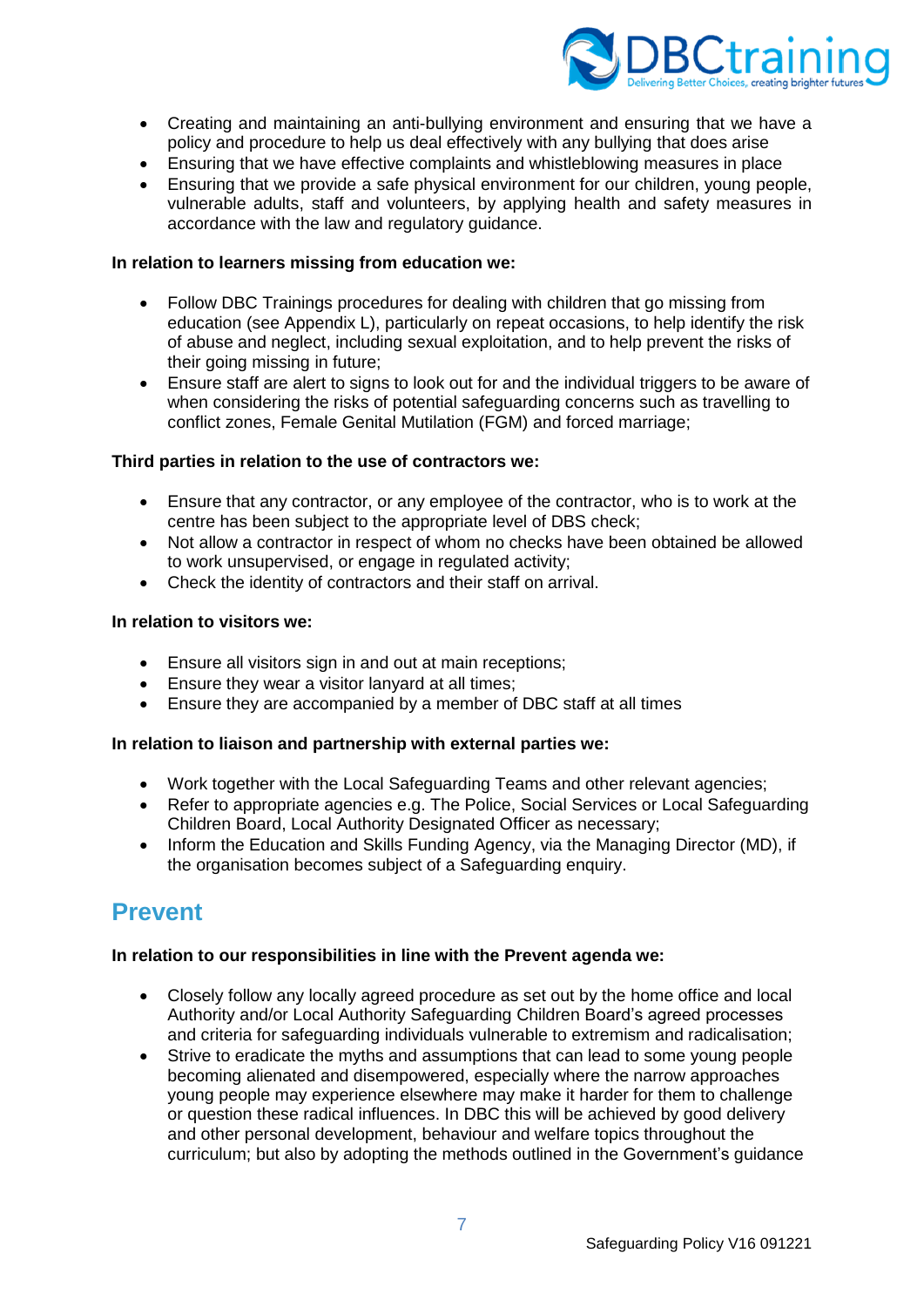

and promoting fundamental British values as part of every learner's pathway programme;

- Ensure that all of our delivery approaches help our learners build resilience to extremism and give learners a positive sense of identity through the development of critical thinking skills;
- Ensure that all of our staff are equipped to recognise extremism and are skilled and confident enough to challenge it;
- Keep up-to-date with developments and good practice and keep our **Preventing Extremism and Radicalisation** Policy under review.

# <span id="page-7-0"></span>**Definitions**

## **Channel**

Channel is a programme which focuses on providing support at an early stage to people who are identified as being vulnerable to being drawn into terrorism. It provides a mechanism for schools to make referrals if they are concerned that an individual might be vulnerable to radicalisation

# **Child**

A child is any person under 18 years of age. [\(Children's Act, 1989\)](https://www.legislation.gov.uk/ukpga/1989/41/contents)

## **Child protection**

Child protection is the protection of children from violence, exploitation, abuse and neglect. [Article 19 of the UN Convention on the Rights of the Child](https://downloads.unicef.org.uk/wp-content/uploads/2010/05/UNCRC_united_nations_convention_on_the_rights_of_the_child.pdf) provides for the protection of children in and out of the home.

## **Designated person**

A designated person is a member of staff who has responsibility for receiving and handling safeguarding and child protection concerns and has been trained to perform the role to an appropriate level.

## **Duty of care**

This is the duty which rests upon an individual to ensure that all reasonable steps are taken to ensure the safety of a learner involved in any activity, or interaction for which that individual is responsible. Any person in charge of, or working with learners in any capacity, is considered both legally and morally to owe them a duty of care.

## **Early help**

Early help means providing support as soon as a problem emerges at any point in a child's life. Where a child would benefit from co-ordinated early help, an early help inter-agency assessment should be arranged.

#### **Extremism**

The vocal or active opposition to our fundamental values, including democracy, the rule of law, individual liberty and the mutual respect and tolerance of different faiths and beliefs. This also includes calling for the death of members of the armed forces.

## **Safeguarding**

Safeguarding is wider than Child Protection and is defined as: protecting from maltreatment preventing impairment of health or development ensuring that a person is growing up in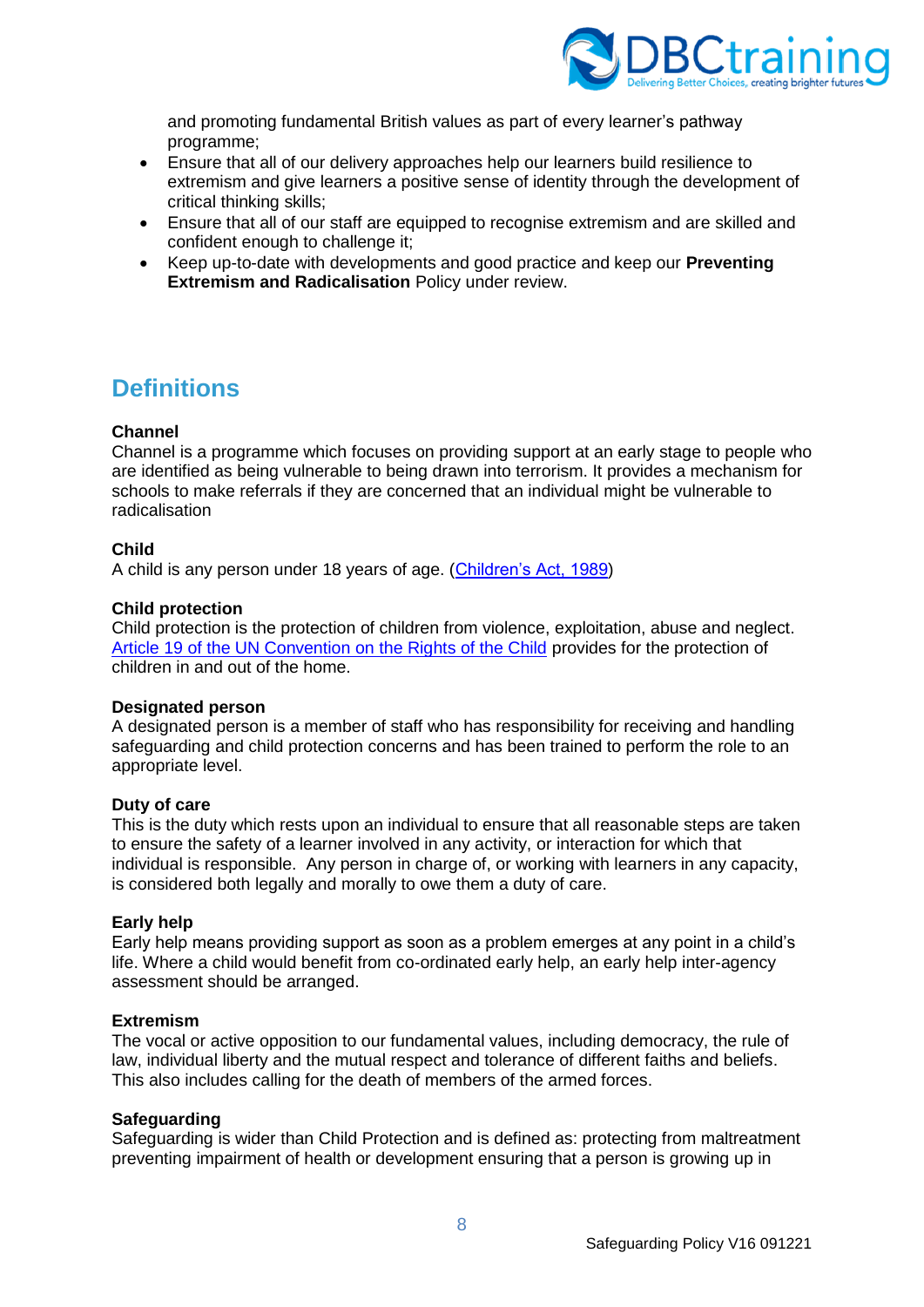

circumstances consistent with the provision of safe and effective care undertaking that role so as to enable optimum life chances and to enter adulthood successfully.

Safeguarding therefore covers more than the contribution made to child and adult protection in relation to individual children or adults. It also encompasses issues such as learner health and safety, bullying, and a range of other issues, e.g. Arrangements for meeting the medical needs of learners with medical conditions, providing first aid, centre security, and drug and alcohol misuse. This list is not exhaustive and there may be other safeguarding issues that arise in the centres. Safeguarding is also about being proactive and putting measures in place in advance of any contact with learners to ensure that learners are going to be kept safe.

#### **Prevent duty**

All schools, colleges and training centres are subject to a duty under [section 26 of the](https://www.gov.uk/government/publications/prevent-duty-guidance/revised-prevent-duty-guidance-for-england-and-wales#:~:text=Section%2026%20of%20the%20Counter,from%20being%20drawn%20into%20terrorism%E2%80%9D.)  [Counter-Terrorism and Security Act 2015](https://www.gov.uk/government/publications/prevent-duty-guidance/revised-prevent-duty-guidance-for-england-and-wales#:~:text=Section%2026%20of%20the%20Counter,from%20being%20drawn%20into%20terrorism%E2%80%9D.) (the CTSA 2015), in the exercise of their functions, to have "due regard to the need to prevent people from being drawn into terrorism". This duty is known as the Prevent duty.

#### **Radicalisation**

This refers to the process by which a person comes to support terrorism and extremist ideologies associated with terrorist groups. (Revised Prevent Duty Guidance for England [and Wales,](https://www.lbhf.gov.uk/sites/default/files/Prevent_Duty_Guidance_for_England_and_Wales.pdf) issued on 12th March 2015 and revised on 16th July 2015).

#### **Restraint**

A measure or condition that keeps someone or something under control.

#### **Self-Harm**

Deliberate injury to oneself, typically as a manifestation of a psychological or psychiatric disorder.

#### **Vulnerable adult**

A vulnerable adult is defined as a person 'who is or may be in need of community care services by reason of mental or other disability, age or illness; and who is or may be unable to take care of him or herself, or unable to protect him or herself against significant harm or exploitation.' (Department of Health, 2000)

#### **Child criminal exploitation: county lines**

Criminal exploitation of children is a geographically widespread form of harm that is a typical feature of county lines criminal activity: drug networks or gangs groom and exploit children and young people to carry drugs and money from urban areas to suburban and rural areas, market and seaside towns.

# <span id="page-8-0"></span>**Types and signs of abuse**

#### **Abuse**

may be physical, sexual or emotional abuse, or neglect.

#### **Significant harm**

Ill treatment or the impairment of health or development (compared with the health or development which might be expected of a similar learner)

#### **Physical abuse**

Actual or likely physical injury to a learner, or failure to prevent injury. This may involve hitting, shaking, throwing, poisoning, burning or scalding, drowning, suffocating or otherwise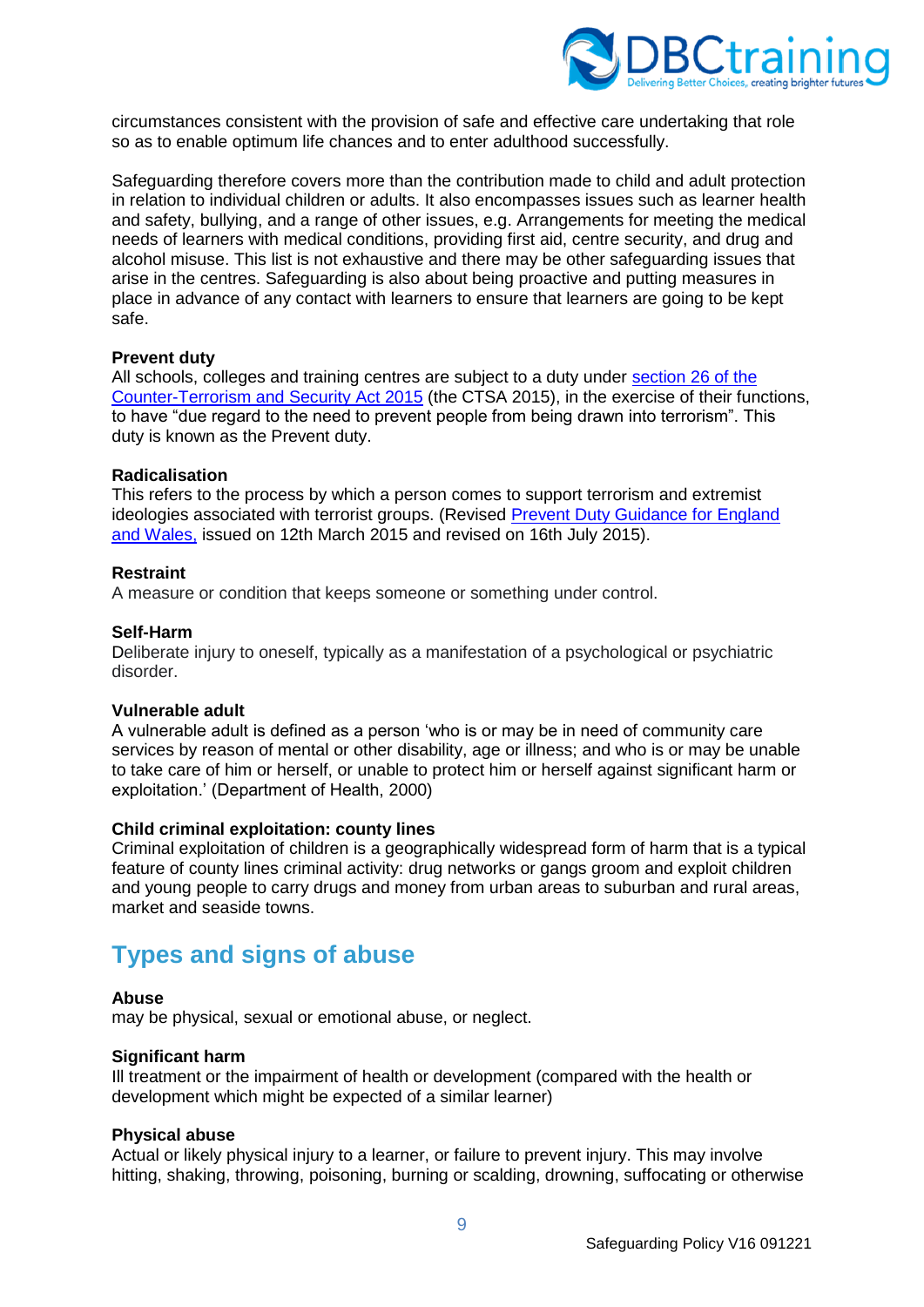

causing physical harm. Physical harm may also be caused when a parent or carer feigns symptoms of, or deliberately causes, ill health to a learner they are looking after. This form of physical harm is recognised as Fabricated or Induced Illness.

#### **Sexual abuse**

Actual or likely sexual exploitation of a learner, including prostitution. Involving forcing or enticing a learner to take part in sexual activities without their consent or understanding, this may not necessarily involve violence. The activities may involve physical contact including penetration or non- penetrative acts. For example, it may also include involving the learner looking at or being involved in the production of, pornographic material or watching sexual activities, or encouraging the victim to behave in sexually inappropriate ways. Can include grooming a vulnerable learner in preparation for abuse.

#### **Emotional abuse**

Emotional abuse is the persistent emotional ill treatment of a learner with the intent to cause severe and persistent adverse effects on the victim's emotional development. It may involve conveying to the victim that they are worthless or unloved, inadequate, or valued only insofar as they meet the needs of another person. Age or developmentally inappropriate expectations being imposed on a learner, causing them frequently to feel frightened, or the exploitation or corruption of learners will also constitute emotional abuse. This may also include overprotection and limitation of exploration and learning or participating in normal social interaction. It can include seeing or hearing ill treatment of another person. It may include serious bullying, including cyber-bullying. It may include not giving the learner opportunities to express their views, deliberately silencing them, or making fun of what they say or how they communicate.

#### **Neglect**

Neglect is the persistent failure to meet a vulnerable learner's basic physical and/or psychological needs, likely to result in the serious impairment of their health or development such as failing to provide adequate food, shelter and clothing, medical care or treatment or neglect of, or unresponsiveness to, their basic emotional/physical needs. It can include not protecting a vulnerable learner from emotional harm or danger.

#### **Peer-on-peer abuse**

Peer-on-peer abuse is when a child / vulnerable adult abuses other children/vulnerable adult. Peer-on-peer abuse can happen both inside and outside of school or college and online. It is important that all staff recognise the indicators and signs of peer on peer abuse and know how to identify it and respond to reports. All staff should understand, that even if there are no reports in their schools or colleges it does not mean it is not happening, it may be the case that it is just not being reported. As such it is important if staff have any concerns regarding peer on peer abuse they should speak to their designated safeguarding lead. It is essential that all staff understand the importance of challenging inappropriate behaviours between peers, many of which are listed below, that are actually abusive in nature. Downplaying certain behaviours, for example dismissing sexual harassment as "just banter", "just having a laugh", "part of growing up" or "boys being boys" can lead to a culture of unacceptable behaviours, an unsafe environment for children and in worst case scenarios a culture that normalises abuse leading to children accepting it as normal and not coming forward to report it.

Peer on peer abuse is most likely to include, but may not be limited to bullying (including cyberbullying, prejudice-based and discriminatory bullying); abuse in intimate personal relationships between peers; physical abuse such as hitting, kicking, shaking, biting, hair pulling, or otherwise causing physical harm (this may include an online element which facilitates, threatens and/or encourages physical abuse); sexual violence, 11 such as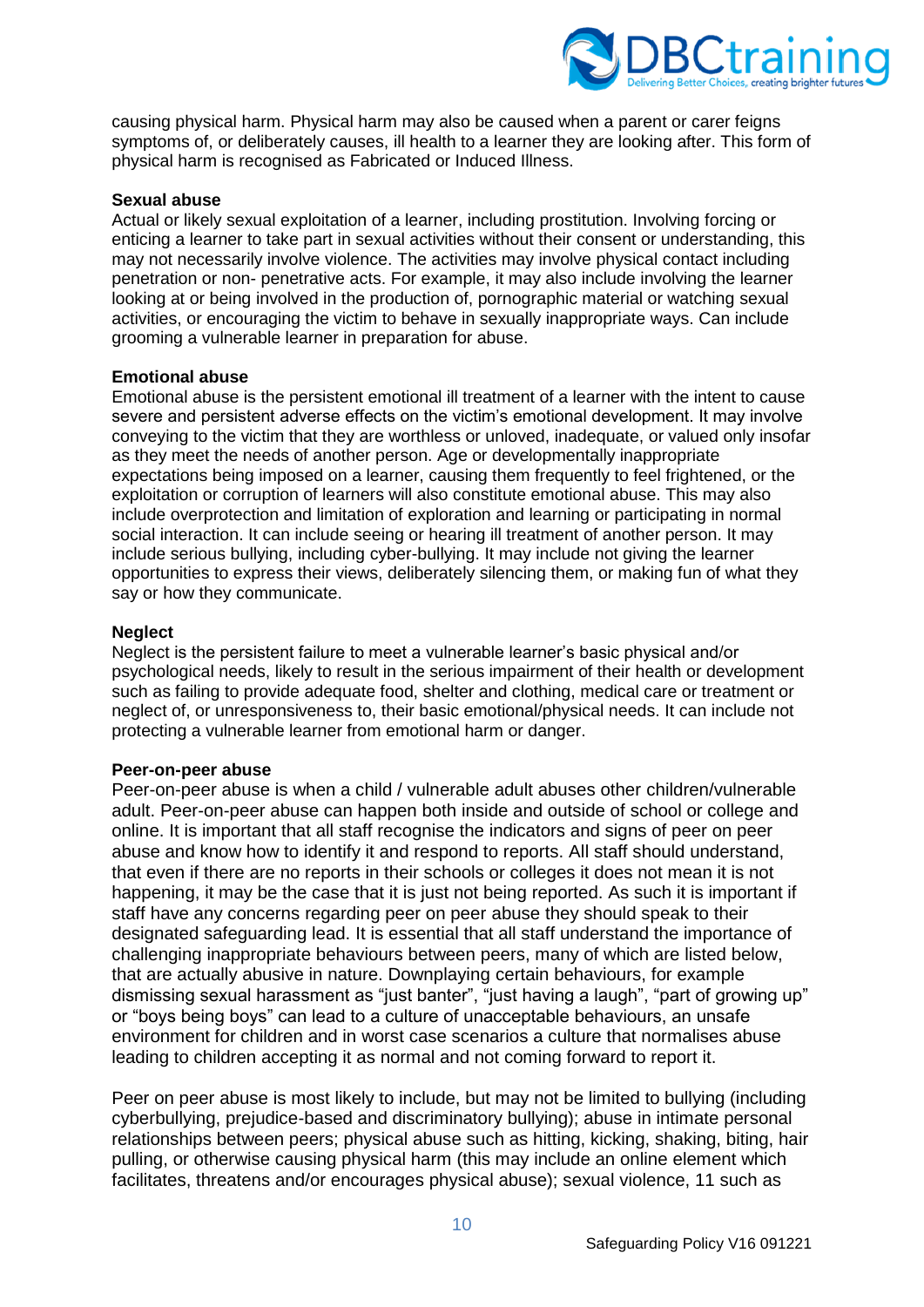

rape, assault by penetration and sexual assault; (this may include an online element which facilitates, threatens and/or encourages sexual violence); sexual harassment, 12 such as sexual comments, remarks, jokes and online sexual harassment, which may be standalone or part of a broader pattern of abuse;

#### **Bullying and Harassment**

Bullying can include a variety of behaviours from one individual/ group to another individual/ group such as name calling, offensive language, coercion, hitting, pushing, theft or damage to belongings, cyber, spreading harmful messages, hate crime or mate crime which is befriending someone with the intent to exploit them in some way. Please refer to Babington's Anti-Bullying Policy for further detail.

## **Child Criminal Exploitation (CCE)**

Some specific forms of CCE can include children being forced or manipulated into transporting drugs or money through county lines, working in cannabis factories, shoplifting or pickpocketing. They can also be forced or manipulated into committing vehicle crime or threatening/committing serious violence to others.

Children can become trapped by this type of exploitation as perpetrators can threaten victims (and their families) with violence, or entrap and coerce them into debt. They may be coerced into carrying weapons such as knives or begin to carry a knife for a sense of protection from harm from others. As children involved in criminal exploitation often commit crimes themselves, their vulnerability as victims is not always recognised by adults and professionals, (particularly older children), and they are not treated as victims despite the harm they have experienced. They may still have been criminally exploited even if the activity appears to be something they have agreed or consented to.

It is important to note that the experience of girls who are criminally exploited can be very different to that of boys. The indicators may not be the same, however professionals should be aware that girls are at risk of criminal exploitation too. It is also important to note that both boys and girls being criminally exploited may be at higher risk of sexual exploitation.

## **Child Sexual Exploitation (CSE)**

CSE is a form of child sexual abuse. Sexual abuse may involve physical contact, including assault by penetration (for example, rape or oral sex) or nonpenetrative acts such as masturbation, kissing, rubbing, and touching outside clothing. It may include non-contact activities, such as involving children in the production of sexual images, forcing children to look at sexual images or watch sexual activities, encouraging children to behave in sexually inappropriate ways or grooming a child in preparation for abuse including via the internet.

CSE can occur over time or be a one-off occurrence, and may happen without the child's immediate knowledge e.g. through others sharing videos or images of them on social media. CSE can affect any child, who has been coerced into engaging in sexual activities. This includes 16- and 17-year olds who can legally consent to have sex. Some children may not realise they are being exploited e.g. they believe they are in a genuine romantic relationship.

#### **Cyber Bullying and E-Safety**

The safe and responsible use of technology is sometimes presented as primarily a learner protection issue, but all need support to keep themselves safe online. The risks associated with the use of technology are vast and include internet, text or video messaging, email,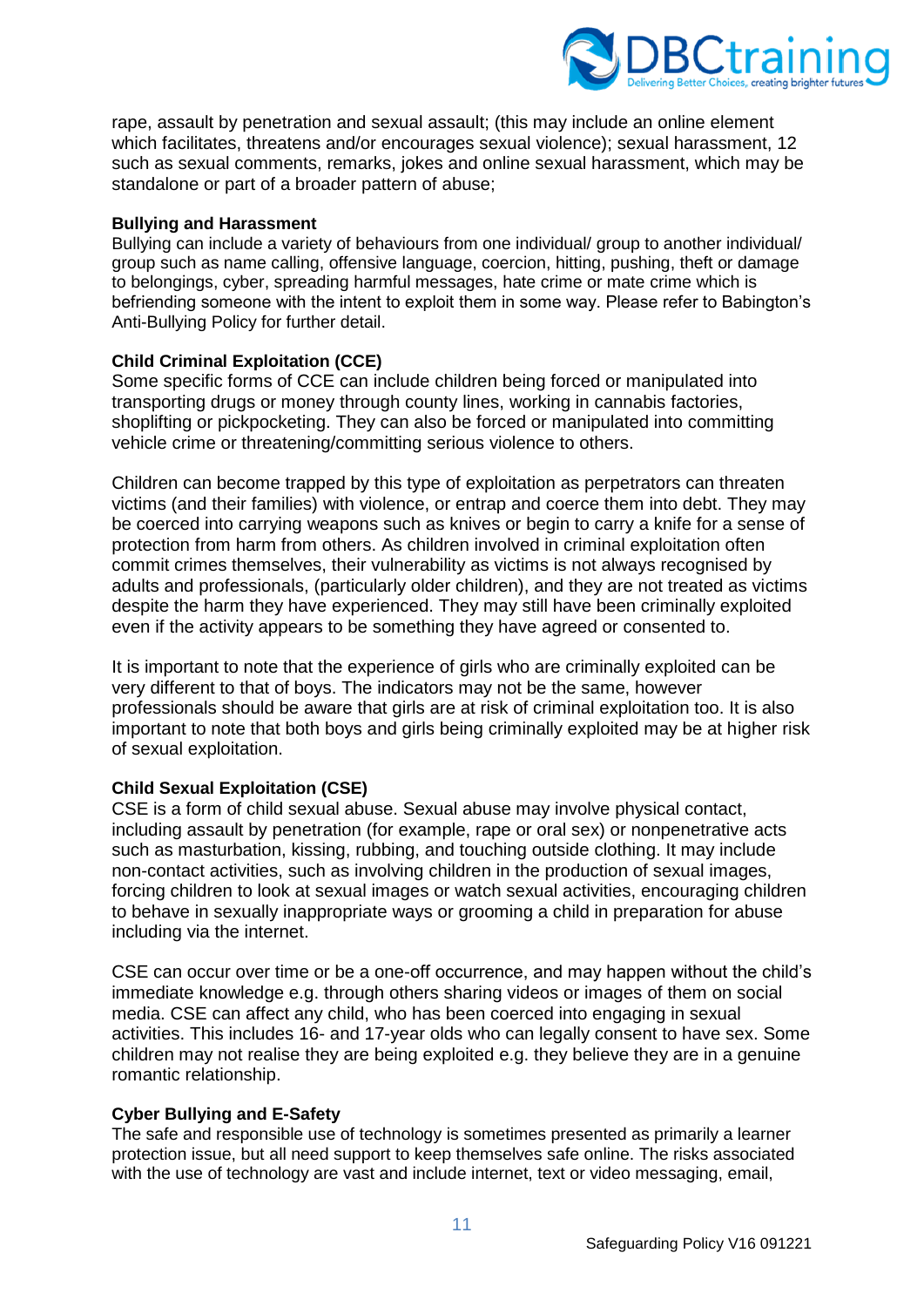

chatrooms, social media networking sites, etc. used to embarrass, humiliate, threaten, intimidate, or bully an individual in an attempt to gain power and control over them. Other risks include the mismanagement of personal data, risks of financial scams, identity theft, grooming and radicalisation.

#### **Domestic Violence**

Can be physical, emotional, sexual, neglect. This category also covers Forced Marriages and honour-based violence. Some learners may experience issues with drugs or alcohol to self-medicate or via dependence.

### **Female Genital Mutilation (FGM)**

Victims of FGM are likely to come from a community that is known to practice FGM. Professionals should note that females at risk of FGM may not yet be aware of the practice or that it may be conducted on them, so sensitivity should always be shown when approaching the subject. The FGM mandatory reporting duty is a legal duty provided for in the FGM Act 2003 (as amended by the Serious Crime Act 2015). The legislation requires staff to report where, during their professional duties, they either are informed by a female under 18 that an act of FGM has been carried out on her, observe physical signs which appear to show that an act of FGM has been carried out on a female under 18 and they have no reason to believe that the act was necessary for the female's physical or mental health or for purpose with labour or birth. For the purposes of the duty, the relevant age is the female's age at the time of disclosure/identification of FGM (i.e. it does not apply where a woman aged 18 or over discloses, she had FGM when she was under 18).

#### **Forced Marriage**

One or both spouses do not consent to the marriage or consent is extracted under duress. Duress includes both physical and emotional pressure. When a person does not consent or is unable to assent, there is a lack of full and free consent (if they have learning disabilities or a mental health need, for example). A clear distinction must be made between a forced marriage and an arranged marriage. In arranged marriages, the families of both spouses take a leading role in choosing the marriage partner but the choice whether to accept the arrangement remains with the person.

## **Honour Based Violence (HBV)**

Honour based violence (HBV) is a collection of practices used to control behaviour within the family and community in order to protect perceived cultural and religious beliefs and/or honour. Abuse can occur when perpetrators perceive that a person has shamed the family and/or community by breaking their honour code. Women are predominantly, but not exclusively, the victims, which can be distinguished from other forms of violence, as it is often committed with some degree of approval and/or collusion from family and/or community members. Men and boys can also be victims, sometimes as a consequence of their involvement in what is deemed to be an inappropriate relationship, if they are gay, or if they are believed to be supporting the victim.

HBV occurs across all cultures, nationalities, faith groups and communities. Relatives, including females, may conspire, aid, abet or participate in honour-based abuse, for what might seem a trivial transgression.

The list is not exhaustive but examples of HBV may include:

- Murder
- Unexplained death (suicide)
- Forced marriage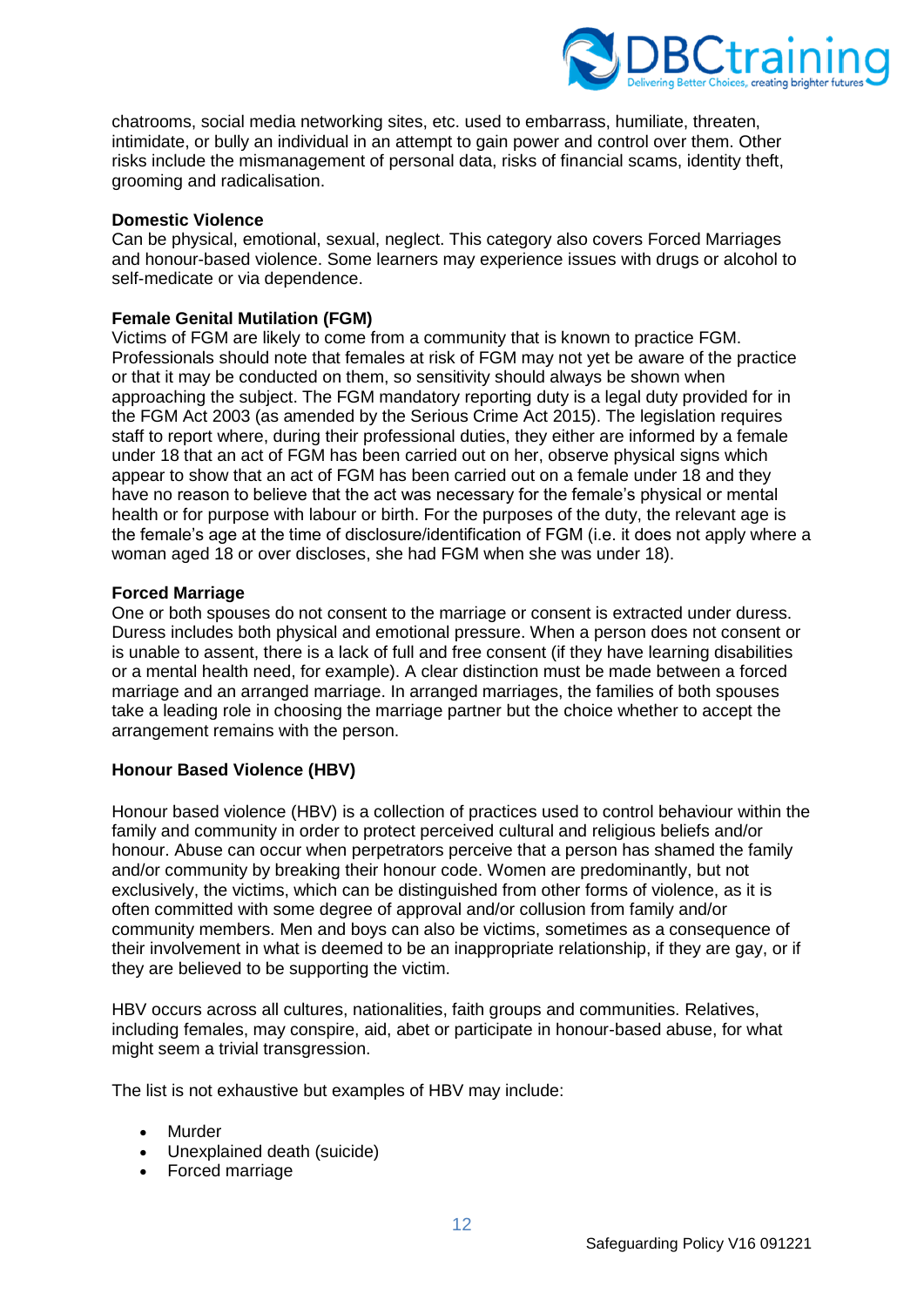

- Fear of forced marriage
- Controlling sexual activity
- Domestic violence (Including psychological, physical, sexual, financial or emotional abuse)
- Child abuse
- Rape
- Kidnapping
- False imprisonment
- Threats to kill
- Assault
- Harassment
- Forced abortion

#### **Modern slavery**

Encompasses slavery, human trafficking, forced labour and domestic servitude. Traffickers and slave masters use whatever means they have at their disposal to coerce, deceive and force individuals into a life of abuse, servitude and inhumane treatment.

#### **Risk to self and/or others**

This may include but is not exclusive to self- harm, suicidal tendencies or potential risk of harming others, which may or may not include learners. This may be because of an individual experiencing a significant level of personal, emotional trauma and/or stress.

#### **Serious Crime**

Serious and organised crime includes drug trafficking, human trafficking, organised illegal immigration, child sexual exploitation, high value fraud and other financial crime, counterfeiting, organised acquisitive crime and cyber-crime.

#### **Serious Violence**

All staff should be aware of the indicators, which may signal children are at risk from, or are involved with serious violent crime. These may include increased absence from school, a change in friendships or relationships with older individuals or groups, a significant decline in performance, signs of self-harm or a significant change in wellbeing, or signs of assault or unexplained injuries. Unexplained gifts or new possessions could also indicate that children have been approached by, or are involved with, individuals associated with criminal networks or gangs and may be at risk of criminal exploitation. All staff should be aware of the range of risk factors which increase the likelihood of involvement in serious violence, such as being male, having been frequently absent or permanently excluded from school, having experienced child maltreatment and having been involved in offending, such as theft or robbery.

#### **Sexting**

This is when someone sends or receives a sexually explicit text, image or video. This includes sending 'nude pics' or 'rude pics' or 'nude selfies'. Pressuring someone into sending a nude picture can happen in any relationship and to anyone, whatever their age, gender or sexual preference. Once the image is taken and sent, the sender has lost control of the image and the image could end up anywhere. By having in their possession or distributing to others indecent images of a person under 18, many people are not aware that they could be committing a criminal offence under the Sexual Offences Act 2003. Any direct disclosure by a learner (male or female) will be taken very seriously. A learner who discloses they are the subject of sexual imagery is likely to be embarrassed and worried about the consequences. It is likely that disclosure is a last resort and they may have already tried to resolve the issue themselves. When an incident involving sexting comes to our attention, we will follow the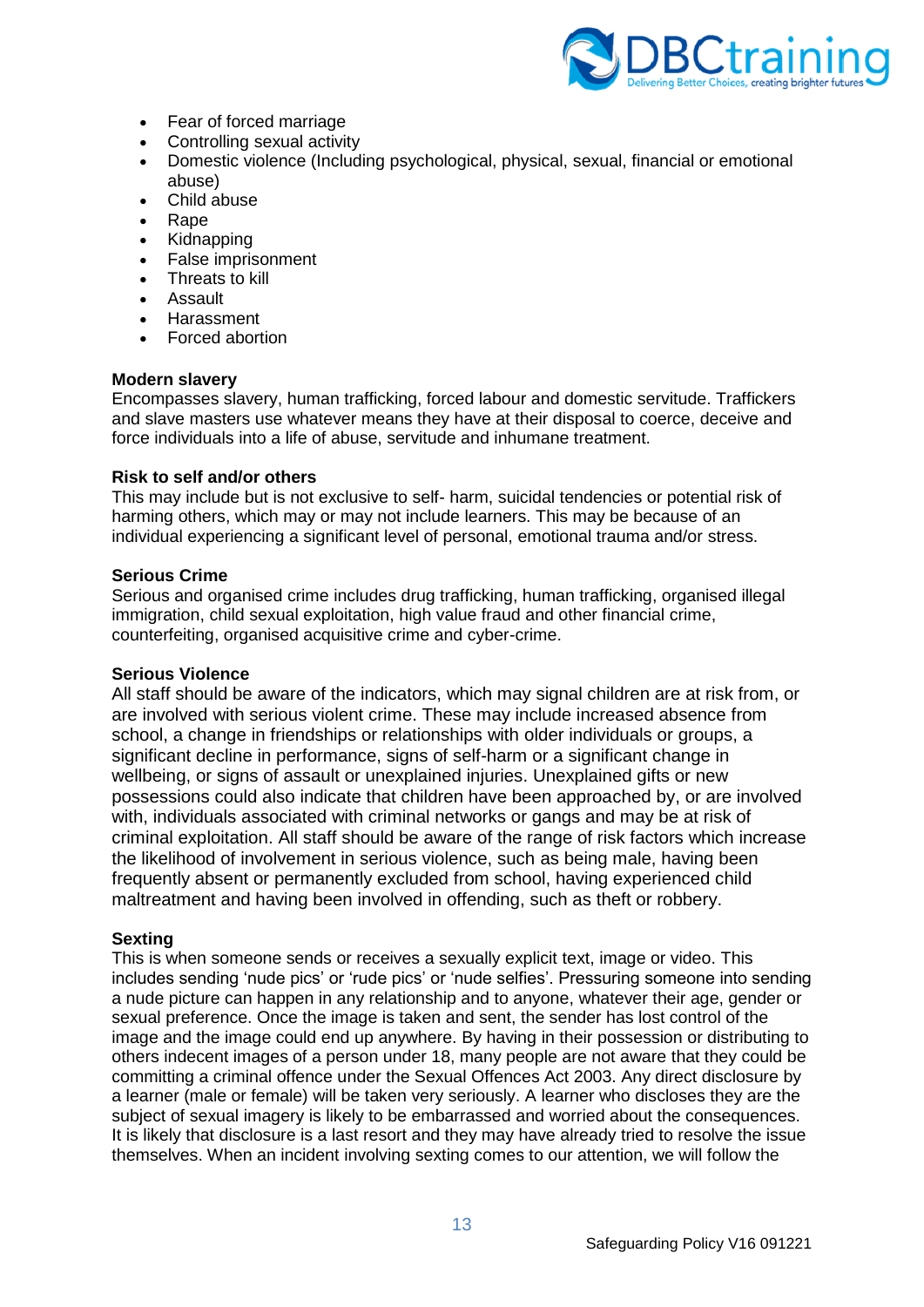

guidance as set out in the UKCCIS publication Sexting in Schools and Colleges: Responding to incidents and Safeguarding learners.

#### **Sexual violence and sexual harassment between learners**

Sexual violence and harassment can occur between two learners of any age or gender or when a group of learners sexually assaults or harasses a single learner or a group of learners. Sexual violence and sexual harassment may overlap and can occur on-line and offline (both physical and verbal). Sexual violence includes offences under the Sexual Offences Act 2003 (rape, assault by penetration and sexual assault). Consent is defined as the ability to choose freely. Consent to sexual activity can be provided for one type of sexual activity but not for another, and it can be revoked at any time during the action and each time it takes place.

Sexual harassment is unwelcome sexual behaviour that is likely to violate a learner's dignity, intimidate, degrade, or humiliate them, and/or create a hostile, offensive, or sexualised environment. It can happen both online and offline. Sexual remarks, such as telling sexual stories; lewd remarks; sexual remarks about clothes and appearance; calling someone sexualised names; sexual "jokes" or taunting; deliberately brushing against someone; interfering with someone's clothes; or displaying pictures, photos, or drawings of a sexual nature are all examples.

Sexual harassment on the internet can occur on its own or as part of a larger pattern of sexual harassment and/or sexual assault. Non-consensual sexual image and video sharing sexualised online bullying, unwelcome sexual comments, and messages (including on social media), sexual exploitation, coercion, and threats, and upskirting are all examples. If staff have a concern about a learner or a learner makes a report to them which relates to peeron-peer sexual violence and/or sexual harassment, they must report their concerns to the safeguarding team immediately.

#### **Initiation/Hazing**

Hazing or initiation ceremonies refers to the practice of rituals, challenges, and other activities involving harassment, abuse or humiliation used as a way of initiating a person into a group.

Hazing is seen in many different types of social groups, including gangs, sports teams and educational groups. The initiation rites can range from relatively benign pranks, to protracted patterns of behaviour that rise to the level of abuse or criminal misconduct. Hazing may include physical or psychological abuse. It may also include nudity or sexual assault.

#### **Upskirting**

Upskirting is a highly intrusive practice, which typically involves someone taking a picture under another person's clothing without their knowledge, with the intention of viewing their genitals or buttocks (with or without underwear). It is now a specific criminal offence in England and Wales. It can take place in a range of places, e.g., British Transport Police have seen a rise of reports on public transport.

The law captures instances where the purpose of the behaviour is to obtain sexual gratification or to cause humiliation, distress, or alarm. Perpetrators will now face two years in prison with the most serious offenders being placed on the sex offenders' register. Criminalising this distressing practice aims to deter people from committing the crime.

# <span id="page-13-0"></span>**Safeguarding and prevent roles and responsibilities**

#### **All staff, contractors and volunteers:**

• Contribute to creating a safe learning for all;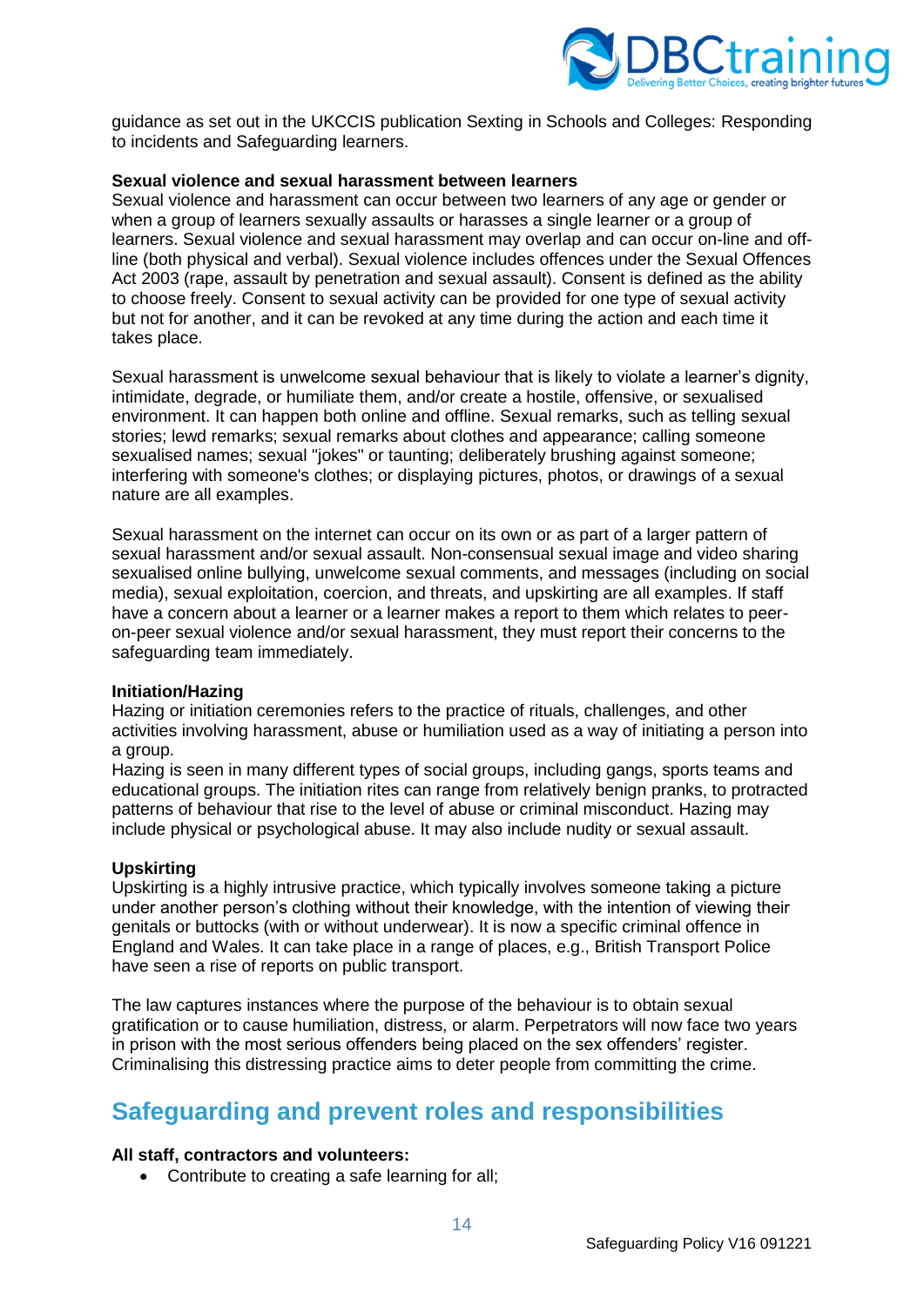

- Are aware of and follow the organisation's safeguarding policies and procedures; they recognise, respond and report any concerns that may be raised about the safety and welfare of a young person or vulnerable adult.
- Follow DBCs Whistleblowing policy procedure for any concerns relating to staff behaviour or business procedure

#### **Centre Managers and Delivery Staff:**

- Ensure that the learning environment is safe and that safeguarding is embedded within teaching practice to educate learners on staying safe, building resilience and developing critical thinking skills.
- Follow DBCs Whistleblowing policy procedure for any concerns relating to staff behaviour or business procedure

#### **Deputy Designated Safeguarding Leads:**

- Have a responsibility at an operational level within the organisation, ensuring specialist safeguarding staff are supported and directed in their duties;
- Report any concerns to the Designated Safeguarding Lead
- Will always be available during centre open hours, or arrange suitable cover when this is not possible.
- Oversees the provision of resources and training for all staff.

#### **Designated Safeguarding Lead:**

- Respond to safeguarding concerns within the agreed timescales;
- Carry out assessments to determine the level of risk including low level concerns of any allegations against staff, and inform the Local Authority and other partner organisations if required;
- Advise on updates on legislation and Local Authority compliance.
- Acts as the main contact for outside agencies and the most senior 'go to' person in the organisation;
- Will always be available during centre open hours, or arrange suitable cover when this is not possible.
- Reports to the Senior Management Team;
- Oversees the provision of resources and training for all staff.

#### **Safeguarding - Keeping You Safe Committee:**

- Represents all departments, learners and DBC learners and ensures that sound arrangements for Safeguarding are in place across all these service areas;
- Steers developments; monitors and reports on compliance and impact.

#### **Managing Director:**

• has organisational responsibility for ensuring DBC Training meets its duties under Safeguarding and Prevent.

## **Non-Executive Director:**

- Advises and guides the organisation on safeguarding and prevent issues.
- Provides challenge to the executive team to improve quality of provision in terms of safeguarding concerns.
- Ensures appropriate policies and procedures are in place in order for action to be taken in a timely manner to safeguard and promote children's welfare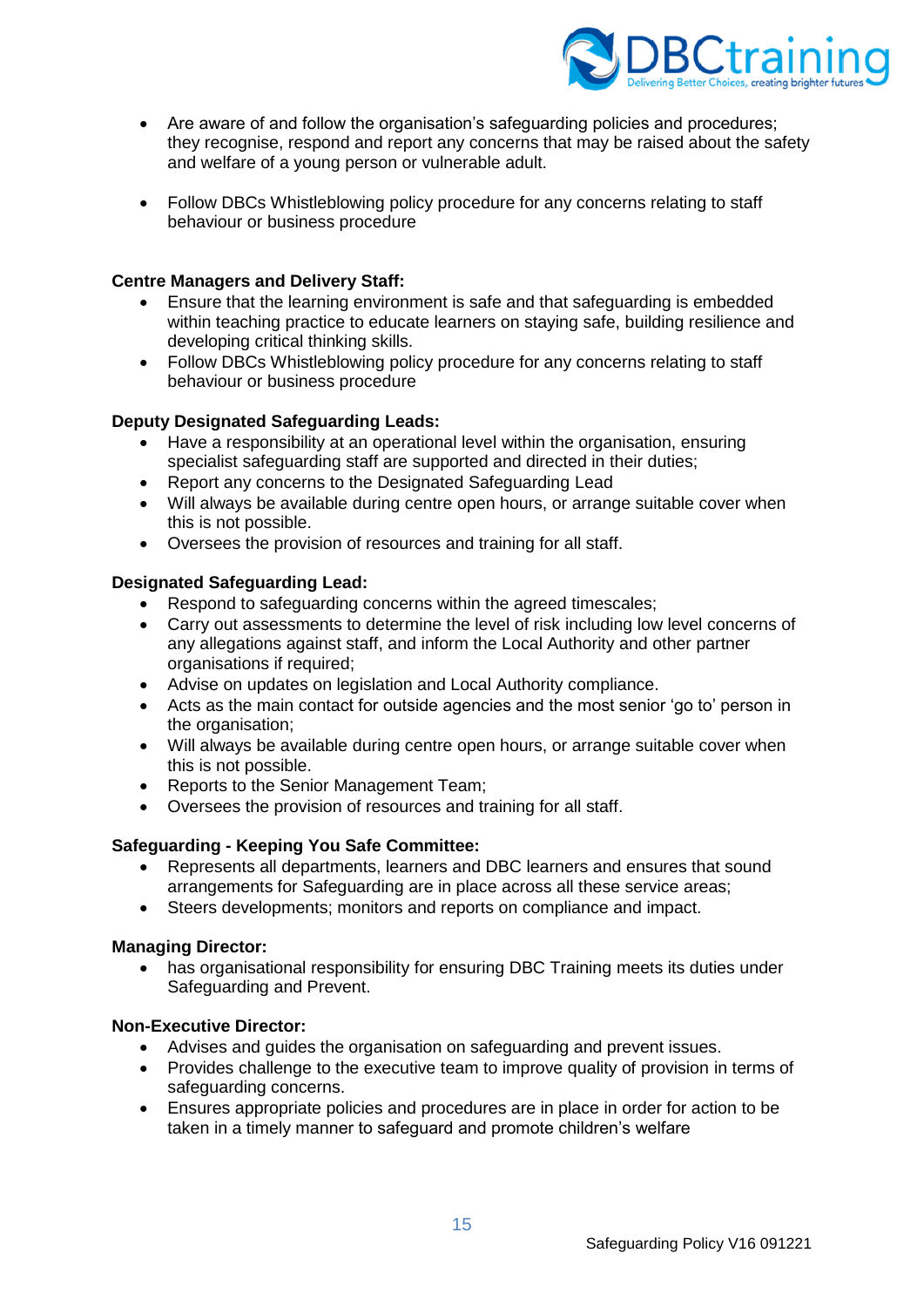

# <span id="page-15-0"></span>**Procedures and guidelines associated with the Safeguarding & Prevent policy**

| Appendix<br>A  | <b>DBS and Safeguarding Protocol</b>                                                                          | $15 - 16$ |
|----------------|---------------------------------------------------------------------------------------------------------------|-----------|
| Appendix<br>B  | Guidelines for maintaining confidentiality, information sharing and<br>recording confidential information     | 17        |
| Appendix<br>C  | Reporting concerns or disclosures relating to safeguarding incidents                                          | 18-19     |
| Appendix<br>D  | Procedure for staff that are made aware of allegations against<br>another member of staff                     | 20        |
| Appendix<br>F. | Secure storage, handling, use, retention and disposal of disclosures<br>and disclosure information guidelines | $21 - 22$ |
| Appendix       | Procedure for dealing with e-safety issues                                                                    | 23        |
| Appendix<br>G  | Advice for staff and procedures for handling actual or threatened self-<br>harm or suicidal thoughts          | 24        |
| Appendix<br>н  | Role of designated person and procedure for handling an allegation<br>or disclosure                           | 25-26     |
| Appendix I     | Procedure for staff in organisations where learners are on work<br>placement or similar                       | 27        |
| Appendix J     | Advice and procedures for staff regarding touch and restraint                                                 | 28-32     |
| Appendix<br>K  | Prevention of violent extremism - the 'prevent' agenda                                                        | 33-35     |
| Appendix L     | Missing persons procedure                                                                                     | 36        |
| Appendix<br>M  | County Lines guidance and procedure                                                                           | 37-38     |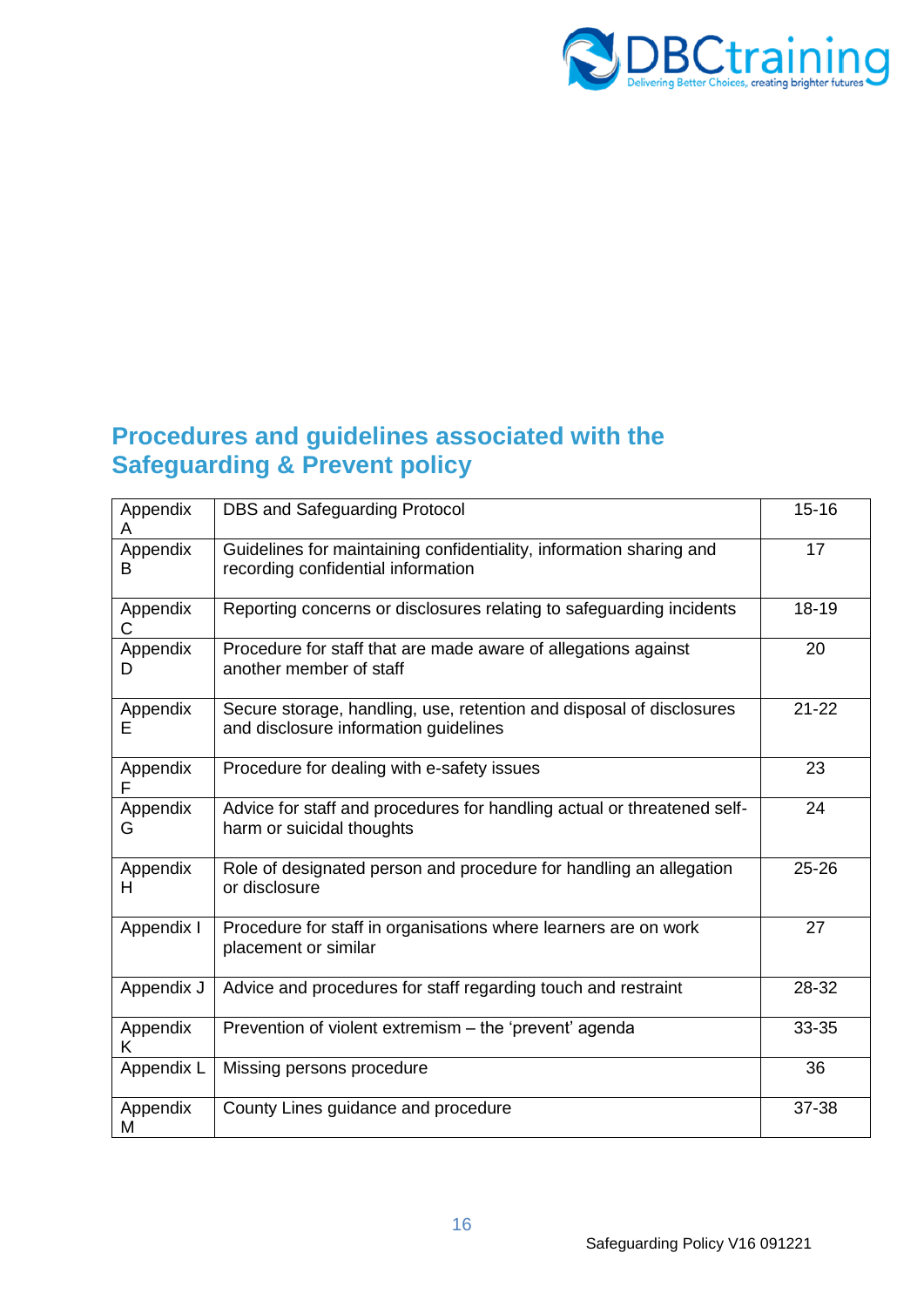

# <span id="page-16-0"></span>**Appendix A**

# <span id="page-16-1"></span>**DBS and Safeguarding Protocol**

## **Safeguarding Training**

All members of staff are required to undertake training upon induction with DBC Training. This training is designed to ensure that staff are aware of the centre procedures for reporting safeguarding or child protection concerns, wider safeguarding issues such as drug and alcohol problems, homelessness, risky behaviour and guidance on professional conduct.

The team also complete regular professional development. This is delivered by attending training provided though external organisations, using internal specialists and through visits from external speakers.

## **Disclosure and Barring Service (DBS) checks**

DBS checks must be completed and validated by all staff at least once a year. Employees must be made aware of their obligation to inform their manager of any cautions or convictions that arise between these checks taking place.

## **Dealing with convictions**

If a DBS is returned with details of convictions HR advice must be sought. Consideration will be given to the [Rehabilitation of Offenders Act](https://www.legislation.gov.uk/ukpga/1974/53) 1974 and also:

- the nature, seriousness and relevance of the offence
- how long ago the offence occurred
- one-off or history of offences
- circumstances surrounding the offence
- changes in circumstances
- country in which the offence occurred
- de-criminalisation and remorse.

DBC Training undertake to discuss any matter revealed in a disclosure with the person seeking the position before a conditional offer of employment is withdrawn.

When convictions are disclosed (by the applicant or through a disclosure check), DBC Training will carry out a risk assessment (see **Safer Recruitment Policy**) and may, at their discretion, decline to select the individual for employment.

In circumstances where the appointment of a person with a serious record might give rise to criticism of the centre, the MD should be consulted before the appointment is confirmed.

## **Staff who have lived outside the UK**

Newly appointed staff who have lived outside the United Kingdom are required to undergo the same checks as for all other staff in schools and FE providers. This includes a DBS disclosure and barred list check. In addition, the centre will seek to obtain a Certificate of Good Conduct from the relevant embassy.

#### **Employment of ex-offenders – existing employees**

All employees are required to declare to DBC Training any criminal convictions or cautions whilst they are employed by the college.

A failure to disclose such information to the centre (including spent convictions for posts where the rehabilitation of Offenders Exemption Orders applies) may lead to disciplinary action.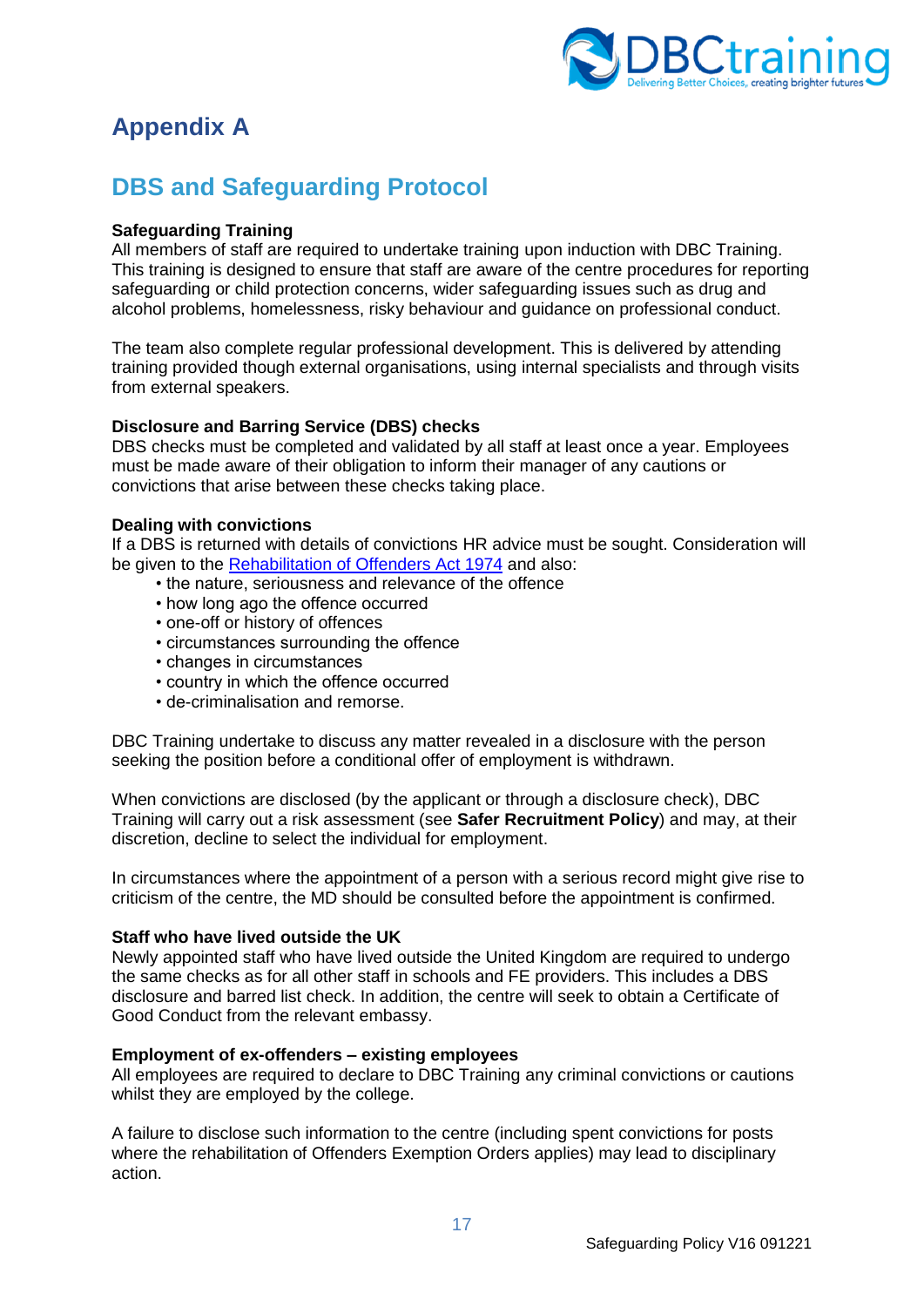

Employees are also encouraged to declare if they are subject of a police investigation in the UK or abroad, which may lead to one of these sanctions. The reason for this disclosure is for the centre to protect their reputation and safeguard the interests of its learners, and to provide appropriate support to the individual employee.

#### **Supervision**

If a member of staff has not received full disclosure, the relevant line manager will have discretion to make an informed decision as to whether the person will be permitted to commence employment pending the receipt of a DBS disclosure. A risk assessment must be completed in order to assist the decision-making process. In all such cases that person will be required to be supervised until the full disclosure is received.

This is to ensure that staff are not left alone with learners to minimise any risk of potentially harmful situations (or accusations). Essentially this means that a third party should be present, whether it is a member of staff or a learner.

The DBS does not define "supervision", which has made it difficult to draw up a definition that satisfies everyone. One thing that should be clear is that supervision is not to question the competence of staff but purely to protect both learners and staff alike.

#### **Portability**

Portability refers to the re-use of a DBS check (disclosure), obtained for a position in one organisation and later used for another position in another organisation. DBC Training does not facilitate portability.

#### **Payment for disclosure information**

DBC Training requests DBS disclosures as an integral part of the recruitment process the process is facilitated by the HR function and paid via the HR budget.

#### **Retaining information provided by the DBS**

The DBS advise that 'disclosure documents' must be destroyed six months after they are no longer needed. The information recorded must be:

- record of receipt
- information on decisions made
- reference number
- date of issue of enhanced check.

Details of discussions with staff about criminal or other declarations must be retained on personal files.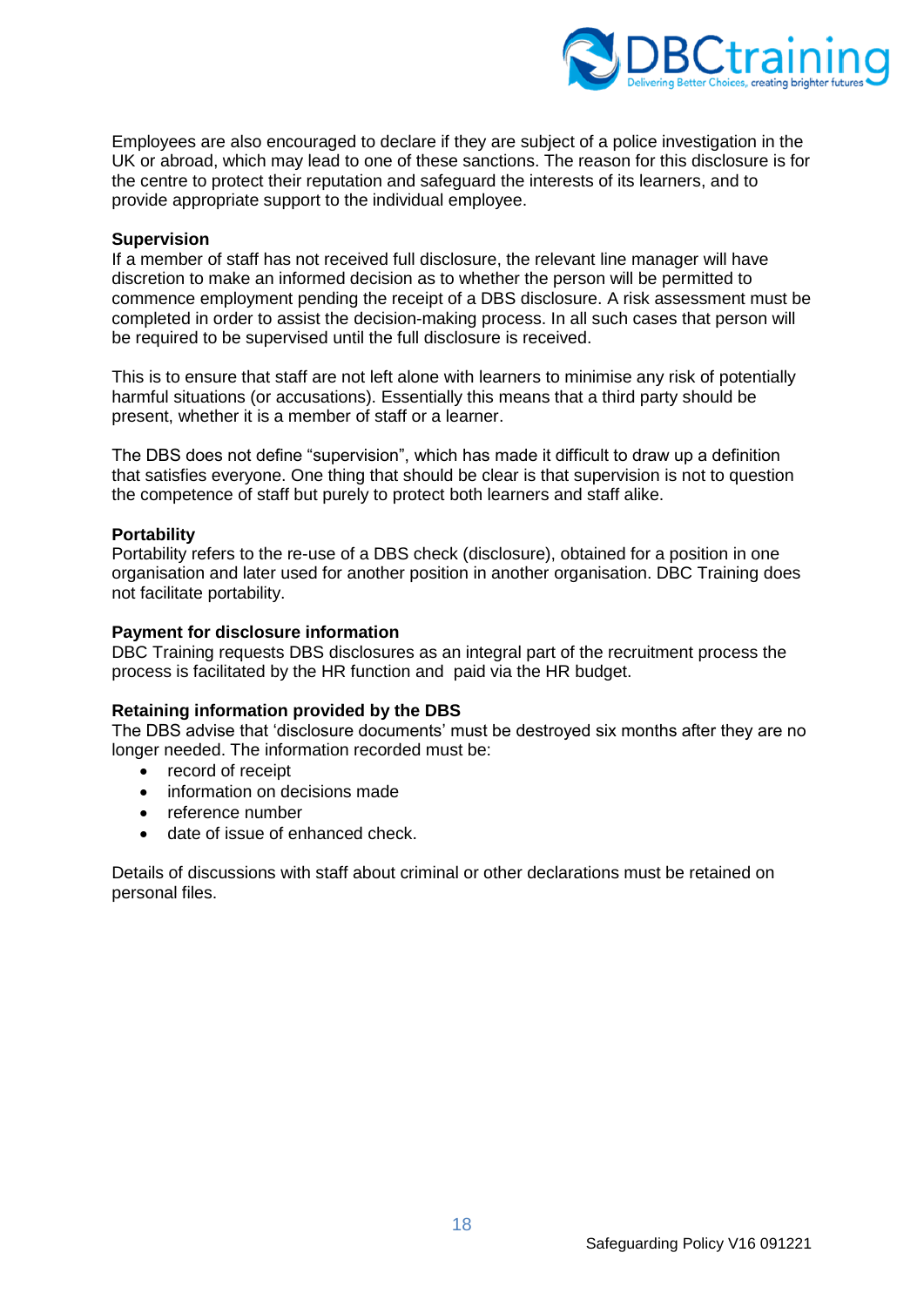

# <span id="page-18-0"></span>**Appendix B**

# <span id="page-18-1"></span>**Guidelines for maintaining confidentiality, information sharing and recording confidential information**

Members of staff may have access to confidential information about learners in order to undertake their everyday responsibilities. In some circumstances staff may be given highly sensitive or private information. They should never use confidential or personal information about a learner or her/his family for their own, or others' advantage (including that of partners, friends, relatives or other schools/services).

Information must always be used in the best interest of learners and never to intimidate, humiliate, or embarrass the learner. Confidential information about a learner should never be used casually in conversation or shared with any person other than on a need-to-know basis. In circumstances where the learner's identity does not need to be disclosed the information should be used anonymously. In circumstances where members of staff do not need to know all the detail, this should remain the case.

There are some circumstances in which a member of staff may be expected to share information about a learner, for example when abuse is alleged or suspected. In such cases, members of staff have a duty to pass information on without delay, but only to those with designated child/adult protection responsibilities. In centre this would be the Centre Manager and/or Designated Safeguarding Lead.

If a member of staff is in any doubt about whether to share information or keep it confidential he or she should seek advice from the Designated Safeguarding Lead or the Operations Director.

The storing and processing of personal information about learners is governed by the [General Data Protection Regulation 2018.](https://www.gov.uk/data-protection)

Information shared outside of the European Economic Area (EEA) or shared without reason or consent constitutes a Data Breach. Should any employee discover or be responsible for a data breach; this must be reported immediately to the Data Protection Officer.

The safety, well-being and protection of learners are the paramount consideration in all decisions staff make about confidentiality. The appropriate sharing of information between centre staff is an essential element in ensuring a learner's well-being and safety.

The general rule is that staff should make clear that there are limits to confidentiality at the beginning of the conversation with the learner. These limits relate to ensuring learner's safety and well-being. The learner should be informed when confidence has to be broken for this reason and will be encouraged to do this for themselves whenever this is possible.

Any learner who wishes to disclose must be informed that the member of staff has a professional responsibility to share the relevant information about the protection of the learner with other professionals. If a learner confides in a member of staff and asks for the information to be kept secret, they must be informed that the member of staff has a responsibility to share the information with someone who can help if deemed necessary. This needs to be done with care and sensitivity and the learner needs to be reassured that the matter will only be discussed with people who need to know.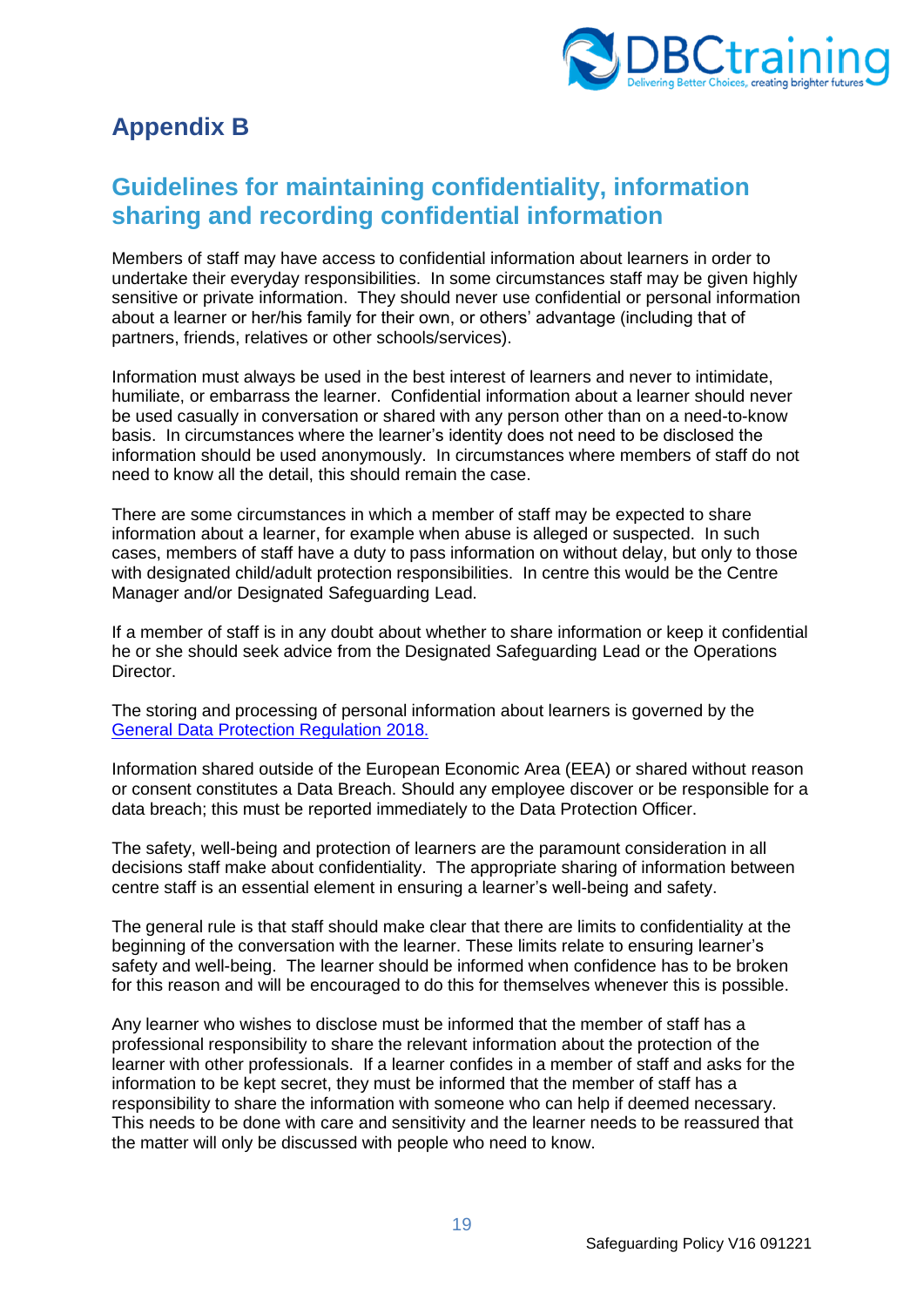

# <span id="page-19-0"></span>**Appendix C**

# <span id="page-19-1"></span>**Reporting concerns or disclosures relating to safeguarding issues**

If the safeguarding incident is a child or adult protection issue:

1. Any member of staff who either suspects, witnesses or is told of any incident of physical, emotional, sexual, financial, discriminatory or institutional abuse or neglect occurring in the centre, or to a learner, child or vulnerable adult outside the training centre environment has a duty to report this immediately to the safeguarding team.

In the rare case that none of these are available, the member of staff should report directly to the Managing Director or to Social Services/Police. Staff are aware that anyone can report a safeguarding concern to the Multi-Agency Safeguarding Hub.

2. Staff should not leave the learner, suspect or relevant witnesses alone until arrangements have been made either through the Safeguarding Team or directly with external agencies to ensure that the parties are safe and that witness evidence is not contaminated.

3. Staff should hand over any notes taken during the disclosure and submit a fully completed safeguarding incident form and submit to the Designated Safeguarding Lead as soon as is practicably possible afterwards of what they have suspected, witnessed or been told.

Staff should be aware that:

- It is not the responsibility of staff to investigate suspected cases of abuse. They are reported to Social Services, Police or Multi Agency Safeguarding Hub if necessary.
- Any questioning should be limited to the minimum necessary to seek clarification only, strictly avoiding 'leading' the person who has approached them by making suggestions or asking questions that introduce their own ideas about what may have happened. (do not ask questions like 'did he/she do x to you? Instead use TED – Tell, Explain and Describe).
- Any questioning should stop as soon as the learner has disclosed that he or she believes that something abusive has happened to him or her, or to someone else.
- They should tell the informing learner that they will now make sure that the appropriate people are brought in to follow up the disclosure.
- They should not take any action beyond that agreed in the procedures established by the centre and the local safeguarding children's board and local safeguarding adults board.
- They should never promise a learner complete confidentiality instead they should explain that they may need to pass information to relevant staff in the centre and other professionals to help keep the learner and others safe.

Staff should:

- Make handwritten verbatim notes
- Tell the person, very early on in the discussion that you may have to share what they are telling you with someone else.
- Allow the person to speak without interruptions, accepting what is said, but do not investigate.
- Alleviate feelings of guilt and isolation, whilst passing no judgement i.e. Reassure.
- Advise that you will try to offer support, but that you must pass on the information.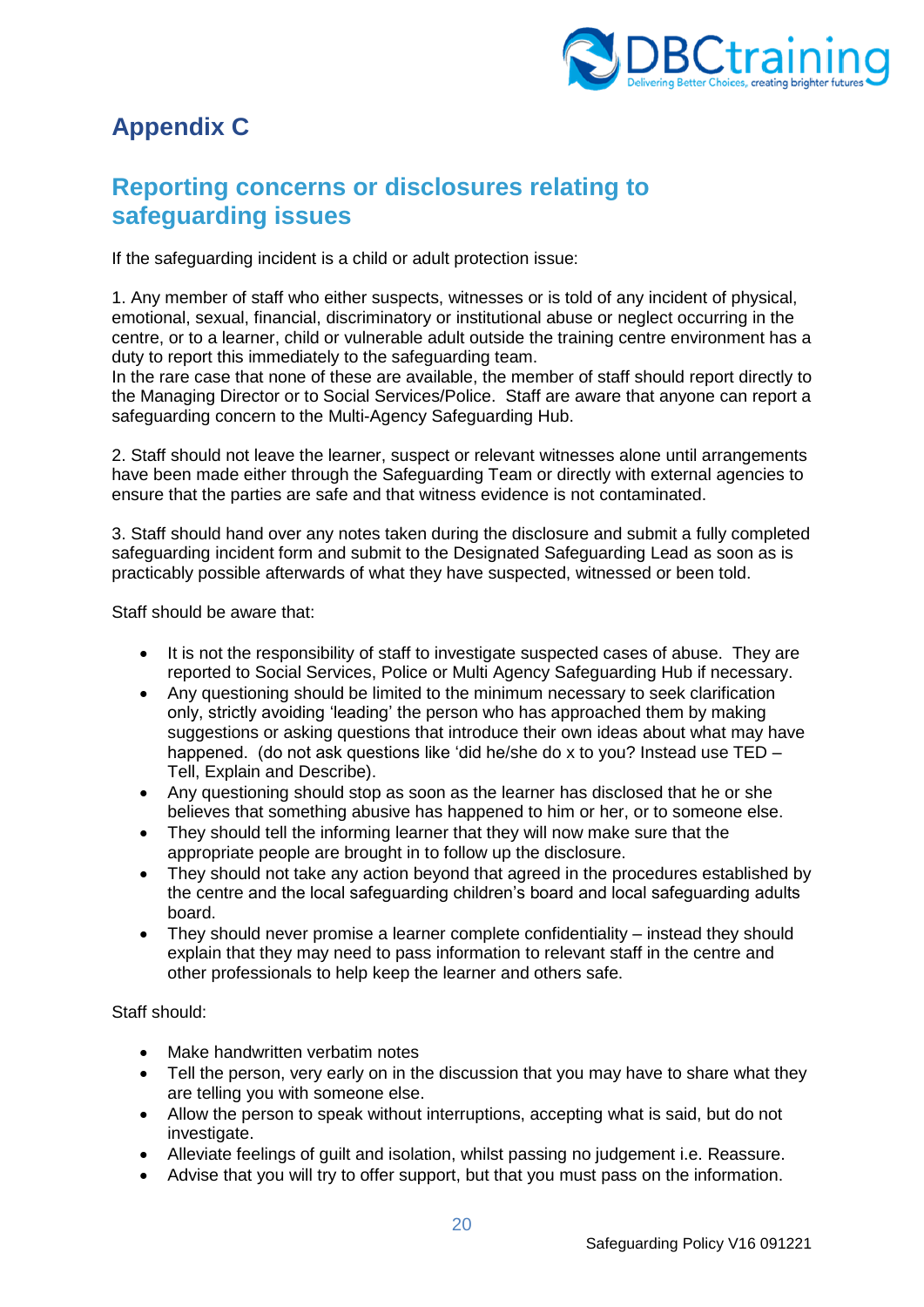

- Offer additional support for instance a centre representative, external support service or GP.
- Inform a designated member of staff immediately.
- Record and date any facts, which support the disclosure or your suspicions.
- Offer your notes to the designated person.
- Do not discuss the issue with anyone but the designated person.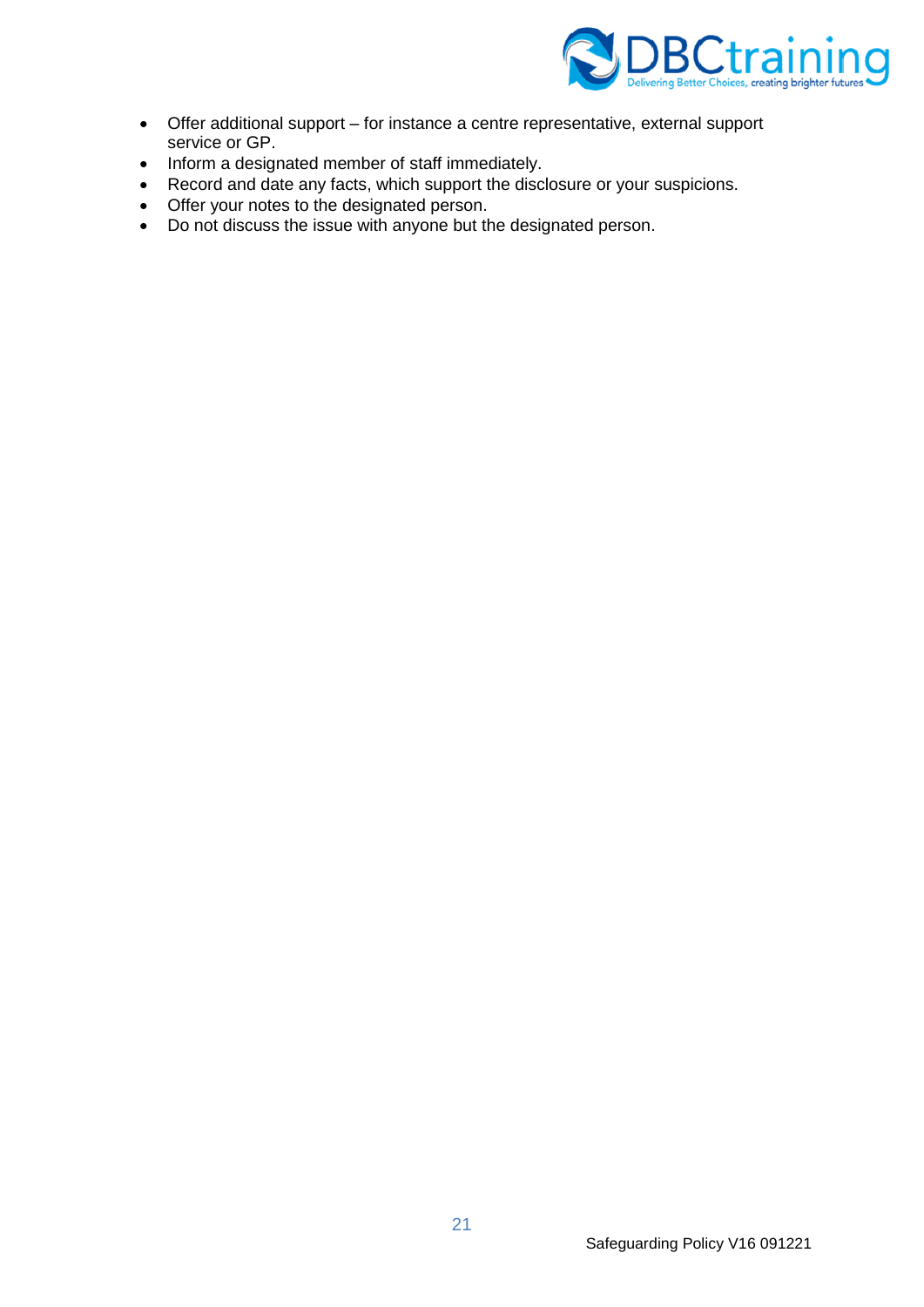

# <span id="page-21-0"></span>**Appendix D**

# <span id="page-21-1"></span>**Procedure for staff that see or are made aware of allegations made against/concerns of another member of staff, including learner disclosure and procedure for follow up**

# **Section one: Allegations that may meet the harms threshold**

This guidance should be followed where it is alleged that a member of DBC Training, including supply teachers, volunteers and contractors has:

• behaved in a way that has harmed a child/vulnerable adult, or may have harmed a child and/or;

• possibly committed a criminal offence against or related to a child/vulnerable adult and/or;

• behaved towards a child or children in a way that indicates he or she may pose a risk of harm to children/vulnerable adult; and/or

• behaved or may have behaved in a way that indicates they may not be suitable to work with children

Members of staff who hear an allegation of abuse against another member of staff should:

- Report the matter immediately to the Designated Safeguarding Lead, a Manager or the Operations Director who will contact the Managing Director (MD).
- Any suspicion, allegation or actual abuse by a member of staff must be reported to the safeguarding executive director as soon as possible, but within 24 hours.

On being notified of any allegation of abuse involving a member of staff, the MD will:

- take such steps as are necessary to ensure the safety of the person in question and anyone else who might be at risk.
- consult with the Designated Safeguarding Lead, Operations Director and the Local Authority Designated Officer to decide whether a referral should be made under the Local Authority Designated Officer procedures.

During investigation of an alleged safeguarding incident against a member of staff by a learner(s), the learner(s) will be interviewed by a member of the Senior Management Team at a location specified by the centre and may be accompanied by a parent/carer where:

- the learner/s is under the age of 18 or is a vulnerable adult
- consent has been given by the learner(s)
- in doing so, the learner(s) would not be placed at risk of significant harm

If appropriate, the meeting may also include a member of staff or an external safeguarding/child protection professional e.g. The Local Authority Designated Officer.

When the centre makes a referral to the Local Authority Designated Officer or Multi Agency Safeguarding Hub there may ensue:

- a requirement to suspend the staff member pending investigation (without prejudice or presumption of guilt).
- an area child protection committee investigation.
- a police investigation.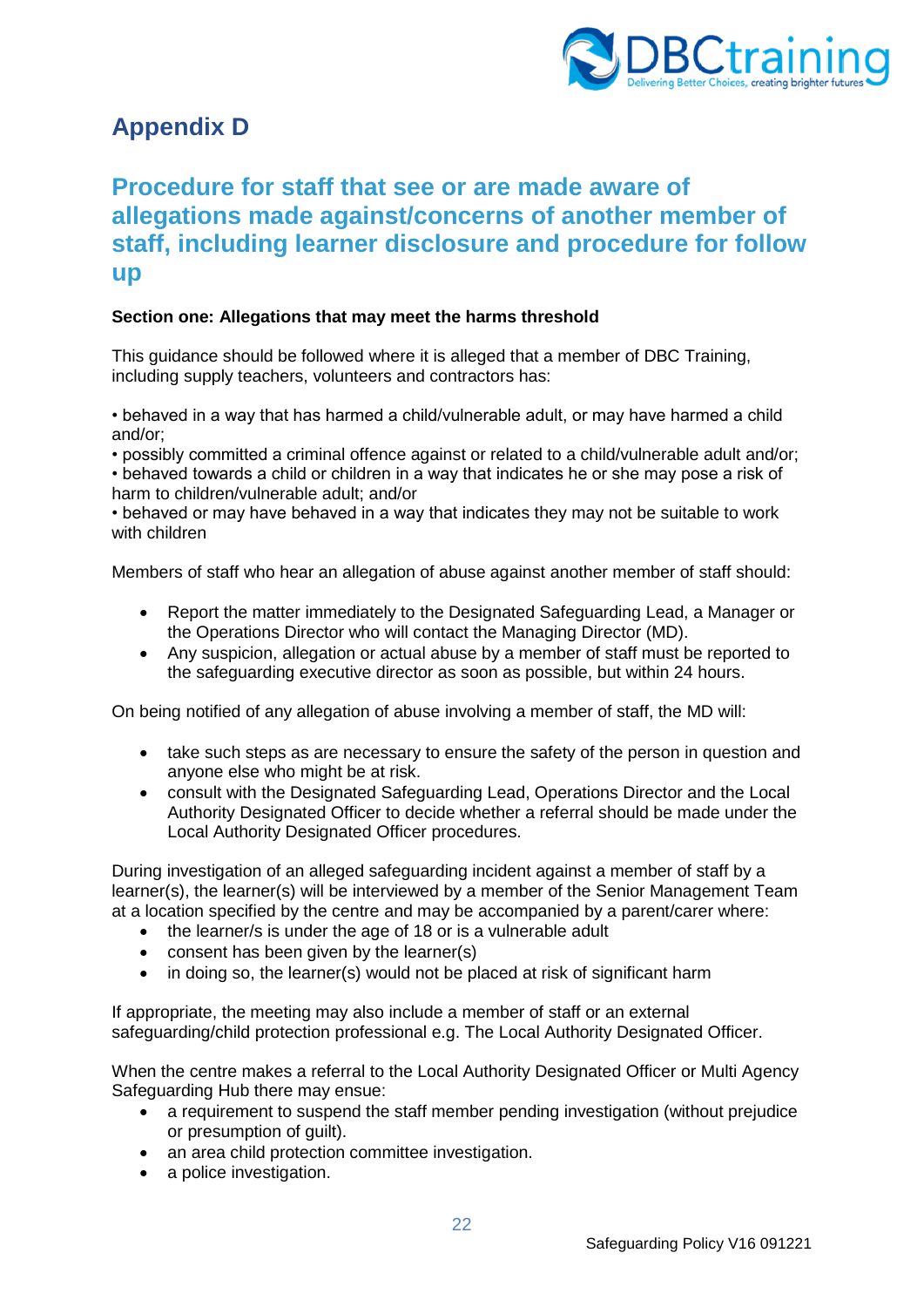

DBC Training's disciplinary procedures must be clearly distinct from any investigation conducted under area Child Protection Committee procedures or by the Police. Investigations will take precedence over the institution's disciplinary proceedings and should be conducted first. Conducting concurrent internal and external investigations is not appropriate. DBC Training's responsibility is to ensure that the parties are safe and that evidence is not contaminated and made available promptly to the investigating officer.

## **Section Two: Concerns that do not meet the harm threshold**

The term 'low-level' concern does not mean that it is insignificant, it means that the behaviour towards a child/vulnerable adult does not meet the threshold set out in section one. A low-level concern is any concern – no matter how small, and even if no more than causing a sense of unease or a 'nagging doubt' - that an adult working at or on behalf of DBC Training acted in a way that:

- is inconsistent with the staff code of conduct, including inappropriate conduct outside of work; and
- does not meet the allegations threshold or is otherwise not considered serious enough to consider a referral to the Local Authority Designated Officer.

Examples of such behaviour could include, but are not limited to:

- being over friendly with children;
- having favourites;
- taking photographs of children on their mobile phone;
- engaging with a child on a one-to-one basis in a secluded area or behind a closed door; or,
- using inappropriate sexualised, intimidating or offensive language.

Members of staff who have a concern against another member of staff should:

• Report the matter immediately to the Designated Safeguarding Lead, a Manager or the Operations Director.

On being notified of any concern of abuse involving a member of staff, the Designated Safeguarding Lead:

- Record the low-level concerns should in writing. The record will include details of the concern, the context in which the concern arose, and action taken. The name of the individual sharing their concerns should also be noted.
- Consult with the Operations Director and HR department where relevant to decide on next steps.

Records of low-level concerns will be reviewed so that potential patterns of concerning, problematic or inappropriate behaviour can be identified. Where a pattern of such behaviour is identified, the Designated Safeguarding Lead will work with the Operations Director to decide on a course of action, either through its disciplinary procedures or where a pattern of behaviour moves from a concern to meeting the harms threshold, in which case it should be referred to the Local Authority Designated Officer.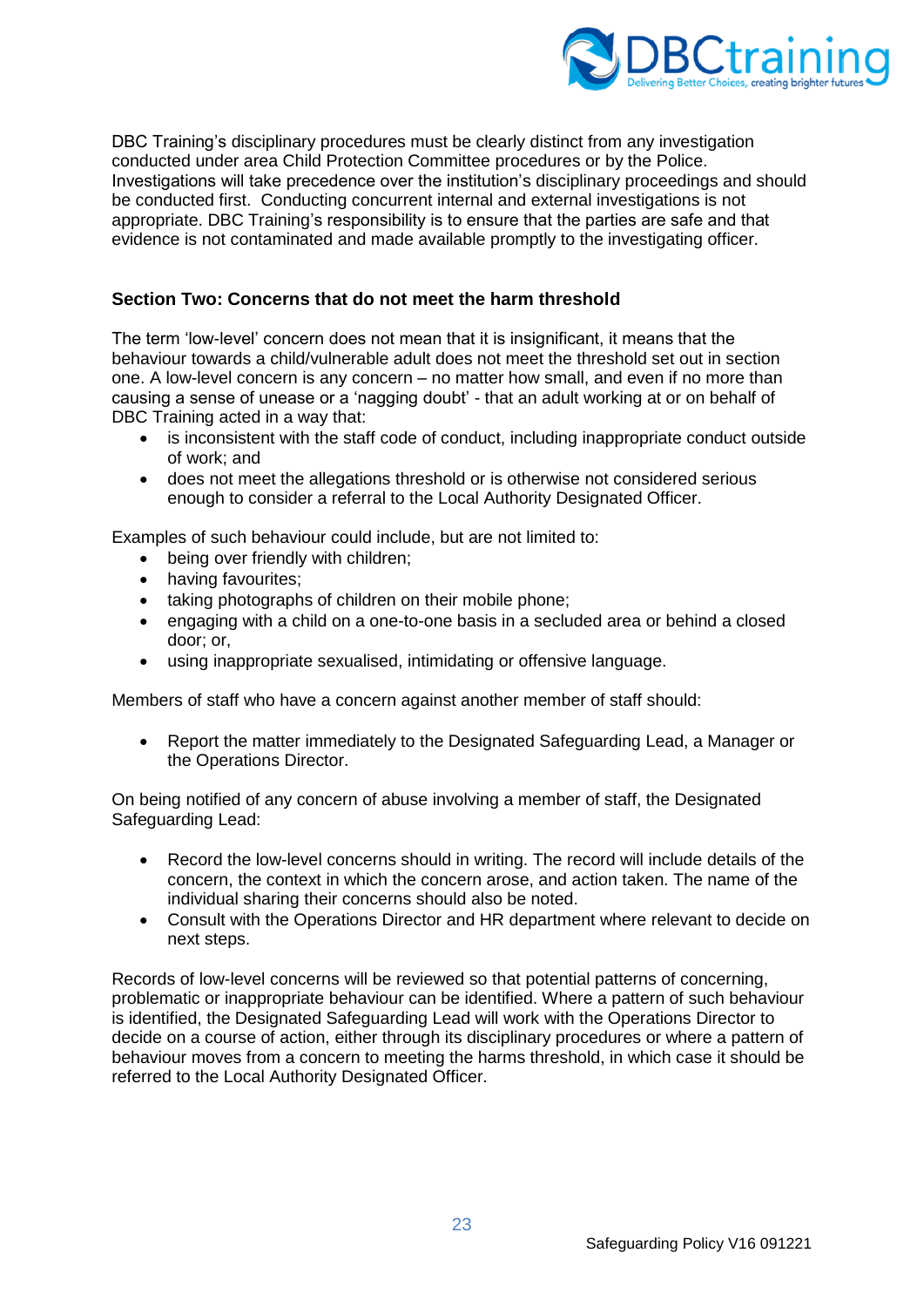

# <span id="page-23-0"></span>**Appendix E**

# <span id="page-23-1"></span>**Secure storage, handling, use, retention and disposal of disclosures and disclosure information guidelines**

As an organisation using the Criminal Records Bureau (DBS) disclosure service to help assess the suitability of applicants for positions of trust, the centre complies fully with the [DBS Code of Practice](https://www.gov.uk/government/publications/dbs-code-of-practice) regarding the correct handling, use, storage, retention and disposal of disclosures and disclosure information. It also complies fully with its obligations under the Data Protection Act and other relevant legislation pertaining to the safe handling, use, storage, retention and disposal of disclosure information

#### **Storage and access**

Disclosure information is never kept on an applicant's personnel file and is always kept separately and securely, in lockable, non-portable, storage containers with access strictly controlled and limited to those who are entitled to see it as part of their duties.

### **Handling**

In accordance with [section 124 of the Police Act 1997,](https://www.legislation.gov.uk/ukpga/1997/50/section/124/2009-03-02) disclosure information is only passed to those who are authorised to receive it in the course of their duties. We maintain a record of all those to whom disclosures or disclosure information has been revealed and we recognise that it is a criminal offence to pass this information to anyone who is not entitled to receive it.

#### **Usage**

Disclosure information is only used for the specific purpose for which it was requested and for which the applicant's full consent has been given.

## **Retention**

Once a recruitment (or other relevant) decision has been made, the centres shall not keep disclosure information for any period longer than is absolutely necessary. This is generally for a period of up to six months, to allow for the consideration and resolution of any disputes or complaints. If, in very exceptional circumstances, it is considered necessary to keep disclosure information for longer than six-months, the centres will consult the DBS about this and shall give full consideration to data protection legislation and the individual's human rights before doing so. Throughout this time, the usual conditions regarding safe storage and strictly controlled access will prevail. If concerns have been raised about an adult's behaviour around children, you should keep the records in their personnel file either until they reach normal retirement age or for 10 years - whichever is longer (IRMS, 2016). You should keep records for the same amount of time regardless of whether the allegations were unfounded. However, if you find that allegations are malicious you should destroy the record immediately. Information should be kept for this length of time even if the person stops working or volunteering for the organisation

## **Disposal**

Once the retention period has elapsed, the centres shall ensure that any disclosure information is immediately suitably destroyed by secure means, i.e. by shredding or pulping . While awaiting destruction, disclosure information will not be kept in any insecure receptacle (e.g. waste bin or confidential waste sack). The centres will not keep any photocopy or other image of the disclosure or any copy or representation of the contents of a disclosure. However, notwithstanding the above, the centres may keep a record of the date of issue of a disclosure, the name of the subject, the type of disclosure requested, the position for which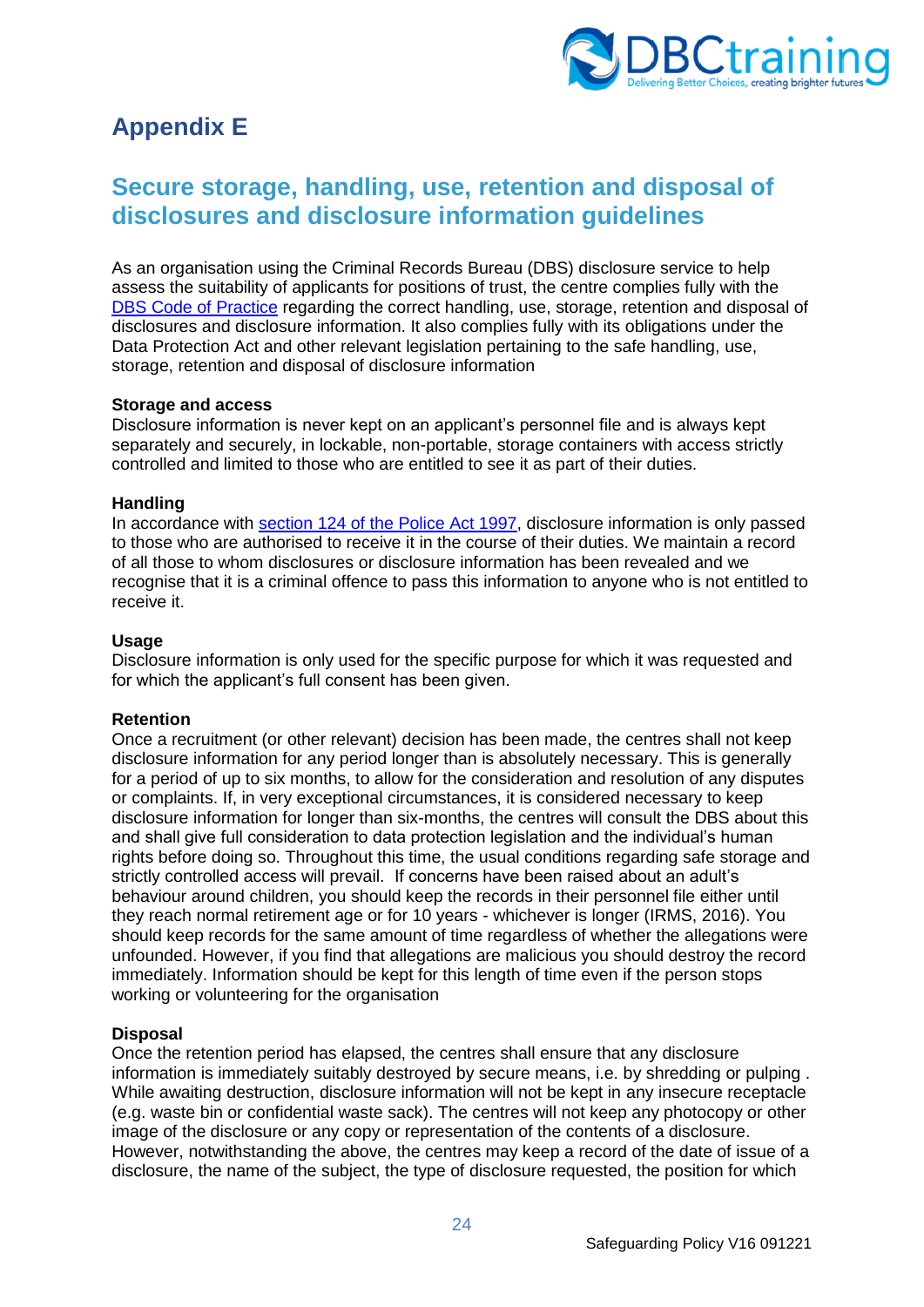

the disclosure was requested, the unique reference number of the disclosure and the details of the recruitment decision taken.

### **Loss of a disclosure or disclosure information**

If a member of staff discovers that a disclosure or disclosure information has been lost they must inform Human Resources (HR) who will take appropriate action and inform the DBS.

#### **Requests to reveal disclosure information to third parties**

There may be circumstances when you are requested to reveal details of a disclosure to a third party, for example, in connection with legal proceedings. Such requests must be submitted to (HR) who will seek legal advice, as appropriate, and inform the DBS of any such request immediately and prior to releasing any information.

#### **All requests to reveal disclosure information to third parties, even to Ofsted must be channelled through the Managing Director.**

#### **Subject Access Requests**

Data Protection legislation allows an individual to request all information pertaining to them from an organisation; this is known as a Subject Access Request an individual is only entitled to their own personal data, and not to information relating to other people (unless they are acting on behalf of someone). All Subject Access Requests will be checked by the Data Protection Officer prior to issue, to ensure no information is released that relates to other subjects or may cause harm to the requester or other individuals.

#### **All Subject Access Requests must be channelled through the DBC Training Operations Director or Managing Director.**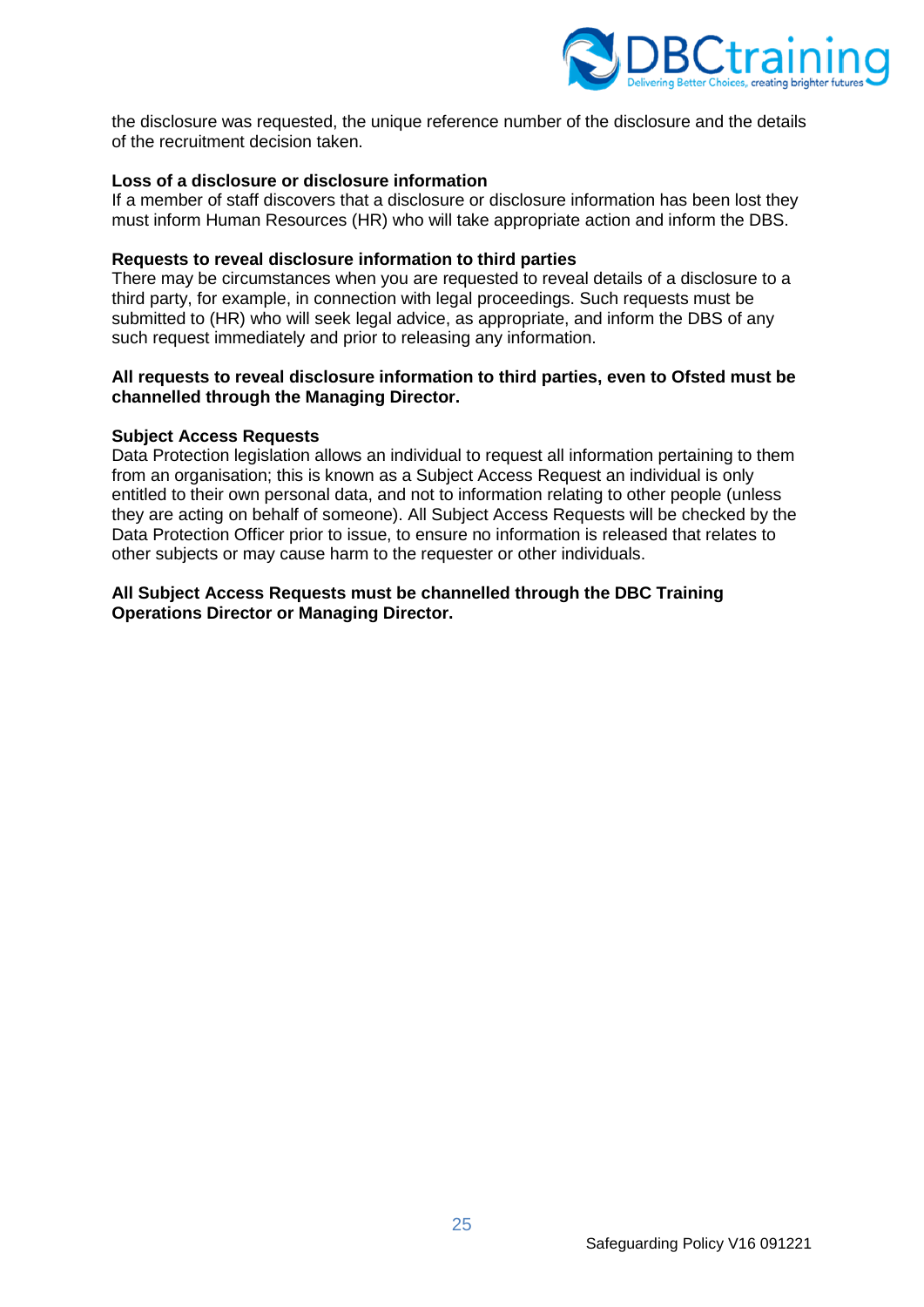

# <span id="page-25-0"></span>**Appendix F**

# <span id="page-25-1"></span>**Procedure for dealing with e-safety incidents**

This procedure applies to all learners of the centres and covers all centre-related activity when a learner is in the legitimate care of a member of centre staff (for example trips, visits, placements).

The purpose of this procedure is to provide guidelines for staff for reporting e-safety incidents for example bullying through social networking sites such as Facebook.

## **Procedure**

Following an e-safety incident, the following process applies:

- 1. Depending on the nature of the e-safety incident, it should be reported initially as follows:
	- if it involved a learner, it should be reported to the Designated Safeguarding Lead
	- if it involved a member of staff, it should be reported to the Designated Safeguarding Lead or Operations Director
	- If the incident involves receiving inappropriate images (including nude images) staff must not send or forwarded these images on to anyone, it should be immediately reported to the Designated Safeguarding Lead or Operations Director.

2. A referral of the incident may be made to an external agency such as the Police if appropriate.

- 3. Depending on the nature of the incident, the following steps may be undertaken for learners:
	- temporary suspension of access, caution issued
	- removal of access pending investigation
	- removal from programme
- 4. An investigation will always be undertaken. Depending on the nature of the incident, the following steps may be taken for staff:
	- no further action taken
	- disciplinary meeting with sanctions as appropriate
	- suspension
	- dismissal

Serious concerns or allegations against staff will always be reported to the LADO (Local Authority Designated Officer) and/or the Police.

For guidance on dealing with bullying and similar issues please see the **Bullying and Harassment** Policy.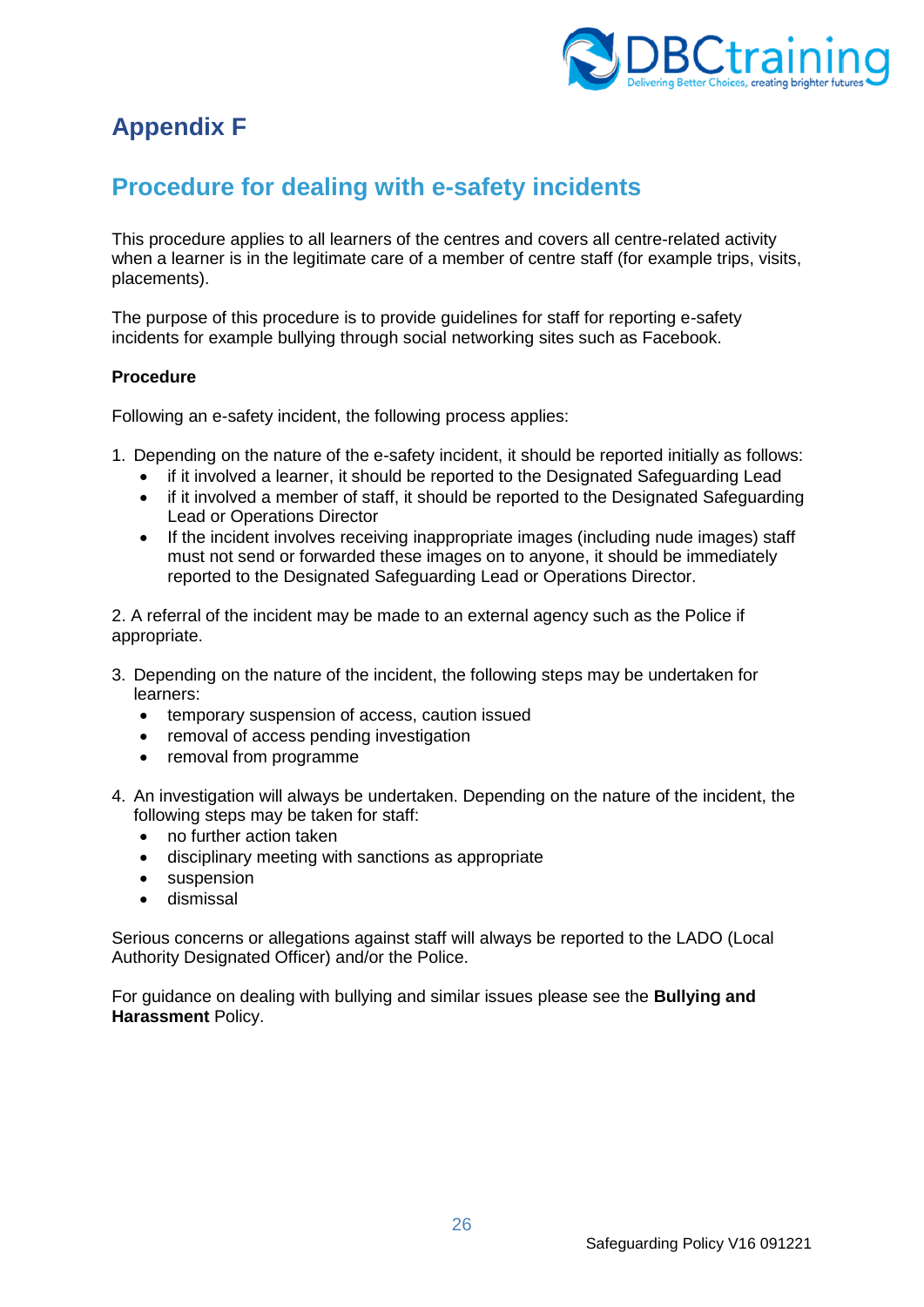

# <span id="page-26-0"></span>**Appendix G**

# <span id="page-26-1"></span>**Advice for staff and procedures for handling actual or threatened self-harm or suicidal thoughts**

This procedure applies to all learners of the centres and covers all centre-related activity when a learner is in the legitimate care of a member of centre staff (for example trips, visits, placements).

## **Mental Health Protocol**

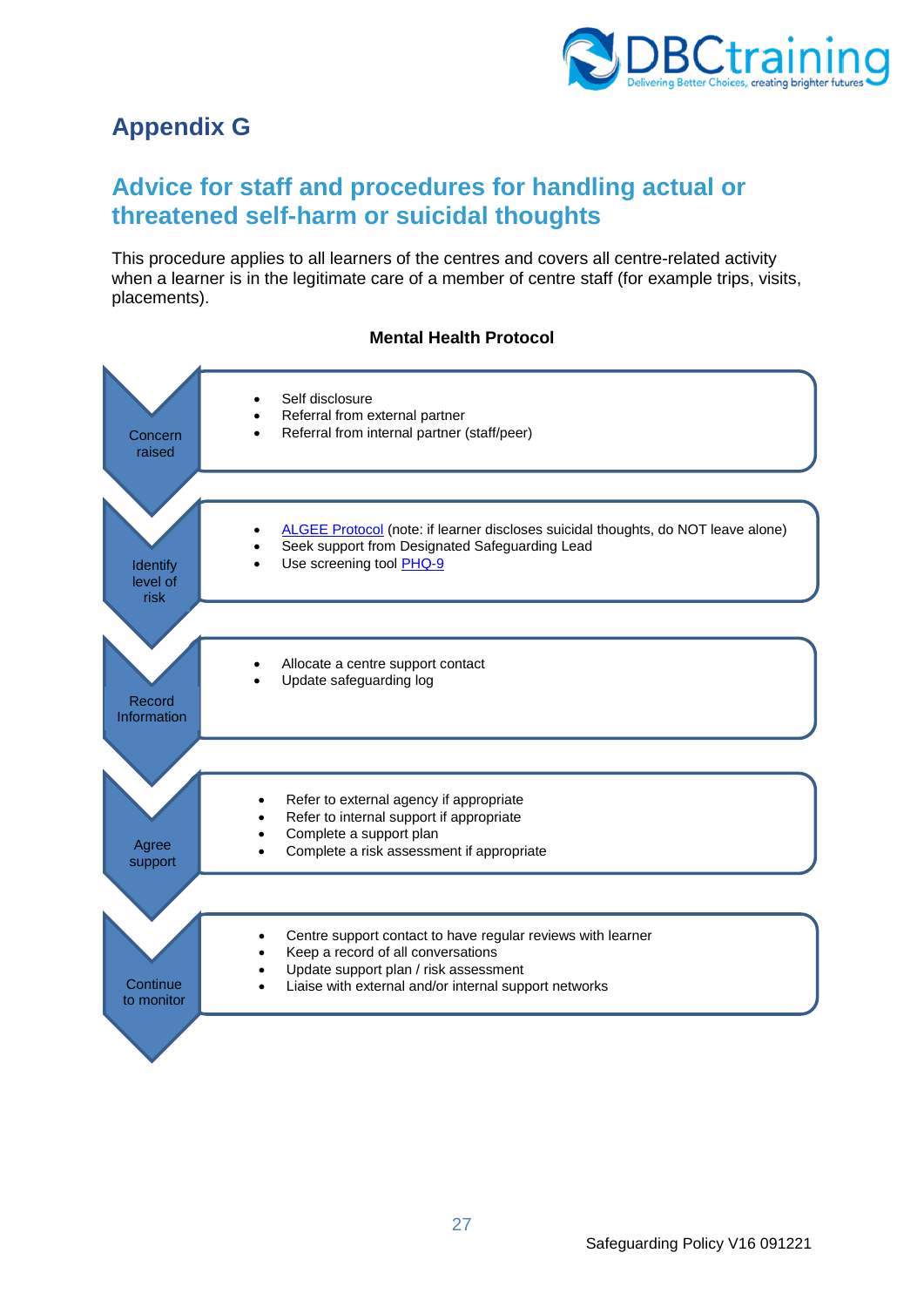

# <span id="page-27-0"></span>**Appendix H**

# <span id="page-27-1"></span>**Role of designated person and procedure for handling an allegation or disclosure**

Where the matter reported relates to a learner from a partner organisation the designated member of staff should make contact with the designated person of that organisation to open communications.

On receiving an allegation or disclosure of abuse, the Designated Safeguarding Lead will:

- Take steps needed to protect any learner involved from risk of immediate harm. (this may involve allocating an appropriate member of staff, as far as possible a person chosen by the learner him/herself, to stay with him or her until suitable arrangements for his/her protection are made.).
- Not interview or investigate the allegation further, but refer the matter immediately to the relevant Social Services department.
	- $\circ$  when making the referral you should include any information they have on the child's / vulnerable adults developmental needs, the capacity of the child's parents or carers to meet those needs and any external factors that may be undermining their capacity to parent. This information may be included in any assessment, including an early help assessment, which may have been carried out prior to a referral into local authority children's social care. Where an early help assessment has already been undertaken, it should be used to support a referral to local authority children's social care; however, this is not a prerequisite for making a referral.
- Take handwritten verbatim notes.
- Consult the Duty Social Worker/Police and follow advice about contacting parents, other staff, police, doctor or alleged perpetrator or witnesses directly. Agree with the Duty Social Worker/Police any necessary next steps in relation to:
- i. Informing a learner's parents/guardian/next of kin (there are circumstances where it would be inappropriate to inform parents/guardians/next of kin immediately an allegation has been made).
- II. A medical examination or treatment for the learner (again, there are circumstances where medical evidence will be needed).
- III. Immediate protection that may be needed for a learner who has been the victim of abuse.
- IV. The person who has given information about abuse, and a learner against whom an allegation has been made (each of these may now be at risk).
- V. Informing other people at the centre (including any other member of staff) of the allegation and its investigation. Information should be shared on a strictly 'need to know' basis.
- The person who makes a referral should always follow up their concerns if they are not satisfied with the response.
- Inform the learner or person who made the initial allegation of what the next steps are to be, having agreed these with the Duty Social Worker.
- Inform the Operations Director and Designated Safeguarding Lead (if not the designated person to whom the concern has been reported) of the allegations and the action taken as above, and agree necessary further action in line with these standards.
- Take any steps for the longer term protection and support of each learner who has made allegations of abuse or neglect, or is alleged to have suffered from abuse or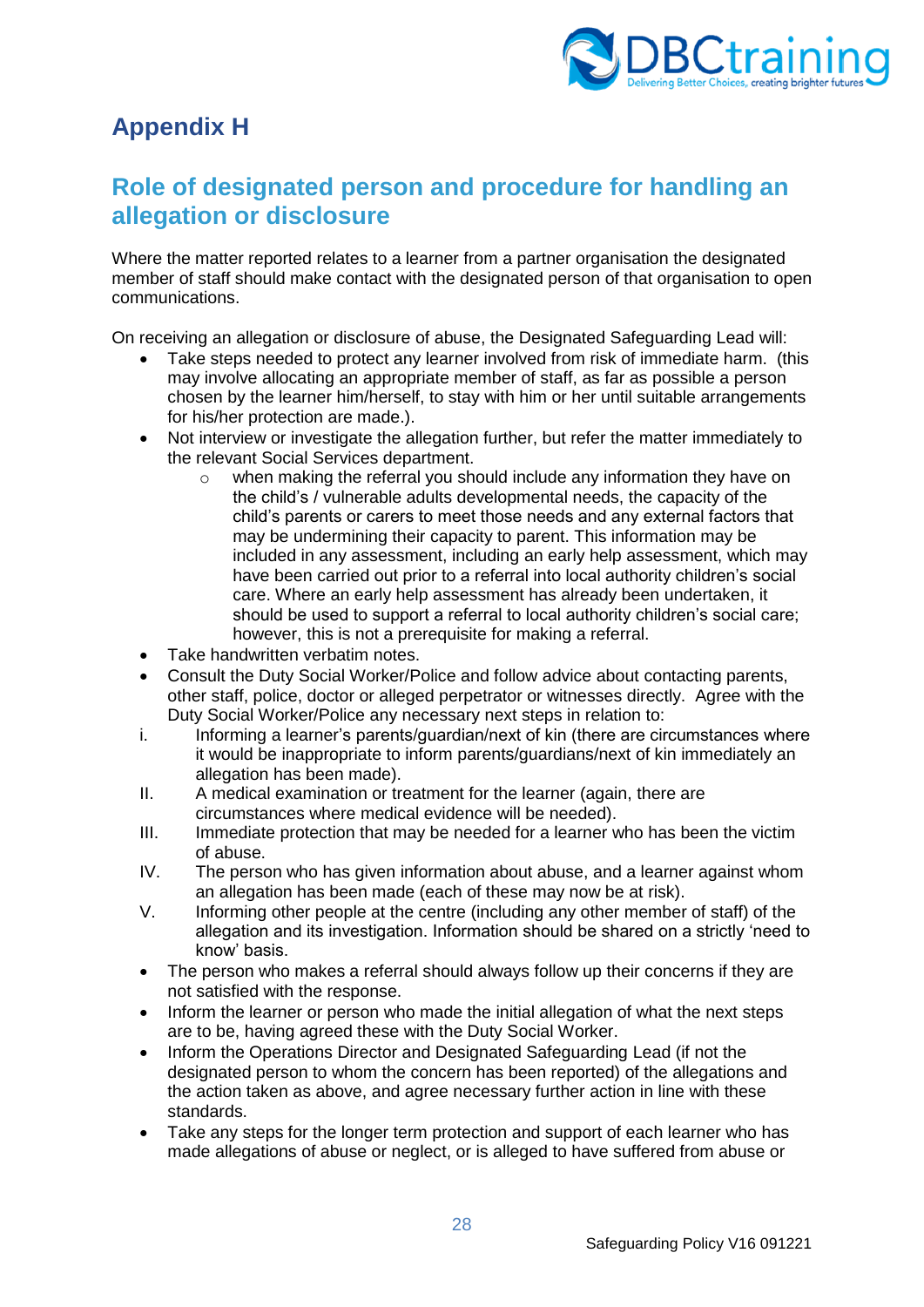

neglect, taking his or her wishes into account. Ensure they are aware of the support available internally and externally and put supportive measures in place.

- Record the incident (names, date, time and content of disclosure) and create a folder on the safeguarding site of SharePoint. The report must include the name and position of the person to whom the matter is reported. Gather notes from other staff involved to hold on file.
- Feedback should be given by local authority children's social care to the referrer on the decisions taken. Where appropriate, this feedback should include the reasons why a case may not meet the statutory threshold and offer suggestions for other sources of more suitable support. Practitioners should always follow up their concerns if they are not satisfied with the local authority children's social care response and should escalate their concerns if they remain dissatisfied
- Arrange for any counselling support that may be necessary (if appropriate) for staff involved in the reporting of abuse, through HR.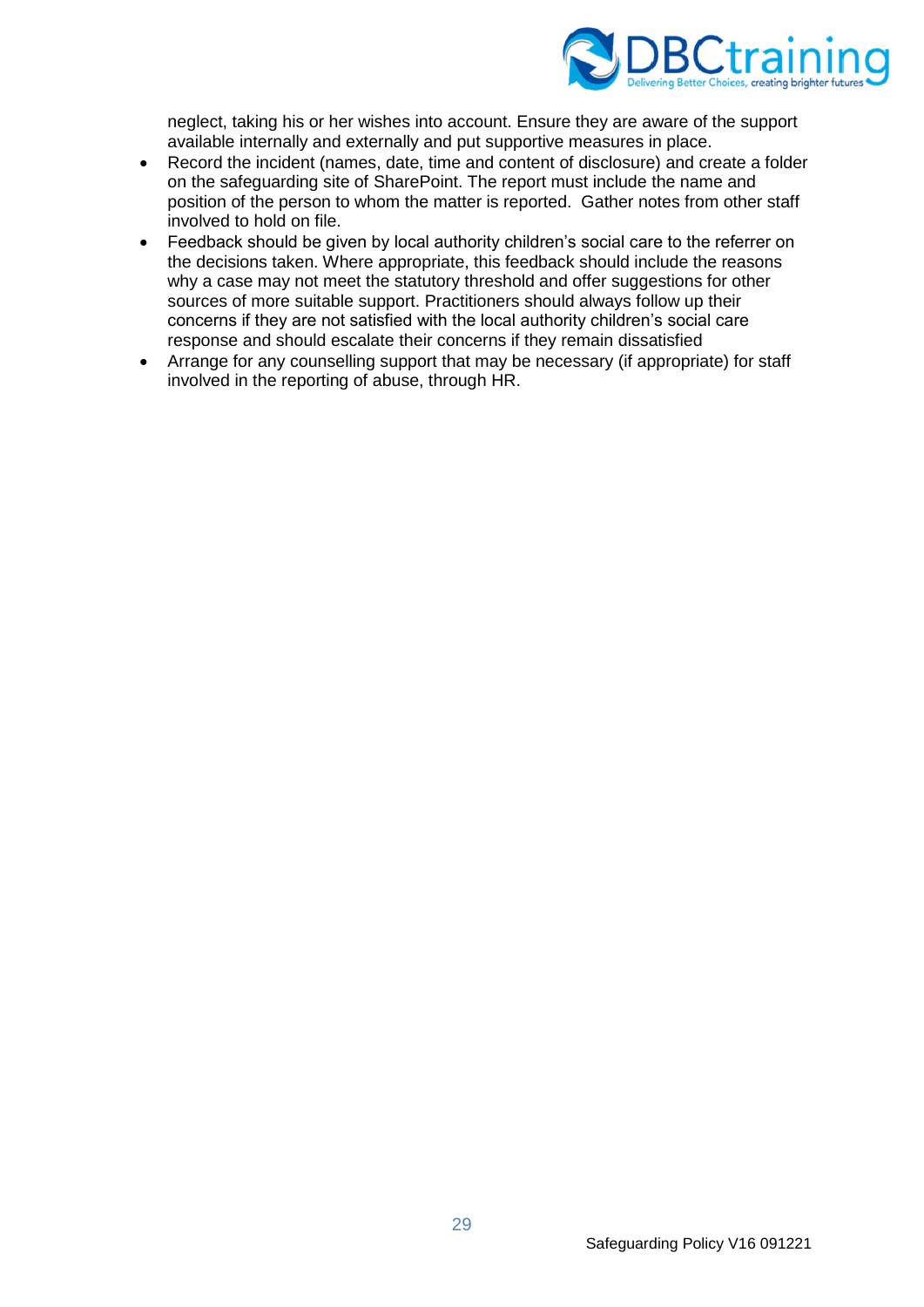

# <span id="page-29-0"></span>**Appendix I**

# <span id="page-29-1"></span>**Procedure for staff in organisations where learners are on work placement or similar**

- Work-based learning staff and those working on behalf of DBC Training should all complete the full safeguarding training requirements. They should therefore be aware of their duties with regard to safeguarding.
- If they have any concerns regarding safeguarding they should contact a member of the safeguarding team, following the disclosure procedure.
- The initial health and safety risk assessment undertaken prior to the placement should identify any potential safeguarding risks and steps should be taken to minimise or remove the risk completely.
- Consideration should be given to the circumstances of the placement. Special consideration should be given to the number of supervisory staff and the gender mix between learners and supervising staff. Advice and guidance is available from the safeguarding team.
- Further information can be found in the learners **Workplace policy.**

#### **Learners**

All learners on programmes which require Work Placements as part of the course and where this involves contact with children/vulnerable adults will be subject to DBS checks. The group is committed to ensuring that a learner's choice of study is not adversely affected as a result of clearance requirements.

Learners will be required to apply to the DBS via their centre as part of their enrolment process. The Operations Director has overall responsibility for ensuring that the policy is adhered to and placements are planned at the beginning of the term.

Those in DBC Training who are involved in the admissions process will receive appropriate guidance in identifying and assessing the relevance and circumstances of offences and to comply with the centre's policies and procedures.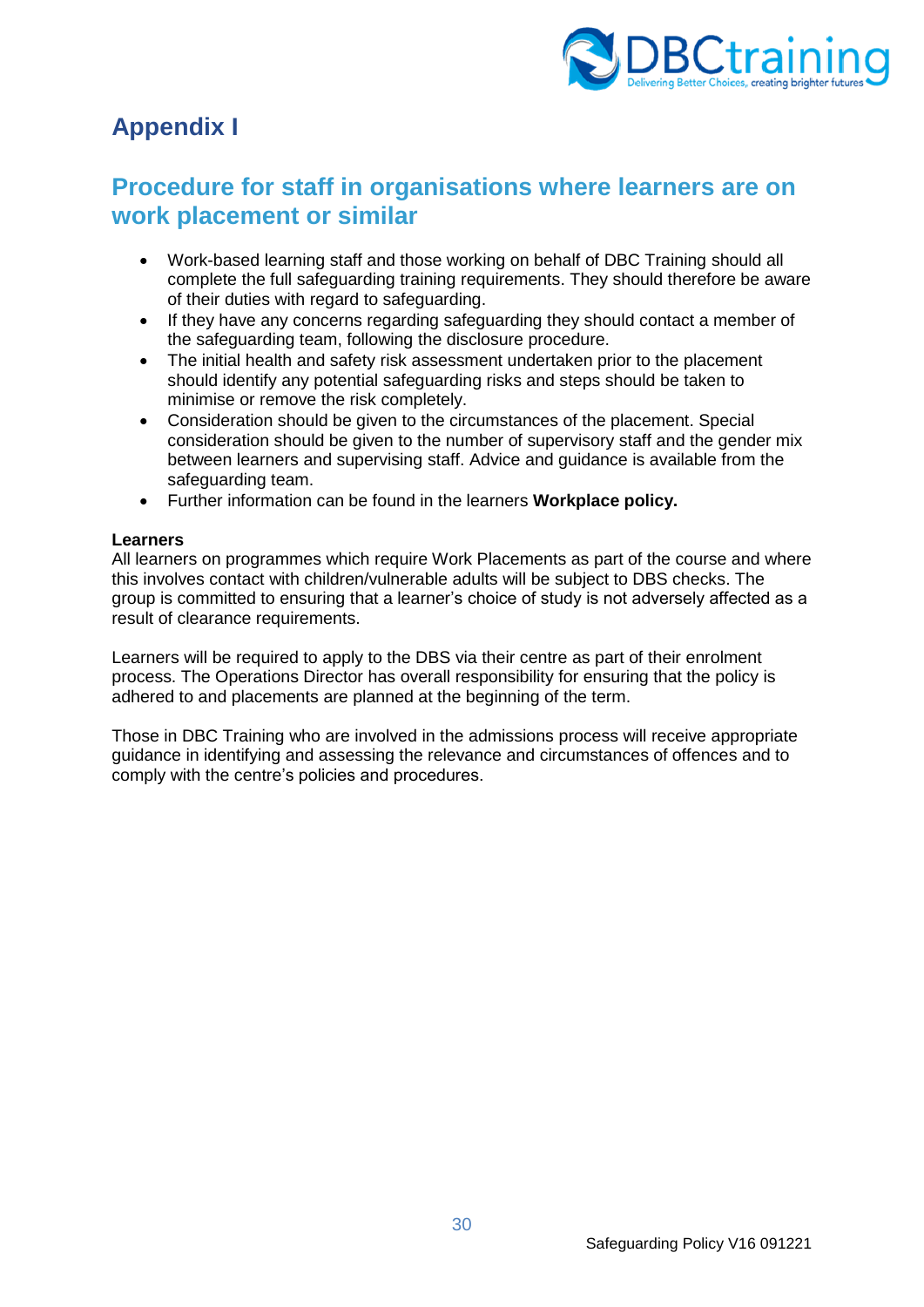

# <span id="page-30-0"></span>**Appendix J**

# <span id="page-30-1"></span>**Advice and procedures for staff regarding touch and restraint**

This procedure applies to all learners in DBC Training centres and covers all centre-related activity when a learner is in the legitimate care of a member of centre staff (for example trips, visits, placements).

The purpose of this procedure is to inform staff of the process to follow in response to an incident that may require reasonable use of force or restraint.

#### **Force cannot be used as a punishment – this is unlawful.**

#### **Advice for staff**

The [Education and Inspections Act 2006 Section165,](https://www.legislation.gov.uk/ukpga/2006/40/section/165) which inserts [Section 85c into the](https://www.legislation.gov.uk/ukpga/1992/13/section/85C/2013-09-01)  [Further and Higher Education Act 1992](https://www.legislation.gov.uk/ukpga/1992/13/section/85C/2013-09-01) (c.13), gives power to members of staff of further education institutions to use force.

DBC Training recognises that there may be occasions where members of staff are required to use reasonable force either to defend themselves or protect others from injury. The term 'reasonable' in these circumstances means 'using no more force than is needed' however the use of force to restrain or physically direct another person should be regarded as a last resort. A general culture of limited touch should apply with physical intervention avoided if possible.

Whilst there are situations in which there is no safer alternative, individual members of staff should try to minimise the chance of these arising by:

- Creating a calm, orderly and supportive centre environment that minimises the risk of violence of any kind.
- An active approach to teaching learners how to manage strong emotions.
- Having regard to avoiding actions that may be seen as inciting violence.
- Effective management of individual incidents.
- Avoiding any physical contact with any other person unless essential to teaching and learning process or normal working arrangements.

Preventative measures will not always work. Therefore, in the circumstances where members of staff judge that the risks associated with not using force are greater than those associated with using force, they should follow the DBC Training guidance and procedures. Staff using any force who have been properly trained for their role in centre and follow the guidance and procedures will be fully supported by DBC Training in the event of any legal action taken by a learner as a result of the application of force.

#### **Authorisation to restrain**

All members of staff are authorised by the MD to use necessary and reasonable force to prevent or stop a potentially harmful/violent or dangerous act taking place where the wellbeing of learners or another member of staff is at risk. The decision to restrain another individual is to be made solely by the member of staff and they do so under their own instruction/volition. There is no expectation for staff to intervene in a harmful/violent or dangerous situation where they feel their own wellbeing/health would be at risk.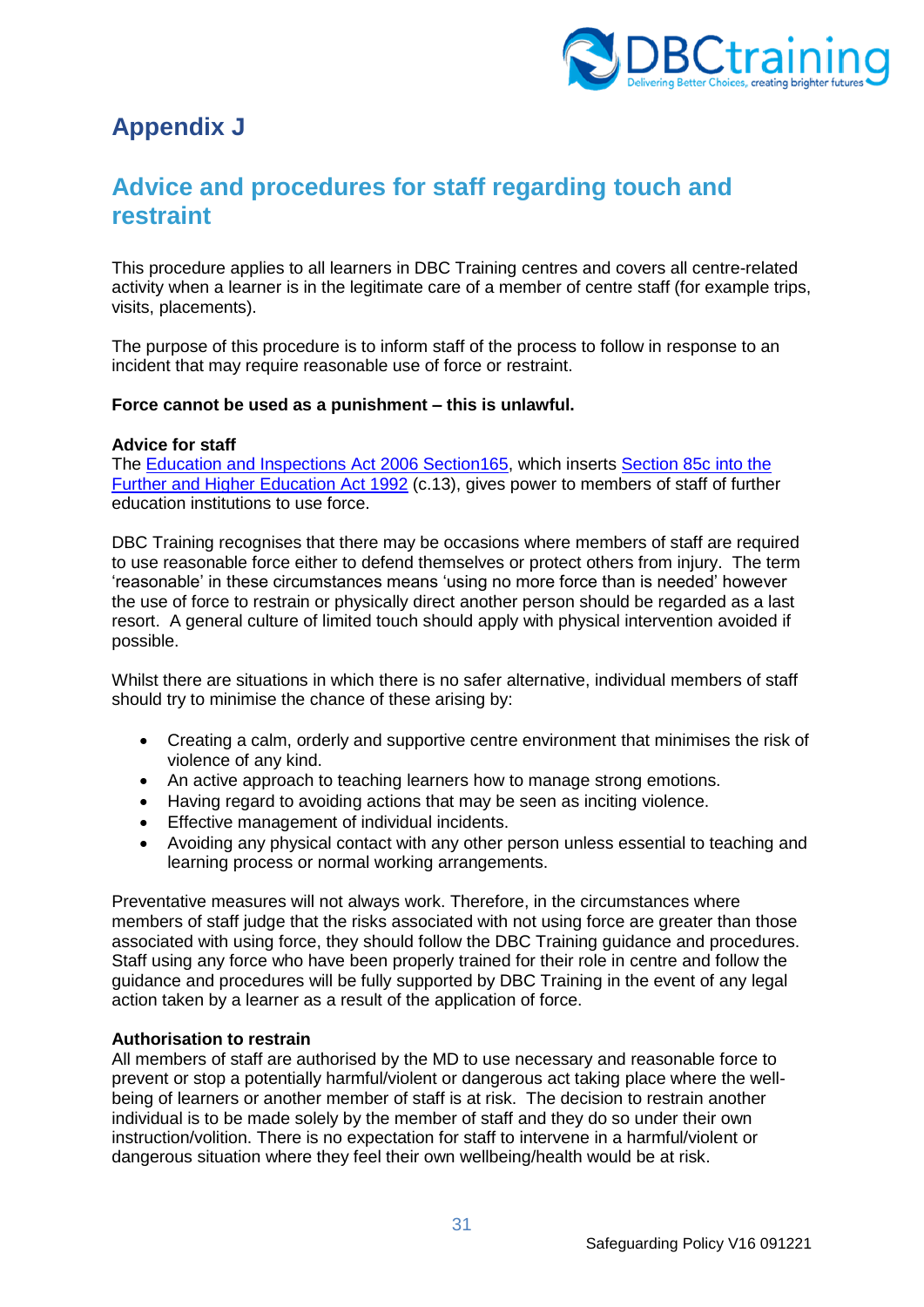

Restraint is where a necessary amount of force to prevent a person from causing damage/harm to themselves or others is used by a member of staff to stop their actions. All learners at the centre, including under 16s, can be restrained by members of staff. Where a member of staff has applied necessary restraint appropriately, DBC Training will support their actions. If a learner or member of staff chooses to complain or take legal action against a member of staff in relation to the reasonable use of restraint where it had prevented harm to others, DBC Training will support the member of staff who applied the necessary restraint.

Members of staff should also be aware if force was used against learners or members of staff that was not considered necessary and/or reasonable this may be viewed as a disciplinary offence and may result in dismissal.

#### **Where force can be used**

Staff may only exercise the statutory power to use force where:

- they and the learner are on centre premises
- they are off centre premises, but are in lawful control or charge of the learner (for example on a planned visit or at offsite facilities).

Other than in these circumstances, staff have only common law rights to use force to defend themselves, persons or property (for example a member of the public on site who is not covered by a learning agreement).

#### **Incidents where restraint may be used**

A member of staff may only use force to prevent a learner from doing (or continuing to do) certain prescribed actions, namely:

- A. Committing a criminal offence.
- B. Causing personal injury to, or damage to the property of any person (including the learner).
- C. Prejudicing the maintenance of good order and discipline at the centre.

Examples of situations that fall into the above categories A and B are:

- a learner attacks a member of staff, or another learner
- learners are fighting
- a learner is committing, or on the verge of committing, deliberate or serious damage to property or to themselves
- a learner is causing, or at risk of causing, injury or damage by accident, by dangerous play, or by misuse of dangerous materials or objects
- a learner is running or behaving inappropriately in a corridor or on a stairway in a way in which he or she is likely to have or cause an accident which may injure him, herself or others
- a learner aged under the minimum school leaving age absconds from a class or tries to leave the campus other than at an authorised time. The judgement on whether to use force in this situation would depend on an assessment of the degree of risk to the learner if he or she is not kept in the classroom or centre (age and understanding would be critical factors)

Examples of situations that fall into category C. Are where the learner:

- is behaving in a dangerous way that is seriously disrupting a lesson
- blocks a door to prevent others from leaving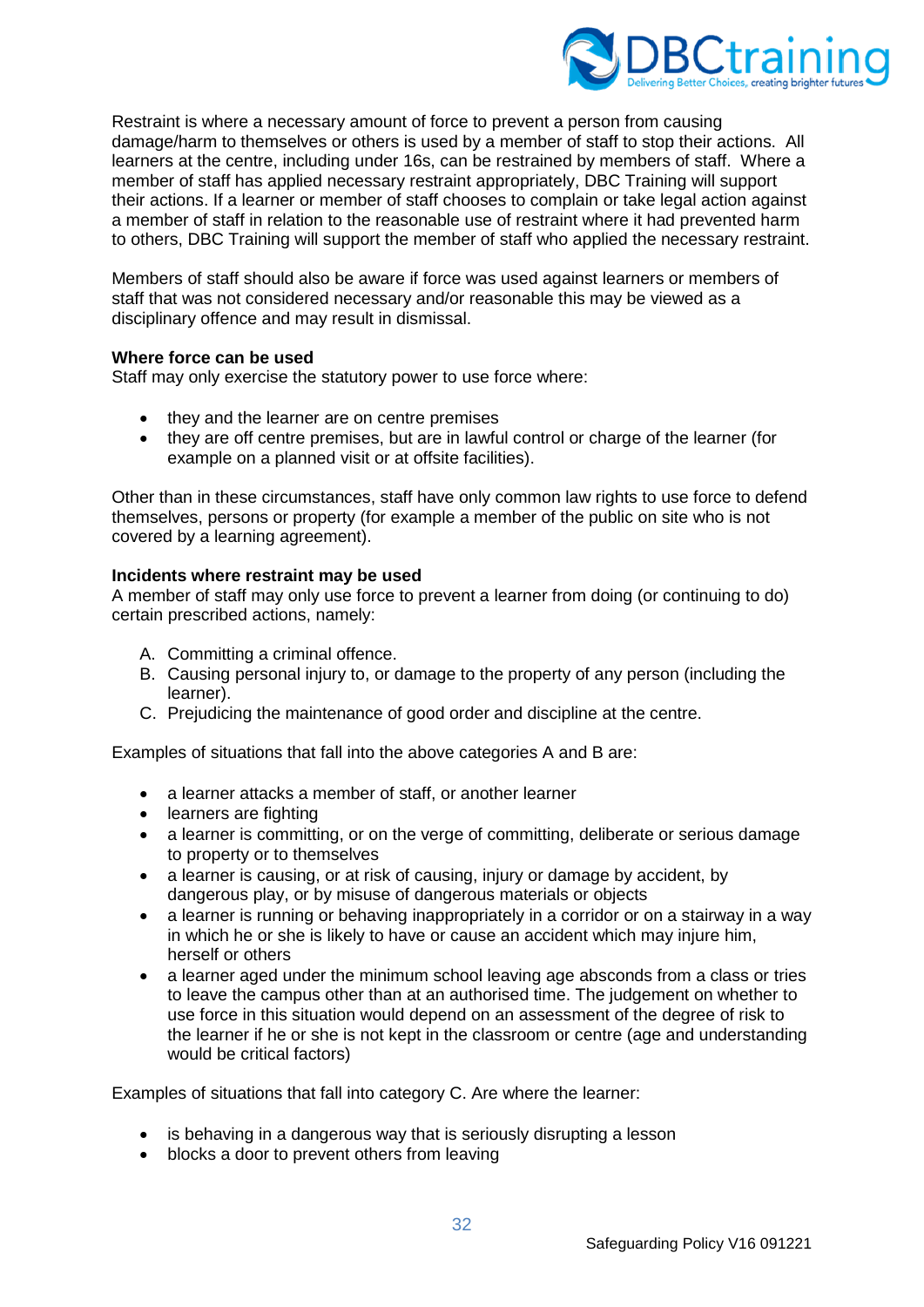

- is using a mobile phone to disrupt a lesson (a member of staff could forcibly confiscate the phone by removing it from a hand or desk but could not lawfully search the learner for the phone)
- resists attempts to search him or her for a weapon (see the **Learner Search** policy)

Decisions on whether to use force must depend on judgements about:

- the seriousness of the incident as judged by the effect of the injury, damage, or disorder, which is likely to result if force is not used
- the chances of achieving the desired result by other means
- the relative risks associated with physical intervention compared with using other strategies

There is no legal definition of what degree of force is reasonable, it will always depend upon the precise circumstances of the individual case; however the degree of force used should always be:

- in proportion to the consequences it is intended to prevent; and
- the minimum needed to achieve the desired result.

When reaching a decision about using force, staff will need to take into account relevant factors related to any special educational needs or disabilities a particular learner may have.

The Crown Prosecution Service view of reasonable force is:

A person may use such force as is reasonable in the circumstances for the purposes of:

- self-defence
- defence of another
- defence of property
- prevention of crime
- lawful arrest

In assessing the reasonableness of the force used, prosecutors should ask two questions:

- was the use of force justified in the circumstances, i.e. was there a need for any force at all?
- was the force used excessive in the circumstances?

## **Procedure regarding touch and restraint**

A general culture of limited touch should apply with physical intervention avoided if possible. However, if physical intervention is required to prevent personal injury, damage or the committing of a criminal offence, the following process applies;

**1.** Staff should use the minimum necessary force to restrain or prevent injury, damage or a criminal act.

**2**. Staff may require assistance when dealing with an incident that may lead to or require reasonable use of force or restraint. Staff should call for support from colleagues in the immediate area and in extreme circumstances the Police may be called.

**3**. Incidents should be reported as soon as is practicably possible to the Designated Safeguarding Lead or to the Operations Director.

**4.** The Designated Safeguarding Lead will inform the Operations Director and Managing **Director** 

**5.** The Designated Safeguarding Lead will log the incident and include the following details:

- a short narrative of what happened including dates, times, people present, location.
- any force or restraint method used, for example restrictive holds
- if the incident caused injury or distress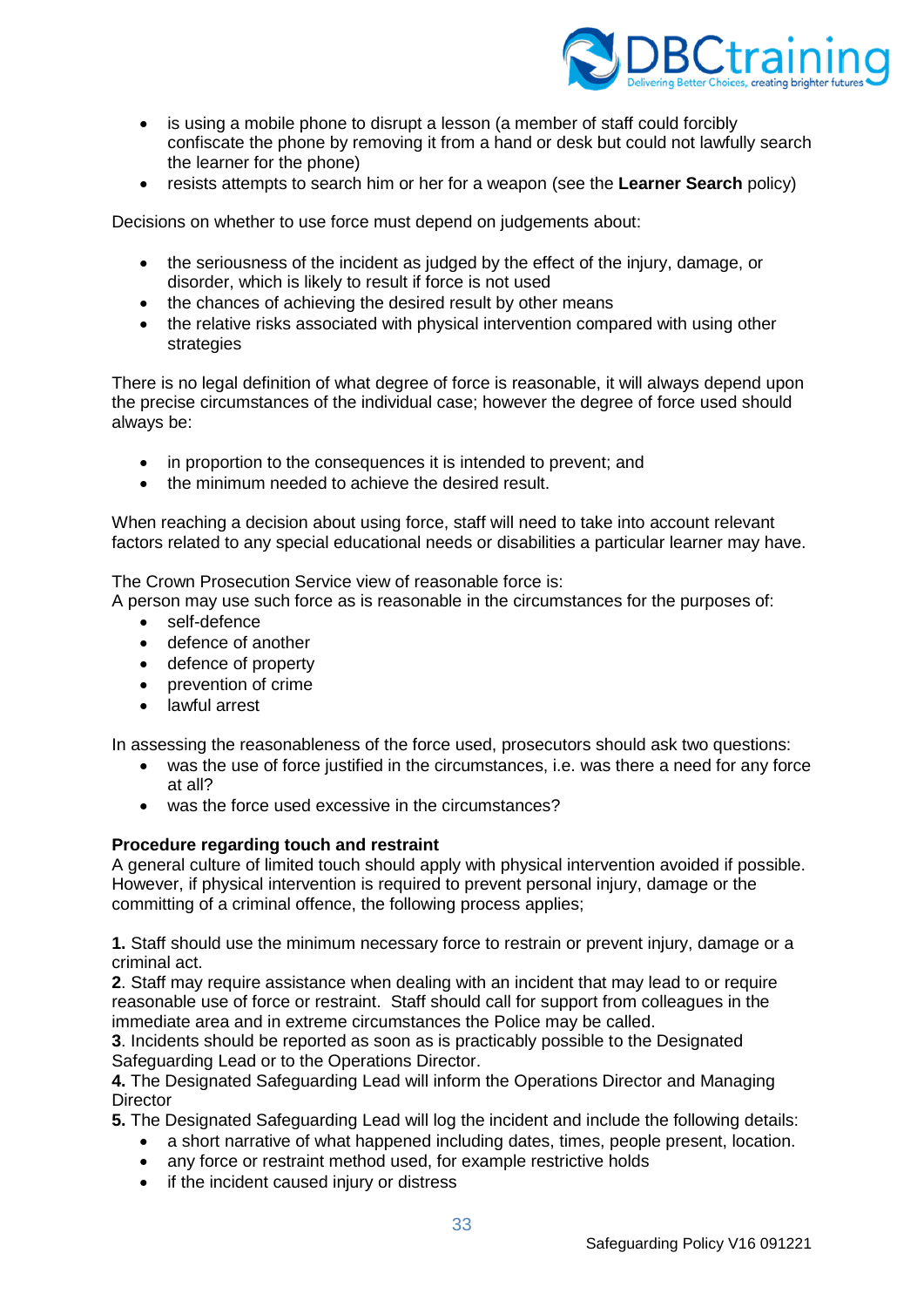

• justification for the use of force? This is particularly relevant where the judgement was very finely balanced

**6.** Any injuries will require the completion of the standard centre accident form.

#### **Post-incident support**

Serious incidents can be upsetting and can result in injuries. Managers should ensure support by:

- providing first aid treatment on site or seeking medical assistance for injuries beyond basic first aid.
- transferring to hospital any person where further treatment is required or recommended. Those under the age of 18 should be accompanied by a member of staff who should stay with them until they are 'handed back' to their parent or guardian/ carer.
- ensuring that learners and staff who are affected by an incident have continuing support for as long as necessary by using the centre's existing support networks in respect of:
	- physical consequences
	- support to deal with emotional stress or loss of confidence
	- analysing / reflecting on the incident

#### **Complaints**

All complaints will be dealt with following the centre's standard **complaints procedure**.

#### **Training**

Restraint training will be delivered to all staff who have face to face classroom contact with learners in the year 2022 with training be provided annually thereafter. Training will be delivered through www.getsafetraining.co.uk.

## **Responsibility for the monitoring of this procedure**

It will be the responsibility of the head of learner support to monitor the effectiveness of this procedure by:

- assessing the nature and frequency of relevant incidents;
- monitoring any complaints or risks associated with the policy.

#### **Reasonable force**

Reasonable force covers the broad range of actions used that involve a degree of physical contact with learners to control or restrain.

There is no legal definition of what degree of force is reasonable, it will always depend upon the precise circumstances of the individual case; however, the degree of force used should always be:

- in proportion to the consequences it is intended to prevent; and
- the minimum needed to achieve the desired result.

When reaching a decision about using force, staff will need to take into account relevant factors related to any special educational needs or disabilities a particular learner may have.

The Crown Prosecution Service view of reasonable force is: a person may use such force as is reasonable in the circumstances for the purposes of:

- self-defence
- defence of another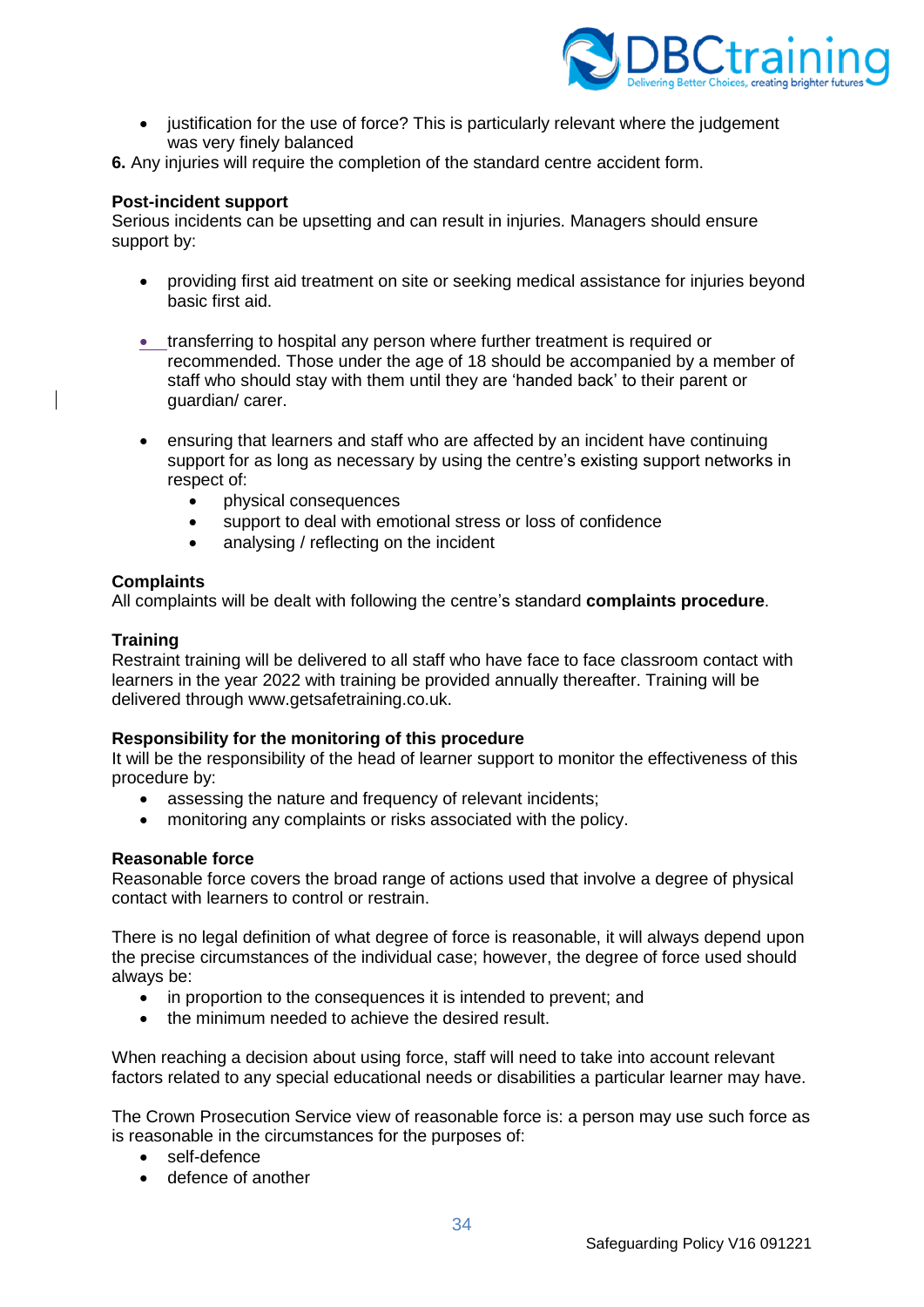

- defence of property
- prevention of crime
- lawful arrest.

In assessing the reasonableness of the force used, prosecutors should ask two questions:

- was the use of force justified in the circumstances, i.e. Was there a need for any force at all?
- was the force used excessive in the circumstances?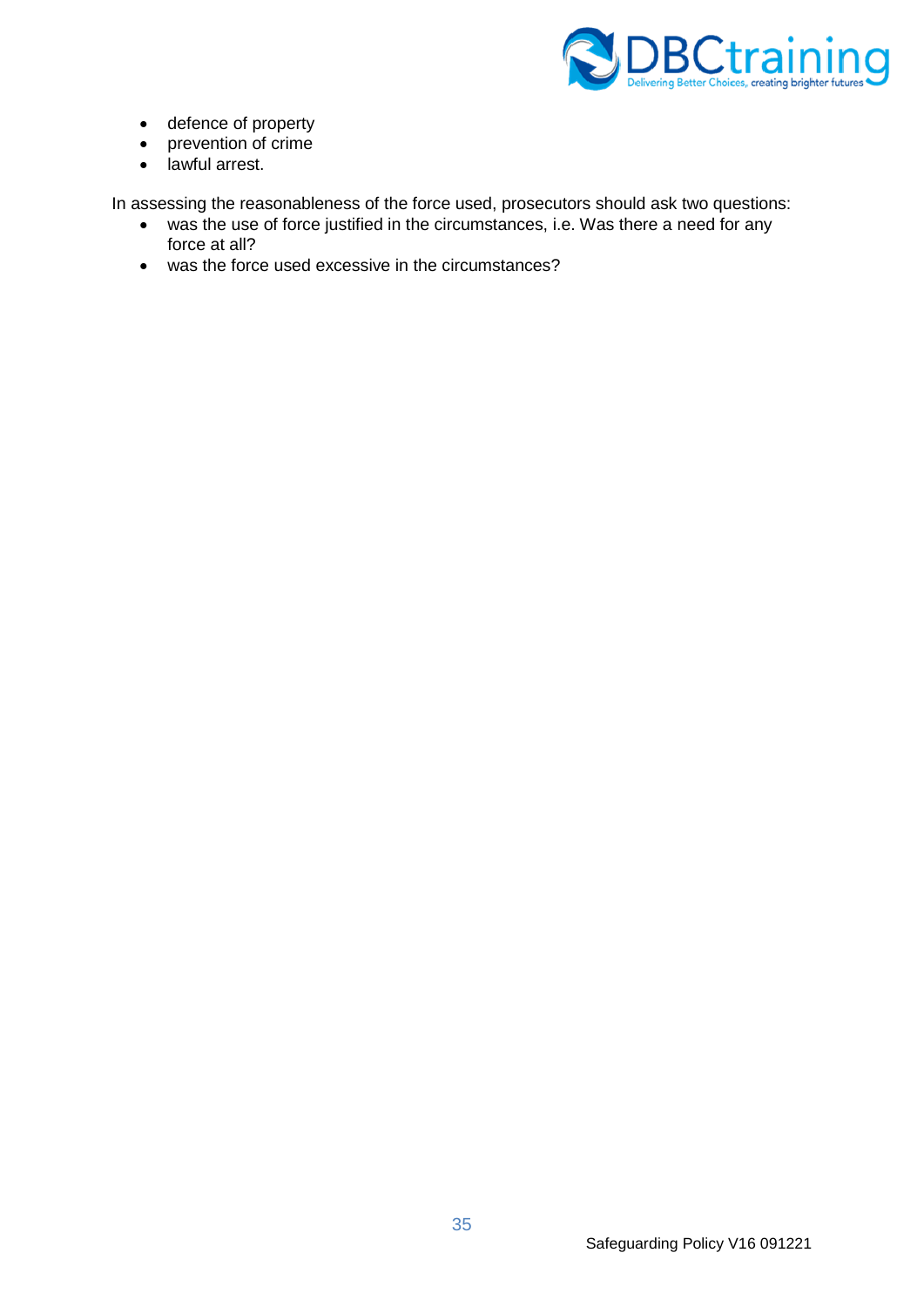

# <span id="page-35-0"></span>**Appendix K**

# <span id="page-35-1"></span>**Prevention of violent extremism – the 'Prevent' agenda**

**1.** In February 2008 the Government published guidance to local partners including training centres on preventing violent extremism [1]. While the guidance was prompted following examples of Al Qaida behaviour, it is also aimed at reducing the risk of radicalisation of vulnerable people by other groups, including some Animal Rights Groups and Far Right Groups.

- 2. Prevent is about preventing people and our learners from being drawn into terrorism or into supporting terrorism. Prevent takes and multi-agency approach and is about managing risks. Prevent:
	- responds to the ideological challenge we face from terrorism and aspects of extremism, and the threat we face from those who promote these views;
	- provides practical help to prevent people from being drawn into terrorism and ensure they are given appropriate advice and support;
	- works with a wide range of sectors (including education, criminal justice, faith, charities, online and health) where there are risks of radicalisation that we need to deal with.

3. Radicalisation refers to the process by which a person comes to support terrorism and forms of extremism leading to terrorism. To reduce the risk from terrorism we need not only to stop terrorist attacks but also to prevent people becoming terrorists. This is one objective of prevent, part of [CONTEST,](https://www.gov.uk/government/publications/counter-terrorism-strategy-contest) the Government's strategy for countering international terrorism.

4. Radicalisation is usually a process over time, not a single event and during that process, behaviours as well as opinions are likely to change. These changes may be apparent to the friends, families and work colleagues of the person concerned, along with teachers. As part of wider safeguarding responsibilities centre staff will be alert to:

Disclosures by learners of their exposure to the extremist actions, views or materials of others outside of centre, such as in their homes or community groups, especially where learners have not actively sought these out;

- graffiti symbols, writing or art work promoting extremist messages or images;
- learners accessing extremist material online, including through social networking sites;
- parental/agent reports of changes in behaviour, friendship or actions and requests for assistance;
- Local authority services, police reports of issues affecting learners in other training centres, colleges, universities, schools or other settings;
- learners voicing opinions drawn from extremist ideologies and narratives;
- use of extremist or 'hate' terms to exclude others or incite violence;
- intolerance of difference, whether secular or religious or, in line with our **Equality & Diversity** policy, views based on, but not exclusive to, gender, disability, homophobia, race, colour or culture;
- attempts to impose extremist views or practices on others;
- Anti-western or Anti-British views

5. Training centres have a specific role to: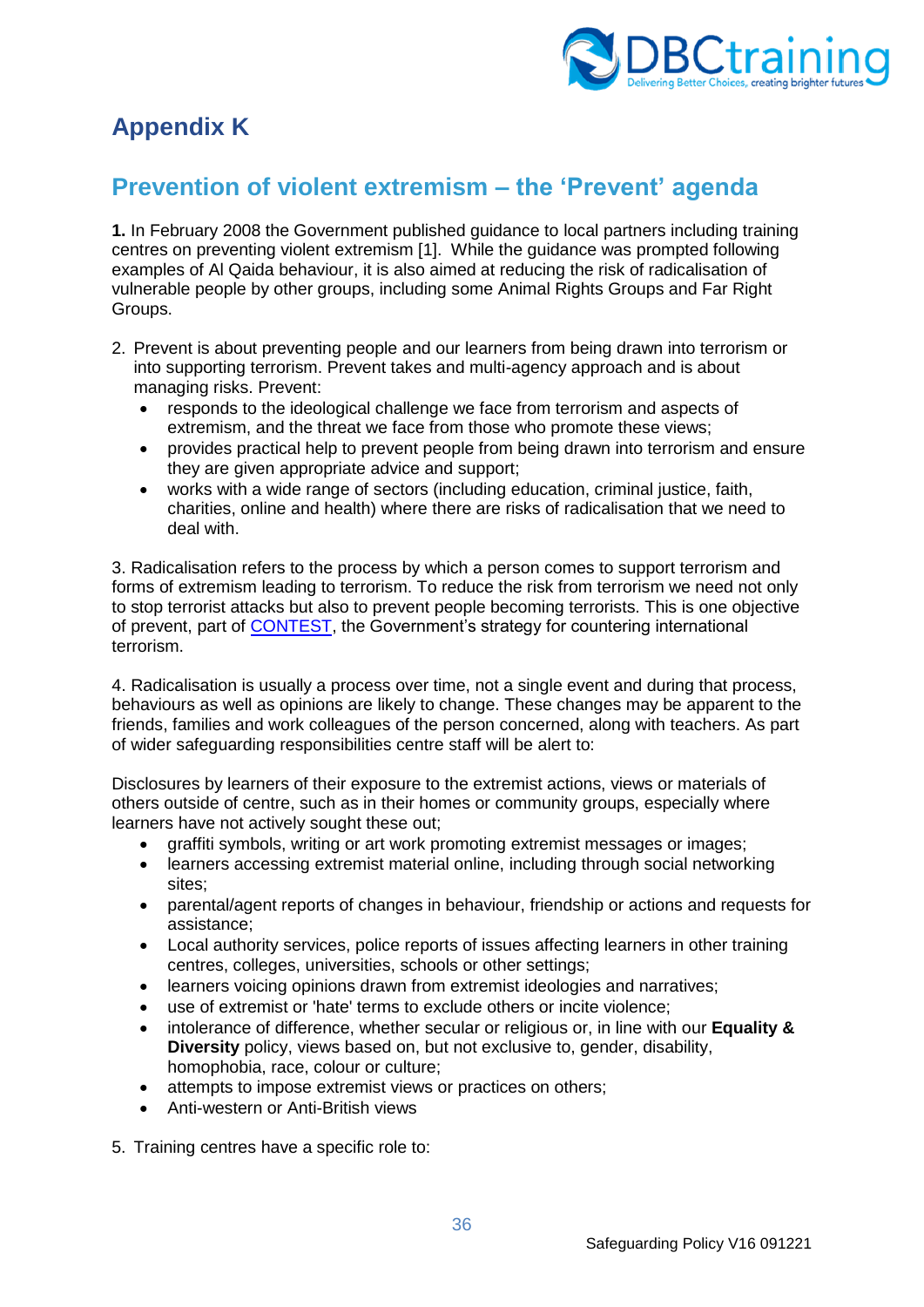

- protect and prevent members of the centre community, particularly young learners and vulnerable adults from being radicalised and drawn into terrorism
- spotting risks and reporting when they are concerned
- working with other agencies to deal with any risks

6. Young people and vulnerable groups are particularly targeted by groups who may promote violent extremist activity. The aim of Prevent is to stop people becoming or supporting terrorists, by challenging the spread of terrorist ideology, supporting vulnerable individuals, and working in key sectors and institutions.

7. Channel is a key element of the Prevent strategy. It is a multi-agency approach to protect people at risk from radicalisation. Channel uses existing collaboration between local authorities, statutory partners (such as the education and health sectors, social services, children's and youth services and offender management services), the police and the local community to identify individuals at risk of being drawn into terrorism; assess the nature and extent of that risk; and develop the most appropriate support plan for the individuals concerned. Channel is about safeguarding children and adults from being drawn into committing terrorist-related activity.

8. DBC Training staff should be aware of signs of radicalisation and have the confidence to report their concerns.

- all staff complete the home office online training pre-commencing employment and prevent is included within the level 2 safeguarding training for all staff. There are also specific training sessions on this agenda throughout the year.
- designated staff complete WRAP (Workshop to Raise Awareness of Prevent) training.

9. Any concerns should be recorded in writing and reported to the Designated Safeguarding Lead and Operations Director. They will liaise with the contact at the appropriate police authority following the procedures in the joint protocol.

10. DBC Training will also promote the ethos of the 'Prevent' agenda by encouraging free and open debate but challenging extreme views. It will encourage through its classroom practice, theme weeks and induction activities, a belief in Equality of Opportunity and the celebration of Diversity.

11. DBC Training will not host or allow its premises to be used by extreme groups and will seek to prevent the distribution of extreme literature.

12. DBC Training have a legal responsibility to forbid the promotion of partisan political views in the teaching of any subject and must take such steps as are reasonably practicable to secure that where political issues are brought to the attention of learners they are offered a balanced presentation of opposing views. Promotion of any organisations linked to violent extremism is contrary to the values of DBC Training and could constitute gross misconduct.

13. DBC Training will provide appropriate support through its own staff or by referral to external agencies, for any learner in danger of radicalisation.

14. DBC Training has robust procedures for identifying and assessing the risks posed by visiting speakers and external parties hiring rooms on campus. Any concerns are referred to the Designated Safeguarding Lead for assessment of risk and potential refusal of entry if the risk threshold is exceeded. Institutional effectiveness refers concerns about room bookings to the Designated Safeguarding Lead for similar risk assessment. All visiting speakers will be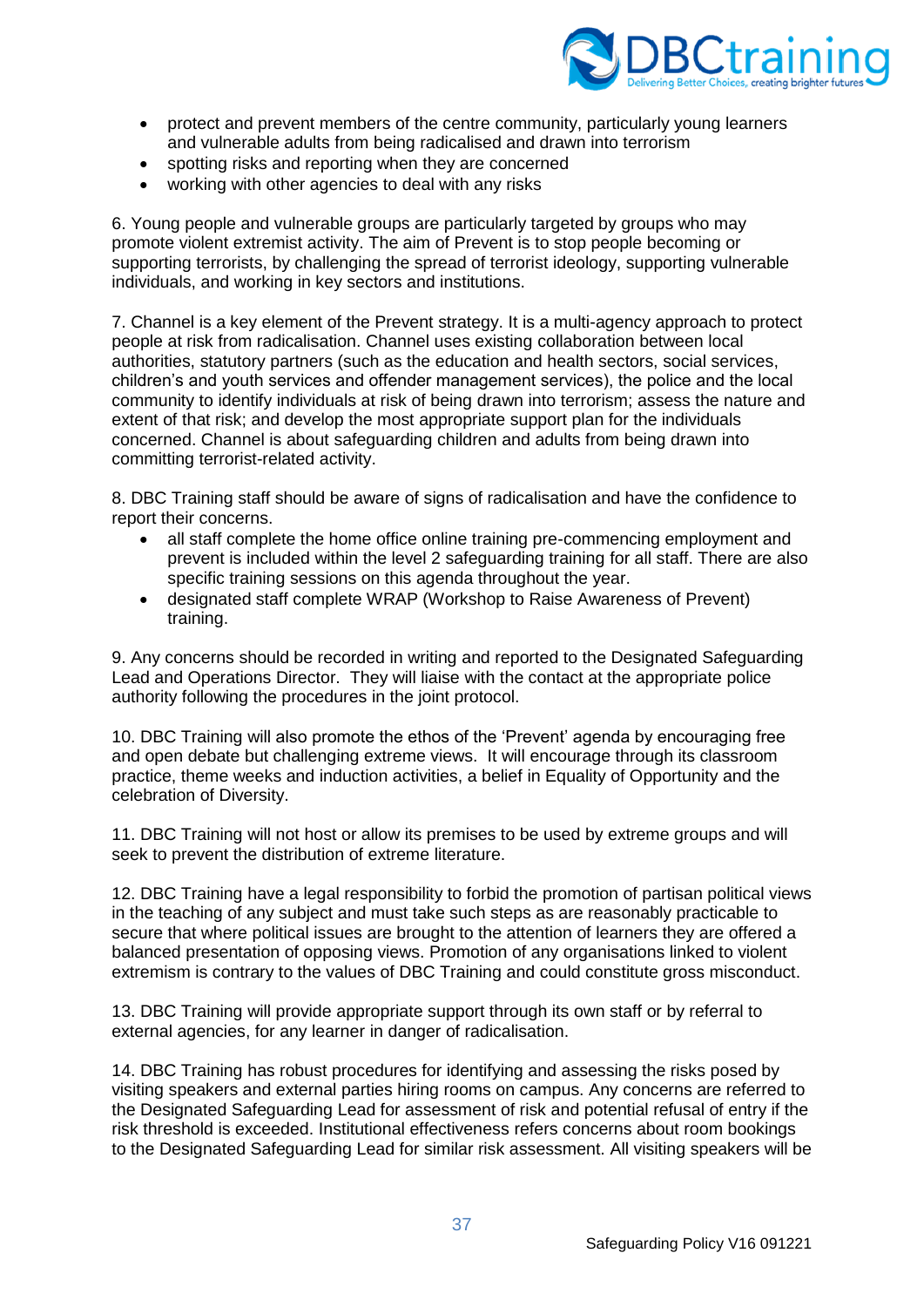

supervised by a member of group staff, who are expected to interject or stop the event if they feel the speaker is promoting extremist views or inequality in any form.

15. DBC Training keeps learners safe from the influence of radicalisation when learning onsite through the use of filtering systems as a means of restricting access to harmful content. DBC Training enforces an **Acceptable Use** policy for it users which explicitly outlines user guidelines and responsibilities in line with company expectations. As some young people and staff may legitimately conduct online research into terrorism and counterterrorism as part of their studies, the group has clear policies in place to identify and address instances where online materials are accessed for curriculum purposes.

16. Whistleblowing where there are concerns of extremism or radicalisation, learners, staff and governors will be encouraged to make use of our internal systems to 'whistleblow' or raise any issue in confidence, see **Whistleblowing** policy. They must inform the Designated Safeguarding Lead or Operations Director straight away.

17. DBC Training mission is Delivering Better Choices, Creating Brighter Futures. Learning is powerful in equipping people with the knowledge, skills and critical thinking, to keep themselves safe and prepare them for life in modern multi-cultural Britain and globally. DBC Training aims to develop and nurture learners by:

- using the curriculum and enrichment activities to embed and contextualise British Values
- developing the content and influence of the tutorial programme with learners, enabling a growing understanding of the political, moral, social and religious issues that can lead to extremist ideologies and avoiding its development (covering democracy, freedom of speech, the rule of law, human rights and responsibilities);
- systematically challenging the myths and assumptions that lead to people becoming alienated and disempowered, through good tutoring, opportunities for discussion and debate;
- using teaching approaches which help our learners to build resilience to extremism and give them a positive sense of identity through the development of critical thinking skills;
- creating learning environments that provide a safe place where learners can express free thought, explore controversial issues safely and where our tutors encourage and facilitate this;
- encouraging learners to respect one another and to respect and tolerate difference, especially those of a different faith or no faith others, with particular regard to the protected characteristics set out in the [Equality Act 2010;](https://www.legislation.gov.uk/ukpga/2010/15/contents)
- having a clearly communicated and consistently applied our **Disciplinary policy** so that learners understand what is expected of them and the consequences of both meeting and failing to meet these expectations;
- implementing our code of conduct which is regularly referred to and communicated with learners;
- adopting restorative approaches, where possible, to resolve any difficulties between members of our centre;
- having a rigorous commitment to learner safety on- and off-site;

[1] Learning [Together to be Safe:](https://lemosandcrane.co.uk/resources/Learning%20together%20to%20be%20safe.pdf) A toolkit to help centres contribute to the prevention of violent extremism. February 2009 Department for Innovation, Universities and Skills www.dius.gov.uk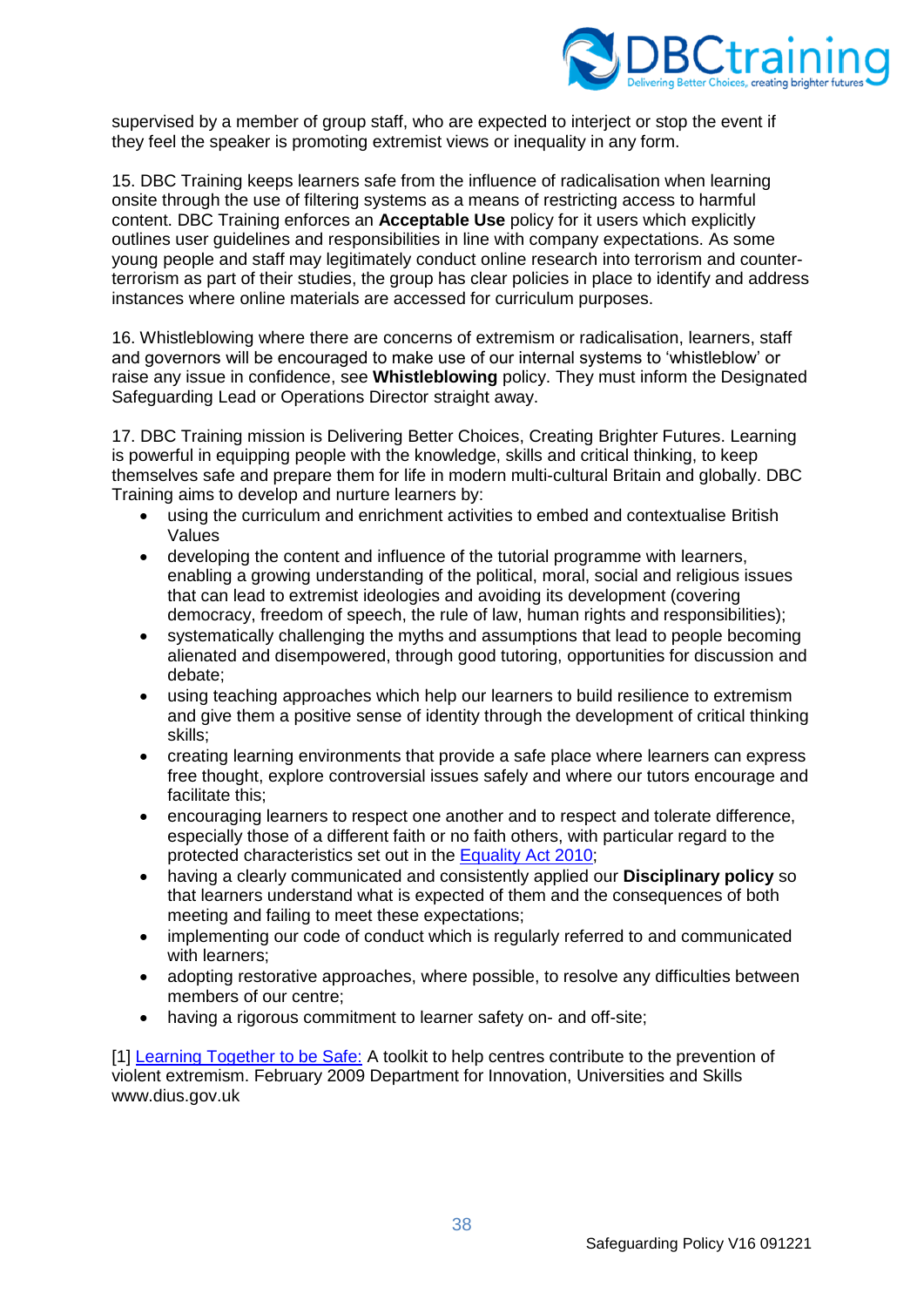

# <span id="page-38-0"></span>**Appendix L**

## <span id="page-38-1"></span>**Missing persons procedure**



All staff should be aware that children going missing, particularly repeatedly, can act as vital warning sign of a range of safeguarding possibilities.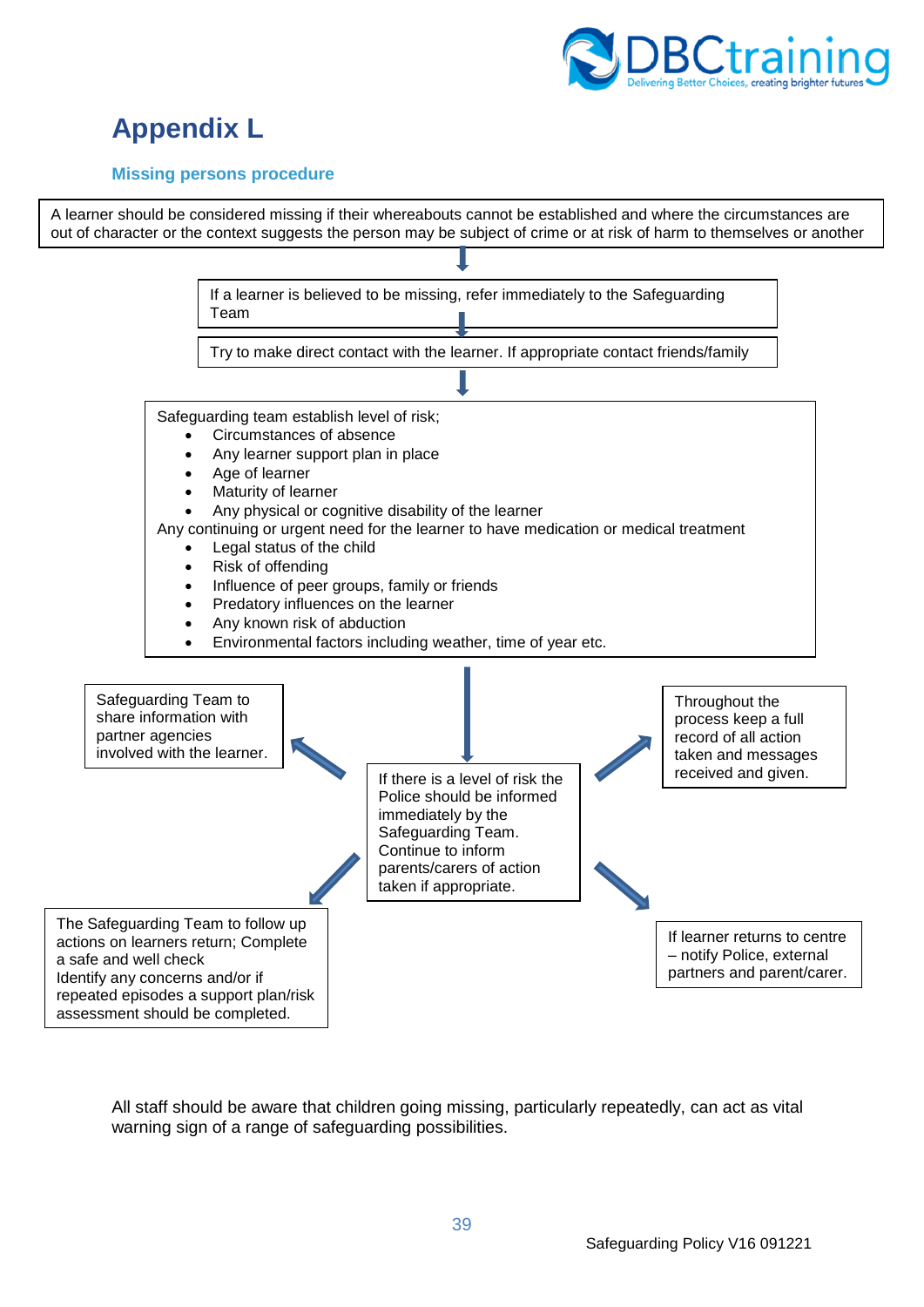

# <span id="page-39-0"></span>**Appendix M**

# <span id="page-39-1"></span>**County Lines Guidance and Procedure**

## **The UK Government defines county lines as:**

County lines is a term used to describe gangs and organised criminal networks involved in exporting illegal drugs into one or more importing areas within the UK, using dedicated mobile phone lines or other form of "deal line". They are likely to exploit children and vulnerable adults to move and store the drugs and money and they will often use coercion, intimidation, violence (including sexual violence) and weapons.

County lines activity and the associated violence, drug dealing and exploitation has a devastating impact on young people, vulnerable adults and local communities. Criminal exploitation of children and vulnerable adults: county lines - GOV.UK (www.gov.uk)

# **What is County Lines Exploitation?**

County lines is a major, cross-cutting issue involving drugs, violence, gangs, safeguarding, criminal and sexual exploitation, modern slavery, and missing persons; and the response to tackle it involves the Police, The National Crime Agency, a wide range of government departments, local government agencies, educational establishments and VCS (voluntary and community sector) organisations.

# **How does it affect young people and vulnerable adults?**

Like other forms of abuse and exploitation, county lines exploitation:

- can affect any child or young person (male or female) under the age of 18 years;
- can affect any vulnerable adult over the age of 18 years;
- can still be exploitation even if the activity appears consensual;
- can involve force and/or enticement-based methods of compliance and is often accompanied by violence or threats of violence;
- can be perpetrated by individuals or groups, males or females, and young people or adults; and
- is typified by some form of power imbalance in favour of those perpetrating the exploitation. Whilst age may be the most obvious, this power imbalance can also be due to a range of other factors including gender, cognitive ability, physical strength, status, and access to economic or other resources.

One of the key factors found in most cases of county lines exploitation is the presence of some form of exchange (e.g. Carrying drugs in return for something). Where it is the victim who is offered, promised or given something they need or want, the exchange can include both tangible (such as money, drugs or clothes) and intangible rewards (such as status, protection or perceived friendship or affection). It is important to remember the unequal power dynamic within which this exchange occurs and to remember that the receipt of something by a young person or vulnerable adult does not make them any less of a victim. It is also important to note that the prevention of something negative can also fulfil the requirement for exchange, for example a young person who engages in county lines activity to stop someone carrying out a threat to harm his/her family.

## **Who is vulnerable to county lines exploitation?**

The national picture on county lines continues to develop but there are recorded cases of:

• children as young as 12 years old being exploited or moved by gangs to courier drugs out of their local area; 15-16 years is the most common age range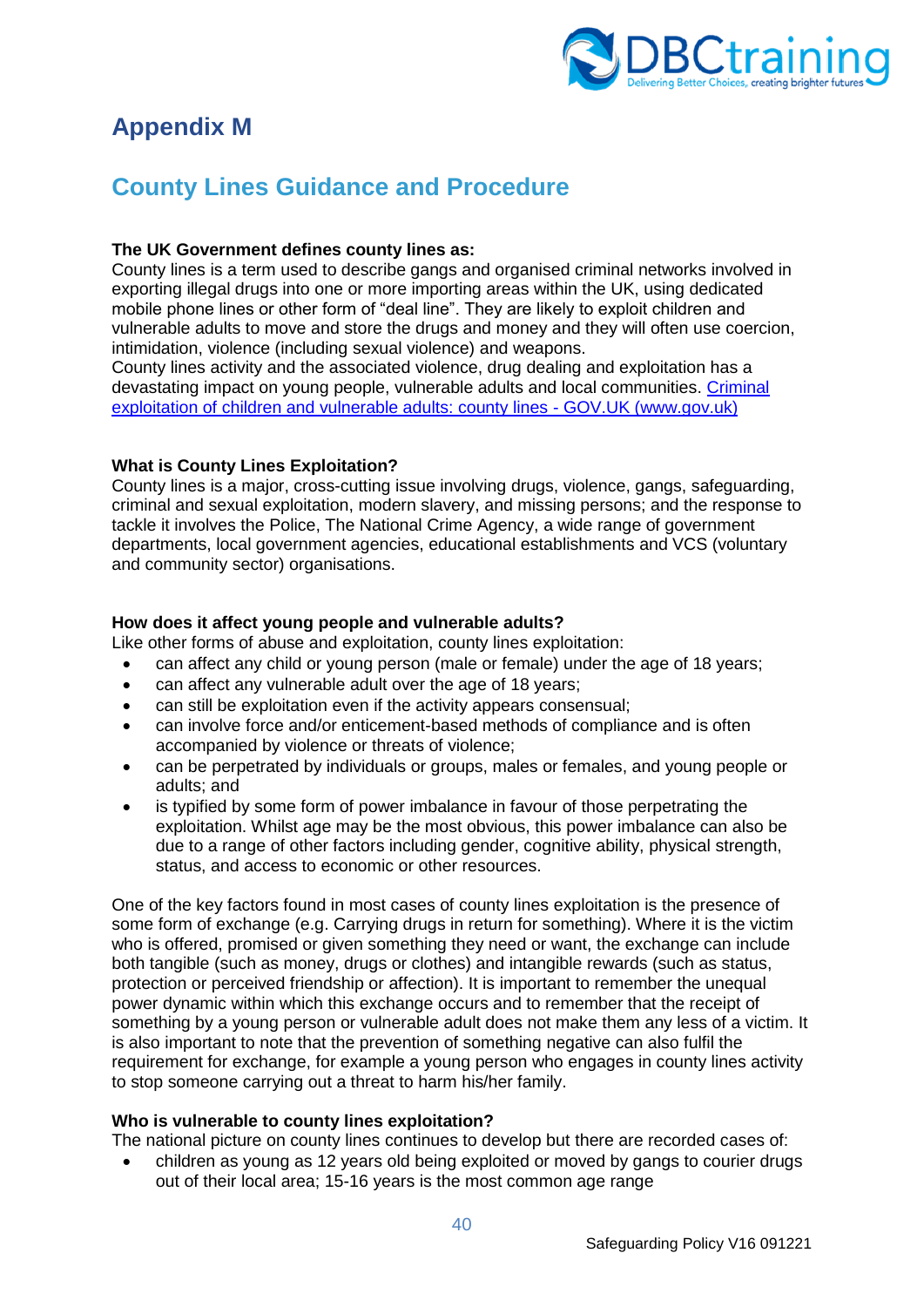

- both males and females being exploited
- white British children being targeted because gangs perceive they are more likely to evade police detection but a person of any ethnicity or nationality may be exploited
- the use of social media to make initial contact with children and young people
- class A drug users being targeted so that gangs can take over their homes (known as 'cuckooing').

We do know that county lines exploitation is widespread, with gangs from big cities including London, Manchester and Liverpool operating throughout England, Wales and Scotland. Gangs are known to target vulnerable children and adults; some of the factors that heighten a person's vulnerability include:

- having prior experience of neglect, physical and/or sexual abuse
- lack of a safe/stable home environment, now or in the past (domestic violence or parental substance misuse, mental health issues or criminality, for example)
- social isolation or social difficulties
- economic vulnerability
- homelessness or insecure accommodation status
- connections with other people involved in gangs
- having a physical or learning disability
- having mental health or substance misuse issues:
- being in care (particularly those in residential care and those with interrupted care histories)
- being excluded from mainstream education, in particular attending a pupil referral unit.

#### **Signs to look out for**

A young person's involvement in county lines activity often leaves signs.

A person might exhibit some of these signs, either as a member or as an associate of a gang dealing drugs. Any sudden changes in a person's lifestyle should be discussed with them.

Some potential indicators of county lines involvement and exploitation are listed below, with those at the top of particular concern:

- persistently going missing from school or home and / or being found out-of-area;
- unexplained acquisition of money, clothes, or mobile phones
- excessive receipt of texts / phone calls and/or having multiple handsets
- relationships with controlling / older individuals or groups
- leaving home / care without explanation
- suspicion of physical assault / unexplained injuries
- parental concerns
- carrying weapons
- significant decline in school results / performance
- gang association or isolation from peers or social networks
- self-harm or significant changes in emotional well-being.

## **What to do if you are concerned**

## Refer to *Appendix C - Reporting concerns or disclosures relating to safeguarding*

*issues* and follow the standard safeguarding procedure and report to the Designated Safeguarding Lead or the Operations Director, who will then decide on and inform you of the next steps.